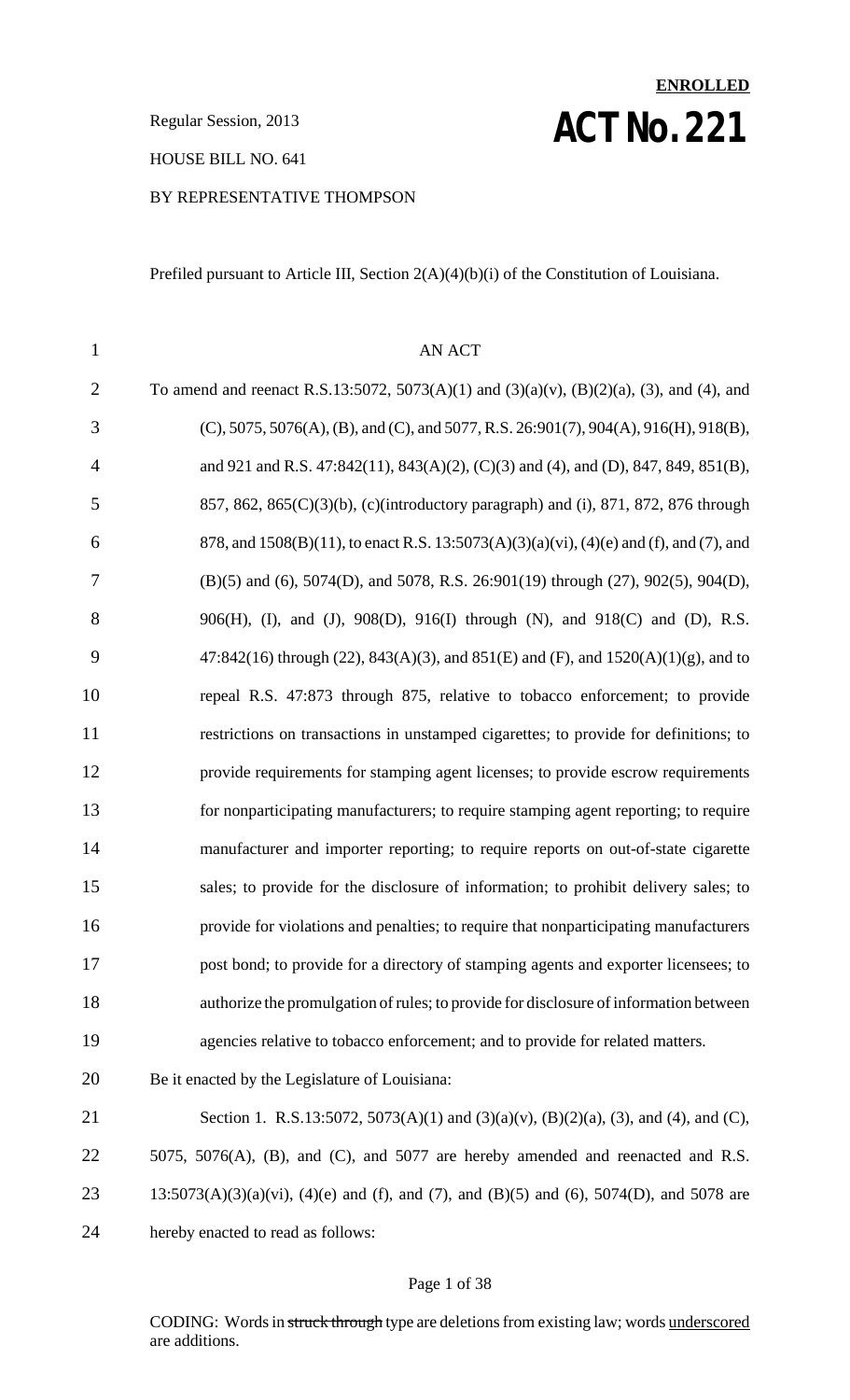| $\mathbf 1$    | §5072. Definitions                                                                              |
|----------------|-------------------------------------------------------------------------------------------------|
| $\overline{2}$ | As used in this Part, the following words and phrases shall have the following                  |
| 3              | meanings ascribed to them:                                                                      |
| 4              | (1) "Brand family" means all styles of cigarettes sold under the same trade                     |
| 5              | mark and differentiated from one another by means of additional modifiers or                    |
| 6              | descriptors, including but not limited to "menthol", "lights", "kings", and "100s", and         |
| 7              | includes any brand name (alone or in conjunction with any other word), trademark,               |
| 8              | logo, symbol, motto, selling message, recognizable pattern of colors, or any other              |
| 9              | indicia of product identification identical or similar to, or identifiable with, a              |
| 10             | previously known brand of cigarettes.                                                           |
| 11             | (2) "Cigarette" has the same meaning as defined provided in R.S. $13:5062(4)$                   |
| 12             | and R.S. 47:842(2).                                                                             |
| 13             | (3) "Commissioner" means the commissioner of alcohol and tobacco control.                       |
| 14             | (4) "Days" means calendar days unless otherwise specified.                                      |
| 15             | $\left(\frac{3}{5}\right)$ "Dealer" has the same meaning as defined provided in R.S. 47:842(4). |
| 16             | (4) "Department" means the Department of Revenue for the state of                               |
| 17             | Louisiana.                                                                                      |
| 18             | (6) "Importer" means any person in the United States to whom non-tax-paid                       |
| 19             | cigarettes manufactured in a foreign country are shipped or consigned, any person               |
| 20             | who removes cigarettes for sale or consumption in the United States from a customs              |
| 21             | bonded manufacturing warehouse, and any person who smuggles or otherwise                        |
| 22             | unlawfully brings cigarettes into the United States.                                            |
| 23             | (7) "Manufacturer" has the same meaning as provided in R.S. 47:842.                             |
| 24             | $\frac{5(8)}{2}$ "Master Settlement Agreement" has the same meaning as defined                  |
| 25             | provided in R.S. $13:5062(5)$ .                                                                 |
| 26             | "Nonparticipating manufacturer" means any tobacco product<br>(6)(9)                             |
| 27             | manufacturer that is not a participating manufacturer.                                          |
| 28             | (10) "Package" means any pack or other container on which a stamp could                         |
| 29             | be applied consistent with and as required by R.S. 47:841 et seq., that contains one            |
| 30             | or more individual cigarettes for sale. Nothing in this Chapter shall alter any other           |

Page 2 of 38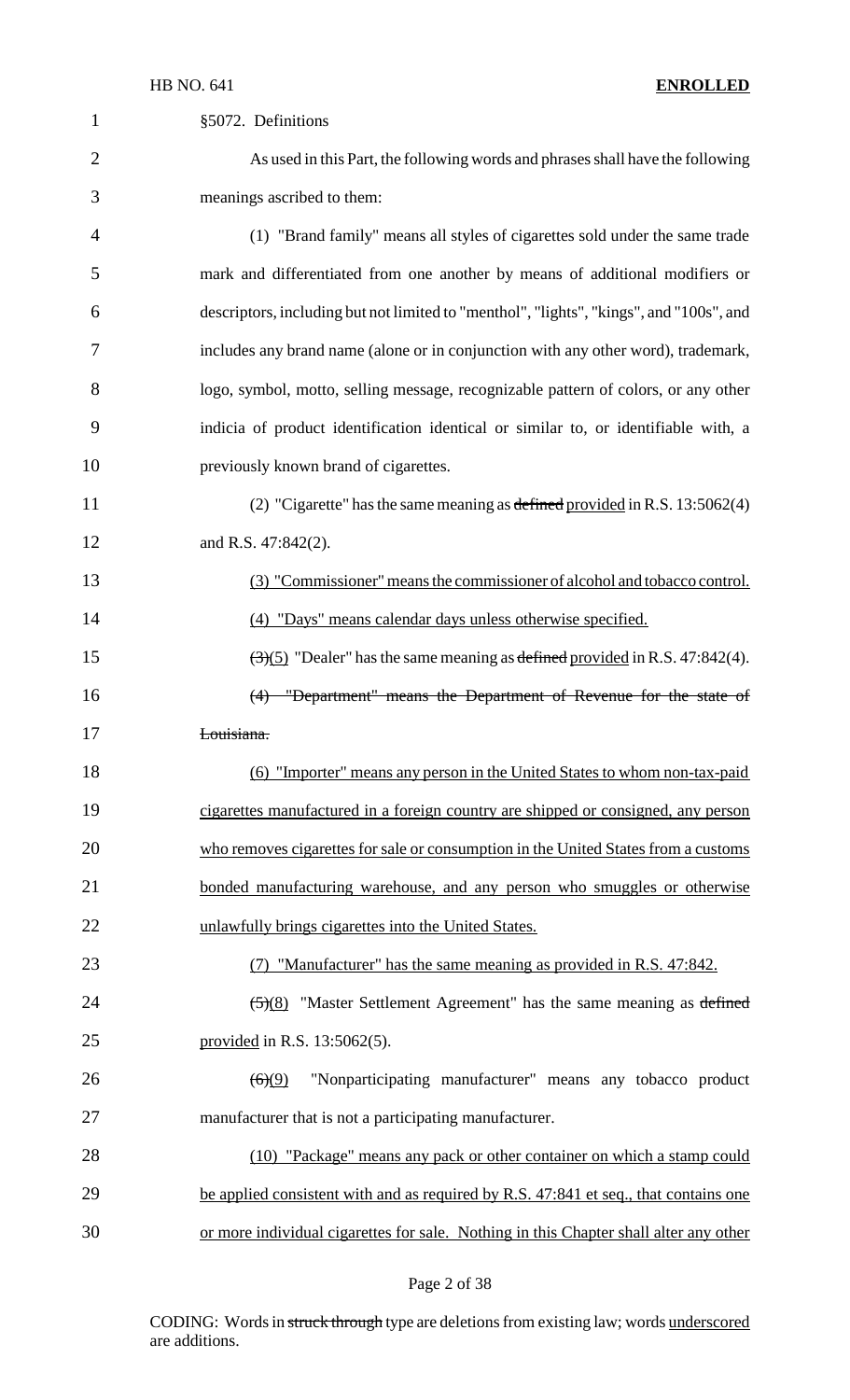| $\mathbf{1}$   | applicable requirement with respect to the minimum number of cigarettes that may                               |
|----------------|----------------------------------------------------------------------------------------------------------------|
| $\overline{2}$ | be contained in a pack or other container of cigarettes. References to "package" shall                         |
| 3              | not include a container of multiple packages.                                                                  |
| $\overline{4}$ | $\left(\frac{7}{11}\right)$ "Participating manufacturer" has the meaning given that term in                    |
| 5              | section II $(ii)$ (ii) of the Master Settlement Agreement and all amendments thereto.                          |
| 6              | (12) "Person" means any natural person, trustee, company, partnership,                                         |
| 7              | corporation, or other legal entity.                                                                            |
| 8              | (13) "Purchase" means acquisition in any manner, for any consideration.                                        |
| 9              | The term shall include transporting or receiving product in connection with a                                  |
| 10             | purchase.                                                                                                      |
| 11             | $\frac{(\mathcal{B})(14)}{(\mathcal{B})(14)}$ "Qualified escrow fund" has the same meaning as defined provided |
| 12             | in R.S. 13:5062(6).                                                                                            |
| 13             | (15) "Retailer" means "retail dealer" as provided in R.S. 26:901 and R.S.                                      |
| 14             | 47:842.                                                                                                        |
| 15             | (16) "Sale" or "sell" means any transfer, exchange, or barter in any manner                                    |
| 16             | or by any means for any consideration. The term shall include distributing or                                  |
| 17             | shipping product in connection with a sale. References to a sale "in" or "into" a state                        |
| 18             | refer to the state of the destination point of the product in the sale, without regard to                      |
| 19             | where title was transferred. References to sale "from" a state refer to the sale of                            |
| 20             | cigarettes that are located in that state to the destination in question without regard                        |
| 21             | to where title was transferred.                                                                                |
| 22             | (17) "Sales Entity Affiliate" means an entity that sells cigarettes that it                                    |
| 23             | acquires directly from a manufacturer or importer and is affiliated with that                                  |
| 24             | manufacturer or importer as established by documentation received directly from                                |
| 25             | that manufacturer or importer to the satisfaction of the attorney general. Entities are                        |
| 26             | affiliated with each other if one, directly or indirectly through one or more                                  |
| 27             | intermediaries, controls or is controlled by or is under common control with the                               |
| 28             | other.                                                                                                         |
| 29             | $\left(\frac{9}{18}\right)$ "Secretary" means the head of the Department of Revenue, which is                  |
|                |                                                                                                                |

# Page 3 of 38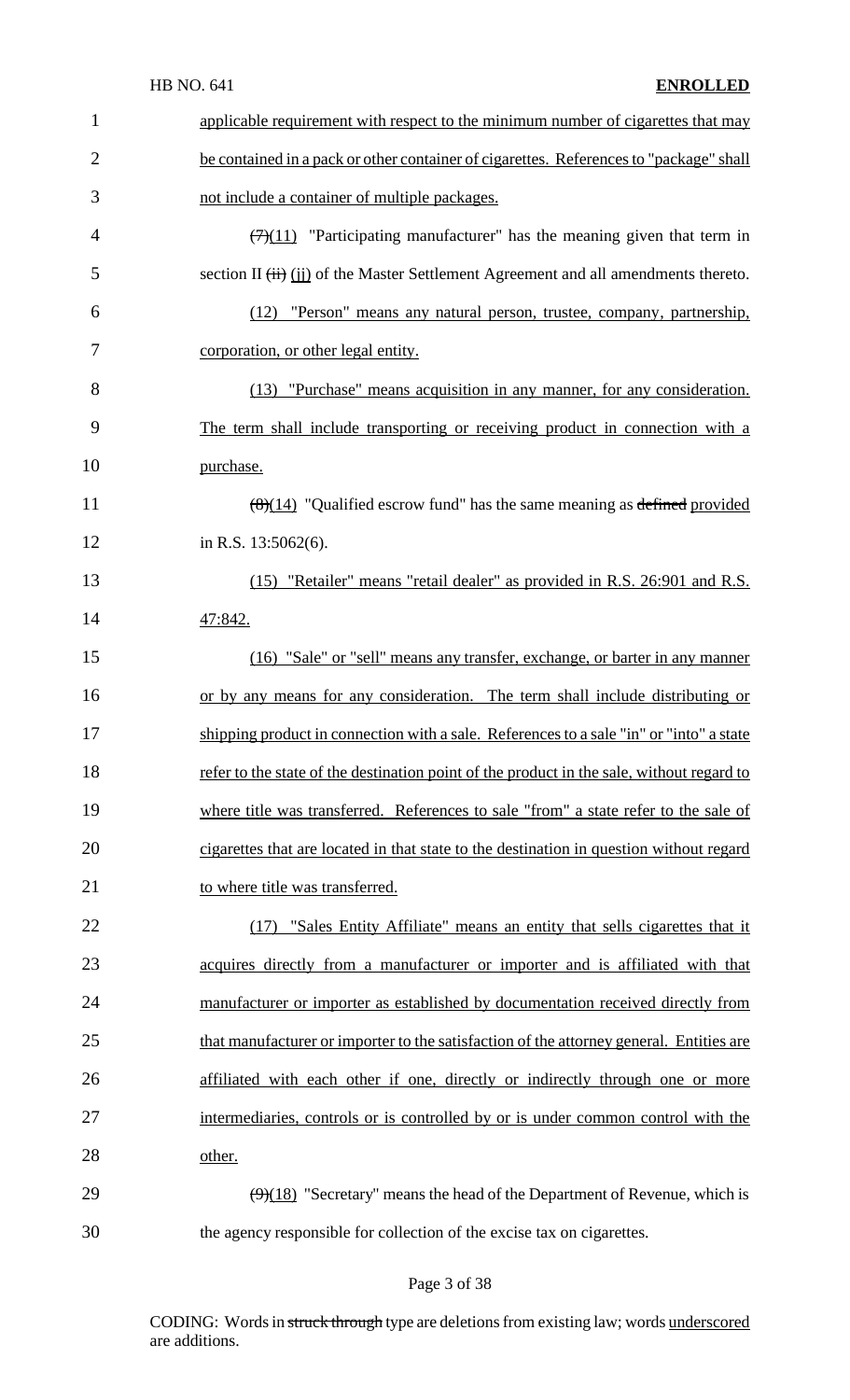| $\mathbf{1}$   | $(10)(19)$ "Stamping agent" means a dealer that is authorized to affix tax                    |
|----------------|-----------------------------------------------------------------------------------------------|
| $\overline{2}$ | stamps to packages or other containers of cigarettes under R.S. 47:843 et seq. or any         |
| 3              | dealer that is required to pay the excise tax or tobacco tax imposed pursuant to R.S.         |
| 4              | 47:841 et seq. on cigarettes.                                                                 |
| 5              | (20) "State directory" or "directory" means the directory compiled by the                     |
| 6              | attorney general under R.S. 13:5073, or, in the case of reference to another state's          |
| 7              | directory, the directory compiled under the similar law in that other state.                  |
| 8              | $\left(\frac{11}{21}\right)$ "Tobacco product manufacturer" has the same meaning as defined   |
| 9              | provided in R.S. $13:5062(9)$ .                                                               |
| 10             | $\left(\frac{12}{22}\right)$ "Units sold" has the same meaning as defined in R.S. 13:5062(10) |
| 11             | and shall include (a) cigarettes that are required to be sold in a package bearing a          |
| 12             | stamp as well as (b) roll-your-own tobacco.                                                   |
| 13             | §5073. Certifications; directory; tax stamps                                                  |
| 14             | A.(1) Every tobacco product manufacturer whose cigarettes are sold in this                    |
| 15             | state, whether directly or through a distributor, retailer, or similar intermediary or        |
| 16             | intermediaries, shall execute and deliver on a form prescribed by the attorney general        |
| 17             | a certification to the secretary and attorney general, no later than the thirtieth day of     |
| 18             | April each year, certifying under penalty of perjury that, as of the date of such             |
| 19             | certification, such tobacco product manufacturer either: is a participating                   |
| 20             | manufacturer; or is in full compliance with R.S. 13:5061 et seq., including all               |
| 21             | installment payments required by R.S. 13:5075 $(E)(J)$ . For the initial certification        |
| 22             | submitted no later than the thirtieth of April each year, a manufacturer shall pay to         |
| 23             | the attorney general a fee of five hundred dollars. The fees generated pursuant to this       |
| 24             | Section shall be deposited in the Tobacco Settlement Enforcement Fund and used                |
| 25             | solely and exclusively for purposes of enforcement of the Master Settlement                   |
| 26             | Agreement, pursuant to R.S. 39:98.7.                                                          |
| 27             | $*$ $*$<br>$*$<br>$\ast$                                                                      |
| 28             | $(3)(a)$ A nonparticipating manufacturer shall include in its certification:                  |
| 29             | $\ast$<br>$\ast$<br>$\ast$                                                                    |
| 30             | (v) Any other information required under $R.S. 13:5075(D) R.S. 13:5075(I)$ .                  |
|                |                                                                                               |

# Page 4 of 38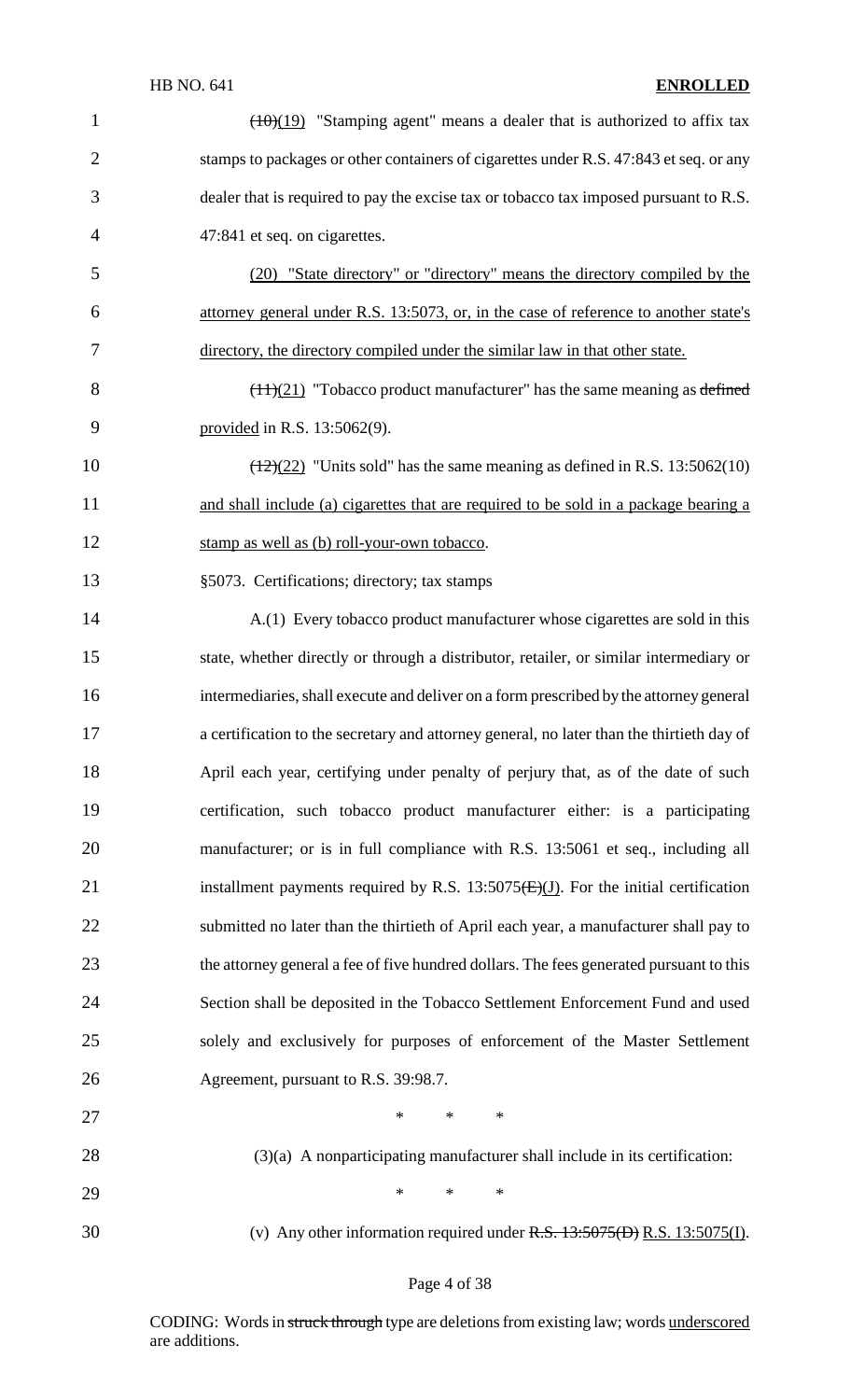| $\mathbf{1}$   | (vi) As a condition precedent to being listed and having its brand families               |
|----------------|-------------------------------------------------------------------------------------------|
| $\overline{2}$ | listed on the state directory, a manufacturer must certify annually that it holds a valid |
| 3              | permit under 26 USC 5713 and provide a copy of such permit to the attorney general.       |
| $\overline{4}$ | $\ast$<br>$\ast$<br>∗                                                                     |
| 5              | (4) In the case of a nonparticipating manufacturer, such certification shall              |
| 6              | further certify:                                                                          |
| 7              | $\ast$<br>$*$<br>∗                                                                        |
| 8              | Sufficient information to establish that such nonparticipating<br>(e)                     |
| 9              | manufacturer has posted the appropriate bond or cash equivalent pursuant to R.S.          |
| 10             | 13:5078.                                                                                  |
| 11             | In the case of a nonparticipating manufacturer located outside of the<br>(f)              |
| 12             | United States, the nonparticipating manufacturer shall provide a declaration from         |
| 13             | each of its importers into the United States of any of its brand families to be sold in   |
| 14             | this state. The declaration shall be on a form prescribed by the attorney general and     |
| 15             | shall state the following:                                                                |
| 16             | The importer accepts joint and several liability with the nonparticipating<br>(i)         |
| 17             | manufacturer for all obligations to place funds into a qualified escrow fund for          |
| 18             | payment of all civil penalties and for payment of all reasonable costs and expenses       |
| 19             | of investigation and prosecution, including attorney fees.                                |
| 20             | The importer consents to personal jurisdiction in Louisiana for the<br>(ii)               |
| 21             | purposes of claims by the state for any obligation to place funds into a qualified        |
| 22             | escrow fund for payment of any civil penalties and for payment of any reasonable          |
| 23             | costs and expenses of investigation or prosecution, including attorney fees.              |
| 24             | (iii) The importer has appointed a registered agent for service of process in             |
| 25             | Louisiana according to the same requirements as established in this Part for any          |
| 26             | nonresident or foreign nonparticipating manufacturer that has not yet registered to       |
| 27             | do business in this state as a foreign corporation or business entity.                    |
|                | *<br>∗<br>$\ast$                                                                          |
| 28             |                                                                                           |
| 29             | Every tobacco product manufacturer shall include in its annual<br>(7)                     |

# Page 5 of 38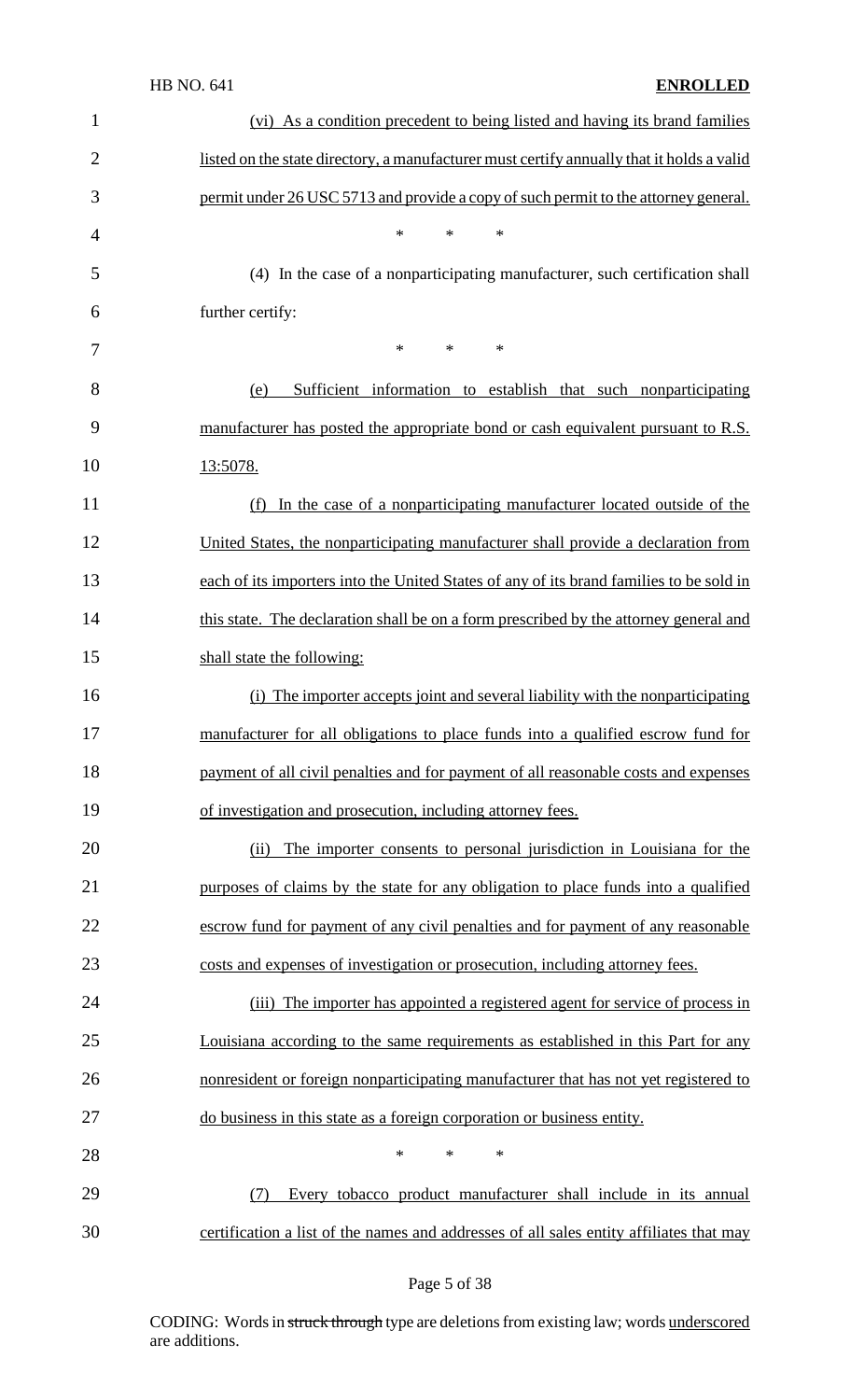transact business in the state on its behalf and shall provide supporting 2 documentation to establish to the satisfaction of the attorney general its status as a sales entity affiliate pursuant to R.S. 13:5072(17).

 B. Not later than ninety days after June 25, 2004, the attorney general shall develop and make available for public inspection or publish on its website a directory listing all tobacco product manufacturers that have provided current and accurate certifications conforming to the requirements of Subsection A and all brand families, including country of origin, that are listed in such certifications (the directory), except as noted below.

\* \* \*

 (2) Neither a tobacco product manufacturer nor brand family shall be included or retained in the directory if the attorney general concludes, in the case of a nonparticipating manufacturer, that:

14 (a) Any escrow payment required pursuant to R.S. 13:5061 et seq., for any **period** by the date due for any quarter for any brand family, whether or not listed by such nonparticipating manufacturer, has not been fully paid into a qualified escrow fund governed by a qualified escrow agreement that has been approved by the attorney general; or

\* \* \*

20 (3) A manufacturer and its brand families may be removed from the state 21 directory if they are removed from the directory of another state based on acts or 22 omissions that, if they had occurred in this state, would be grounds for removal from 23 the state directory under this Section, unless the manufacturer demonstrates that its 24 removal from the other state's directory was effected without due process. Procedure for removal from the state directory shall be governed by the procedure set forth in 26 R.S. 13:5077(A). A manufacturer that is removed from the state directory under this Subsection shall be eligible for reinstatement upon the earlier of the date on which it cures the violation or is reinstated to the directory in the other state.

#### Page 6 of 38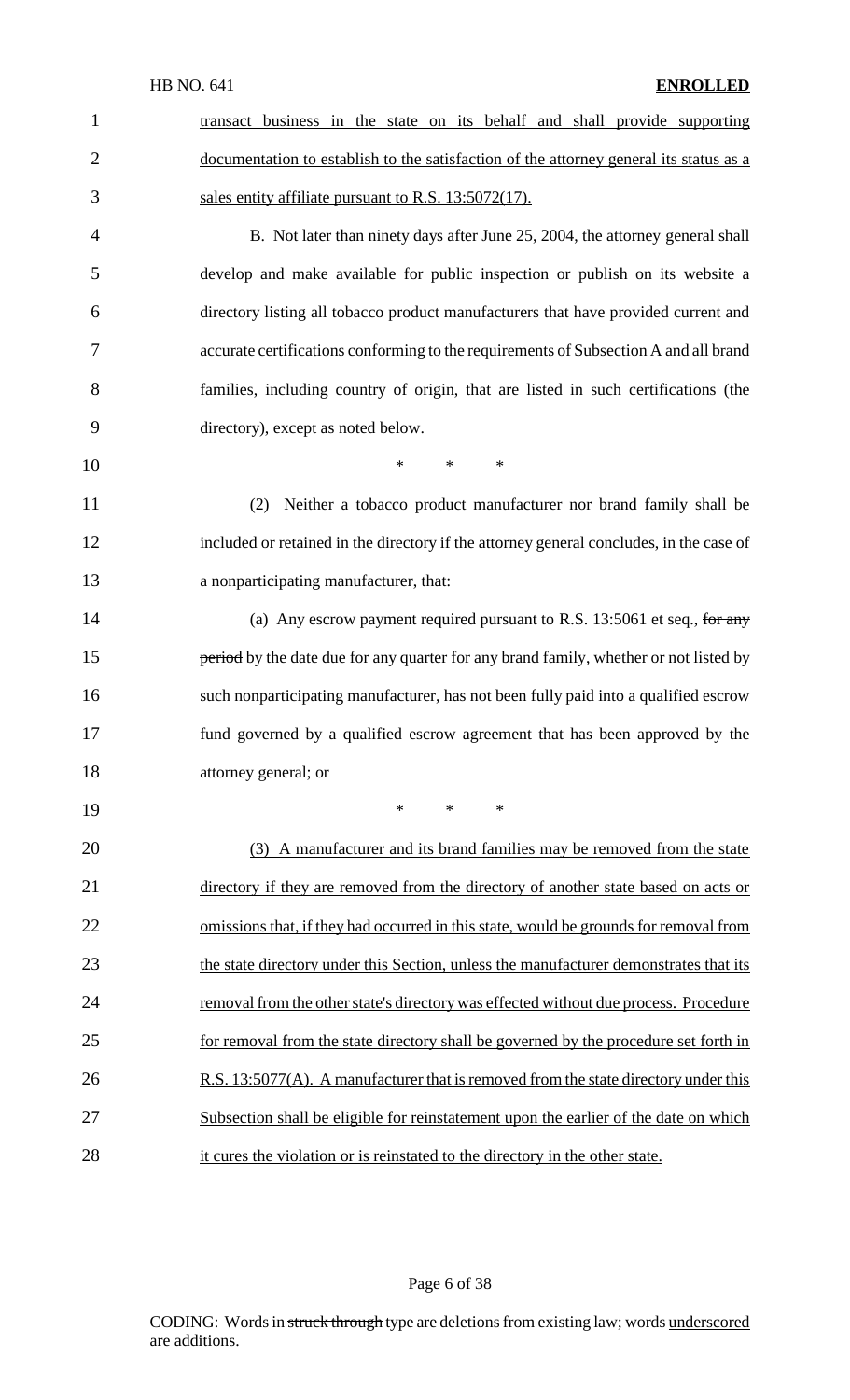| $\mathbf{1}$   | (4) Failure to submit complete and accurate reports as required pursuant to                      |
|----------------|--------------------------------------------------------------------------------------------------|
| $\overline{2}$ | R.S. 13:5075 shall result in the manufacturer and its brand families being removed               |
| 3              | from the state directory under the procedure set forth in R.S. 13:5077(A).                       |
| $\overline{4}$ | $\left(\frac{3}{5}\right)$ The attorney general shall update the directory as necessary in order |
| 5              | to correct mistakes and to list or de-list a tobacco product manufacturer or brand               |
| 6              | family to keep the directory in conformity with the requirements of this Part. Fifteen           |
| 7              | days prior to the listing or de-listing of a tobacco product manufacturer or brand               |
| 8              | family, the attorney general shall transmit a notification to every stamping agent.              |
| 9              | $\left(\frac{4}{6}\right)$ Every stamping agent shall provide and update as necessary an         |
| 10             | electronic mail address or facsimile telephone number to the secretary and the                   |
| 11             | attorney general for the purpose of receiving any notifications as may be required by            |
| 12             | this Part.                                                                                       |
| 13             | C. It shall be unlawful for any person:                                                          |
| 14             | (1) To affix a Louisiana tax stamp to a package or other container of                            |
| 15             | cigarettes of a tobacco product manufacturer or brand family not included in the                 |
| 16             | directory.                                                                                       |
| 17             | (2) To sell, offer, or possess for sale, in this state, or import for personal                   |
| 18             | consumption in this state, cigarettes of a tobacco product manufacturer or brand                 |
| 19             | family not included in the state directory; or, in the event of cigarettes subject to a          |
| 20             | de-listing notice described in this Section, sell, offer, or possess for sale, in this state,    |
| 21             | or import for personal consumption in this state, cigarettes received, imported, or              |
| 22             | stamped after the date of de-listing from the state directory.                                   |
| 23             | (3) To order, purchase, or offer to purchase cigarettes of a tobacco product                     |
| 24             | manufacturer or brand family identified by the attorney general to be de-listed from             |
| 25             | the directory, after receipt of the notice described in this Section.                            |
| 26             | §5074. Agent for service of process                                                              |
| 27             | $\ast$<br>$\ast$<br>$\ast$                                                                       |
| 28             | D. This Section shall be applicable to importers, as defined in this Part, with                  |
| 29             | regard to the appointment and continuous retention of an agent for service of process            |
| 30             | as well as related notice requirements and obligations detailed in this Section.                 |

# Page 7 of 38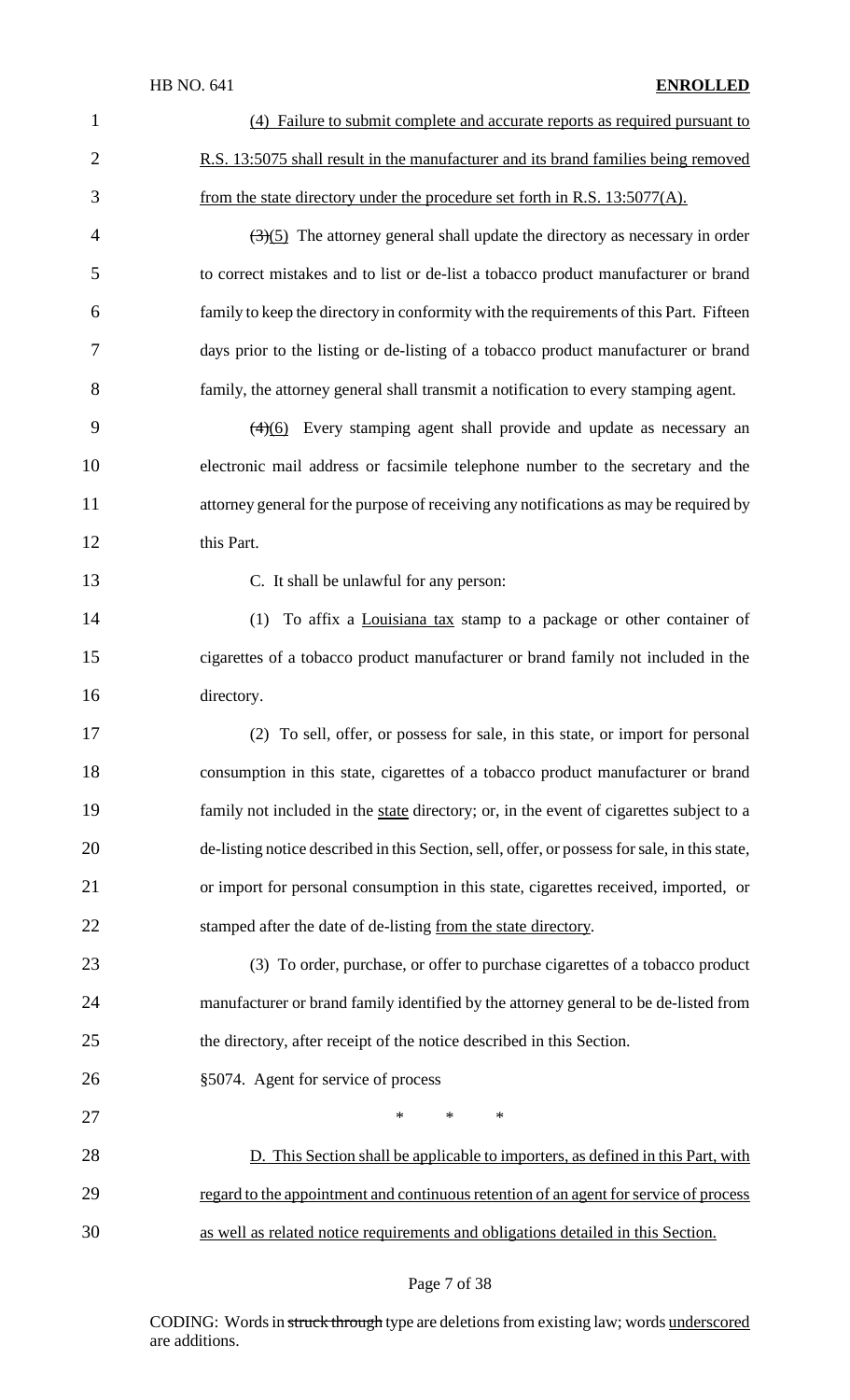|                | HB NO. 641<br><b>ENROLLED</b>                                                            |
|----------------|------------------------------------------------------------------------------------------|
| $\mathbf{1}$   | §5075. Reporting of information; escrow installments                                     |
| $\overline{2}$ | A. Not later than twenty calendar days after the end of each calendar month,             |
| 3              | and more frequently if so directed by the secretary or the attorney general, each        |
| 4              | stamping agent shall submit such information as the secretary and attorney general       |
| 5              | require to facilitate compliance with this Part, including but not limited to a list by  |
| 6              | brand family of the total number of cigarettes, or, in the case of roll your own, the    |
| 7              | equivalent stick count, that they purchased from tobacco product manufacturers           |
| 8              | during the previous calendar month or otherwise paid the tax due for such cigarettes.    |
| 9              | The stamping agent shall maintain and make available to the secretary and the            |
| 10             | attorney general all invoices and documentation of purchases and sales of all tobacco    |
| 11             | product manufacturer cigarettes and any other information relied upon in reporting       |
| 12             | to the secretary and the attorney general for a period of three years.                   |
| 13             | B. The requirements of Subsection A of this Section shall be satisfied if the            |
| 14             | stamping agent timely submits to the secretary and attorney general reports required     |
| 15             | generally under R.S. 47:841 et seq. and this Chapter and certifies that the reports are  |
| 16             | complete and accurate.                                                                   |
| 17             | C. Each manufacturer and importer that sells any cigarettes in or into the               |
| 18             | state shall, within twenty days following the end of the month, file a report on a form  |
| 19             | to be prescribed by the attorney general and certify that the report is complete and     |
| 20             | accurate. The report shall contain the following information: (1) The total number       |
| 21             | of cigarettes sold by that manufacturer or importer in or into the state during that     |
| 22             | month, identified by name and number of cigarettes. (2) The manufacturers of those       |
| 23             | cigarettes. (3) The brand families of those cigarettes. (4) The purchasers of those      |
| 24             | cigarettes. A manufacturer's or importer's report shall include cigarettes sold in or    |
| 25             | into the state through its sales entity affiliate.                                       |
| 26             | D. The requirements of Subsection C of this Section shall be satisfied and               |
| 27             | no further report shall be required under this Section with respect to cigarettes if the |
| 28             | manufacturer or importer timely submits to the attorney general and secretary the        |

29 report or reports required to be submitted by it with respect to those cigarettes under

#### Page 8 of 38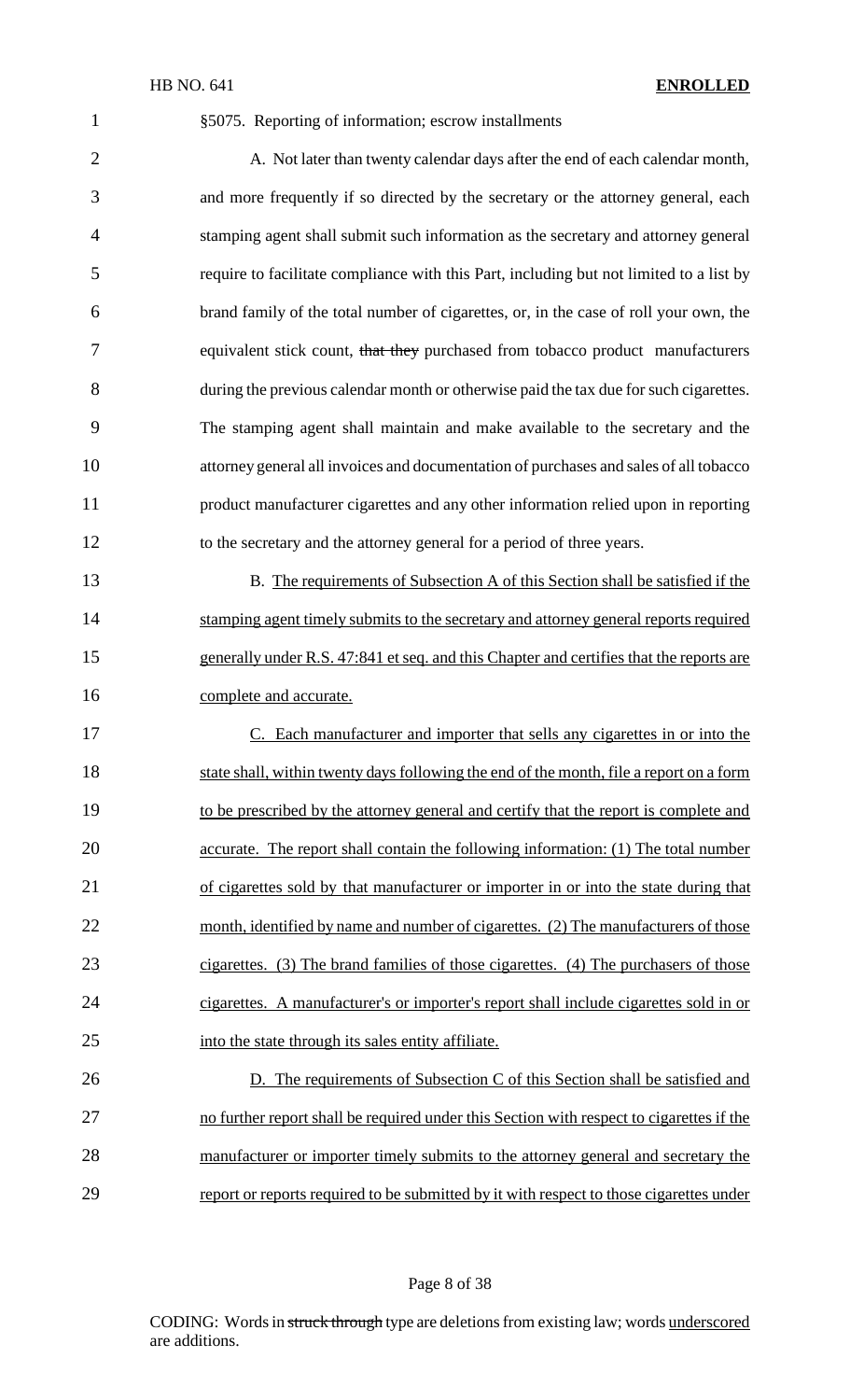| $\mathbf 1$    | 15 USC 376 to the attorney general and certifies that the reports are complete and      |
|----------------|-----------------------------------------------------------------------------------------|
| $\overline{2}$ | accurate.                                                                               |
| 3              | E. Upon request by the attorney general, a manufacturer or importer shall               |
| $\overline{4}$ | provide copies of reports filed in other states containing information similar to those |
| 5              | provided by Subsections A and C of this Section.                                        |
| 6              | F. Any reports submitted to the secretary or commissioner under R.S. 47:841             |
| 7              | et seq. or R.S. 26:901 et seq. shall also be submitted contemporaneously to the         |
| 8              | <u>attorney</u> general.                                                                |
| 9              | $G$ . The secretary is authorized to disclose to the attorney general any               |
| 10             | information received under this Part and requested by the attorney general for          |
| 11             | purposes of determining compliance with and enforcing the provisions of this Part.      |
| 12             | The secretary, and attorney general, and commissioner shall share with each other       |
| 13             | the information received under this Part and may share such information with other      |
| 14             | federal, state, or local agencies taxing agencies or law enforcement authorities only   |
| 15             | for purposes of enforcement of this Part, R.S. 13:5061 et seq., or corresponding laws   |
| 16             | of other states. Additionally, the sharing of information by the secretary under this   |
| 17             | Part Chapter shall not constitute a violation of R.S. 47:1508.                          |
| 18             | E.H. The attorney general may require at any time from the nonparticipating             |
| 19             | manufacturer, proof from the financial institution in which such manufacturer has       |
| 20             | established a qualified escrow fund for the purpose of compliance with R.S. 13:5061     |
| 21             | et seq., of the amount of money in such fund, exclusive of interest, the amount and     |
| 22             | date of each deposit to such fund, and the amount and date of each withdrawal from      |
| 23             | such fund.                                                                              |
| 24             | <b>D.I.</b> In addition to the information required to be submitted pursuant to this    |
| 25             | Part and R.S. 13:5061 et seq. or R.S. 47:843 et seq., the secretary and the attorney    |
| 26             | general may require a stamping agent or tobacco product manufacturer to submit any      |
| 27             | additional information including but not limited to samples of the packaging or         |
| 28             | labeling of each brand family, as is necessary to enable the attorney general to        |
| 29             | determine whether a tobacco product manufacturer is in compliance with this Part.       |

# Page 9 of 38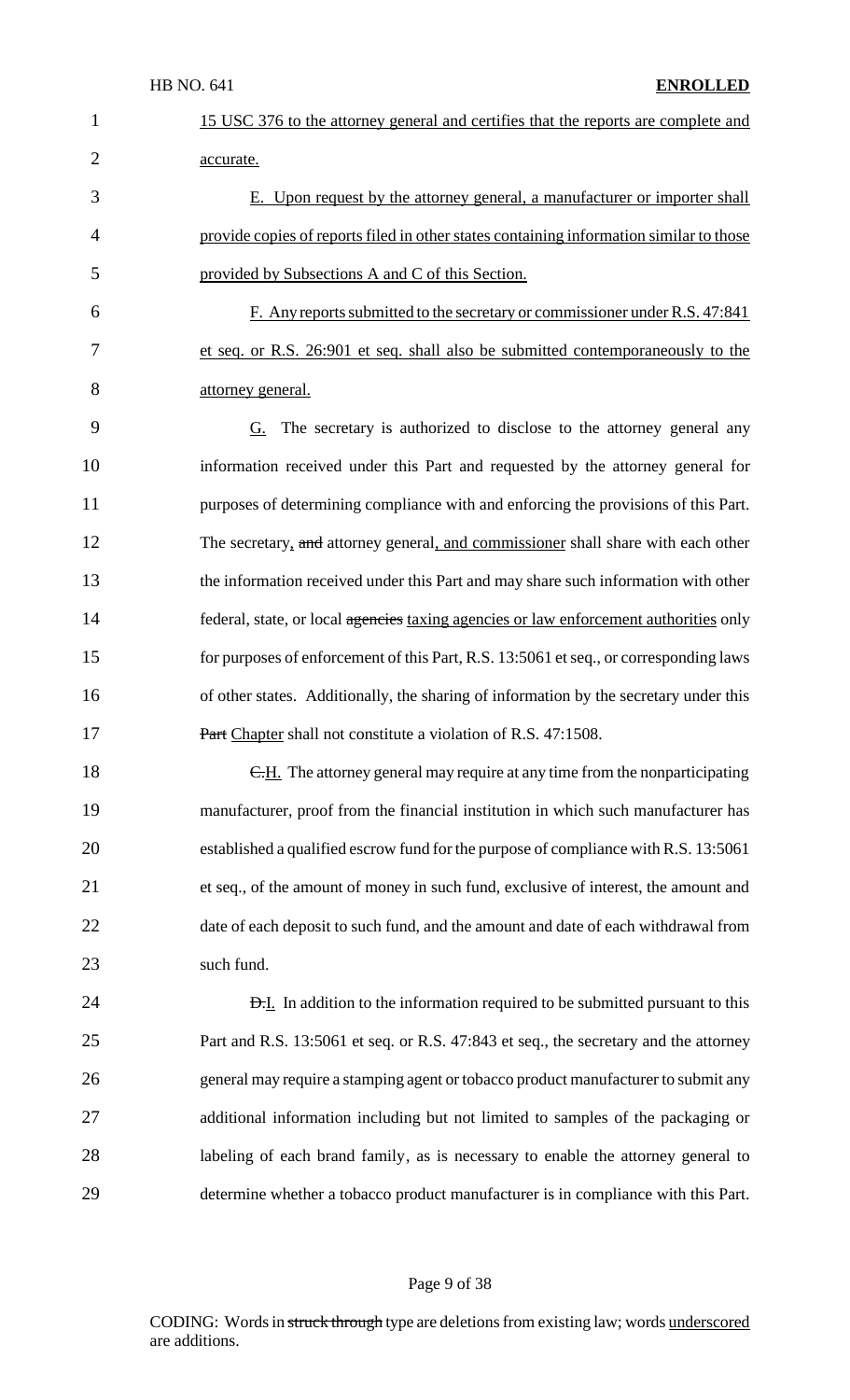| $\mathbf 1$    | E.J. To promote compliance with this Part, the attorney general may require              |
|----------------|------------------------------------------------------------------------------------------|
| $\overline{2}$ | a tobacco product manufacturer subject to the requirements of R.S. $13:5073(A)(2)$       |
| 3              | to make the escrow deposits required in annual, quarterly, or monthly installments       |
| $\overline{4}$ | during the year in which the sales covered by such deposits are made. All escrow         |
| 5              | deposits under R.S. 13:5061 et seq. shall be made on a quarterly basis, no later than    |
| 6              | forty-five days after the end of each calendar quarter in which the sales are made.      |
| 7              | Each failure to make a full quarterly installment deposit shall constitute a separate    |
| 8              | violation of the state's escrow laws. The secretary and the attorney general may         |
| 9              | require production of information sufficient to enable the attorney general to           |
| 10             | determine the adequacy of the amount of the installment deposit. The attorney            |
| 11             | general shall promptly review the amount deposited by each nonparticipating              |
| 12             | manufacturer for each calendar quarter against the reports received and other            |
| 13             | information and shall provide notice to each nonparticipating manufacturer for which     |
| 14             | it concludes that an additional deposit was owed.                                        |
| 15             | K. Importers of any brand families of a nonparticipating manufacturer in or              |
| 16             | into the state shall be jointly and severally liable with the nonparticipating           |
| 17             | manufacturer for all obligations to place funds into a qualified escrow fund for         |
| 18             | payment of all civil penalties and for payment of all reasonable costs and expenses      |
| 19             | of investigation and prosecution, including attorney fees, and shall consent to          |
| 20             | personal jurisdiction in Louisiana for the purposes of claims by the state for payment   |
| 21             | of such obligations.                                                                     |
| 22             | $L(1)$ Each manufacturer that sells cigarettes in the state and each importer            |
| 23             | that imports cigarettes into the state shall do either of the following:                 |
| 24             | (a) Submit its federal returns to the attorney general by sixty days after the           |
| 25             | close of the quarter in which the returns were filed.                                    |
| 26             | (b) Submit to the United States Treasury a request or consent under Internal             |
| 27             | Revenue Code Section 6103(c) authorizing the Alcohol and Tobacco Tax and Trade           |
| 28             | Bureau and, in the case of a foreign manufacturer or importer, the U.S. Customs          |
| 29             | Service to disclose the manufacturer's or importer's federal returns to the attorney     |
| 30             | general as of sixty days after the close of the quarter in which the returns were filed. |

# Page 10 of 38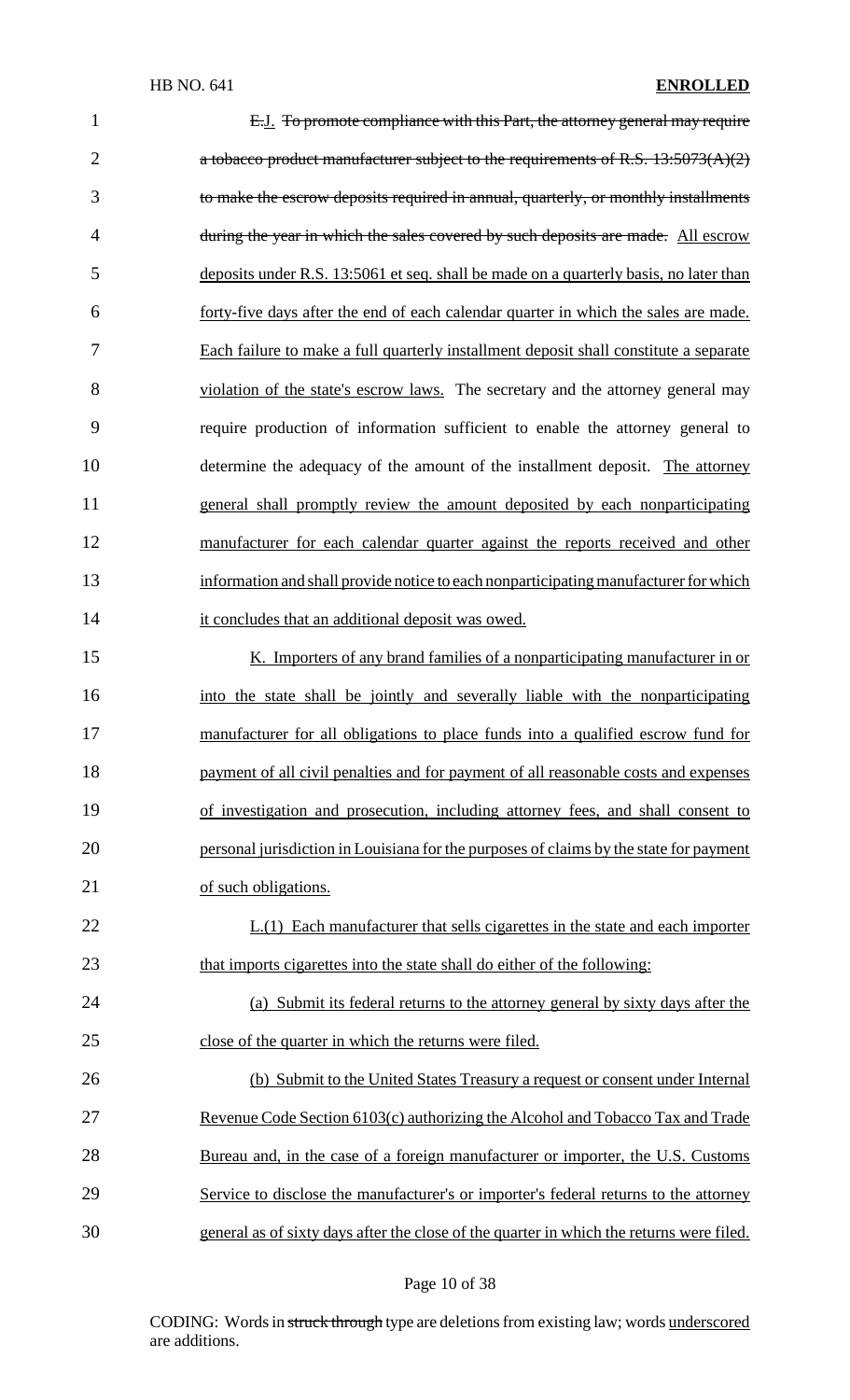|                | (2) For purposes of this Subsection, "federal returns" mean all federal excise        |
|----------------|---------------------------------------------------------------------------------------|
| 2              | tax returns and all monthly operational reports on Alcohol and Tobacco Tax and        |
| 3              | Trade Bureau Form 5210.5, and all adjustments, changes, and amendments to the         |
| $\overline{4}$ | foregoing.                                                                            |
| 5              | §5076. Penalties; other remedies                                                      |
| 6              | A. In addition to or in lieu of any other civil or criminal remedy provided by        |
|                | law, upon a determination that a stamping agent has violated R.S. $13:5073(C)$ or any |
| 8              | regulation adopted pursuant to this Part, the secretary may revoke or suspend the     |

9 license of the dealer in the manner provided by R.S.  $47:844$  47:846 and R.S. 26:916. 10 Each stamp affixed and each sale, offer to purchase, or offer to sell cigarettes in 11 violation of R.S. 13:5073(C) shall constitute a separate violation. For each violation 12 hereof, the secretary may also impose a civil penalty in an amount not to exceed the 13 greater of five hundred percent of the retail value of the cigarettes or five thousand 14 dollars upon a determination of violation of R.S. 13:5073(C) or any regulations 15 adopted pursuant thereto. Such penalty shall be imposed in the manner provided by 16 R.S. 47:843 et seq. and R.S. 26:901 et seq.

17 B. Any cigarettes that have been sold, offered for sale, or possessed for sale, 18 in this state, or imported for personal consumption in this state, in violation of R.S. 19 13:5073(C) shall be deemed contraband under R.S. 47:865 and R.S. 13:5061 et seq., 20 and such cigarettes shall be subject to seizure and forfeiture as provided in such 21 section those provisions, and all such cigarettes so seized and forfeited shall be 22 destroyed and not resold.

 C. The attorney general, on behalf of the secretary, may seek an injunction 24 to restrain a threatened or actual violation of R.S. 13:5073(C) or 5075(A) or  $fD$  (I) by a stamping agent and to compel the stamping agent to comply with such provisions. In any action brought pursuant to this Section, the state shall be entitled to recover the costs of the investigation, action, and reasonable attorney fees.

28 **\*** \* \* \*

#### Page 11 of 38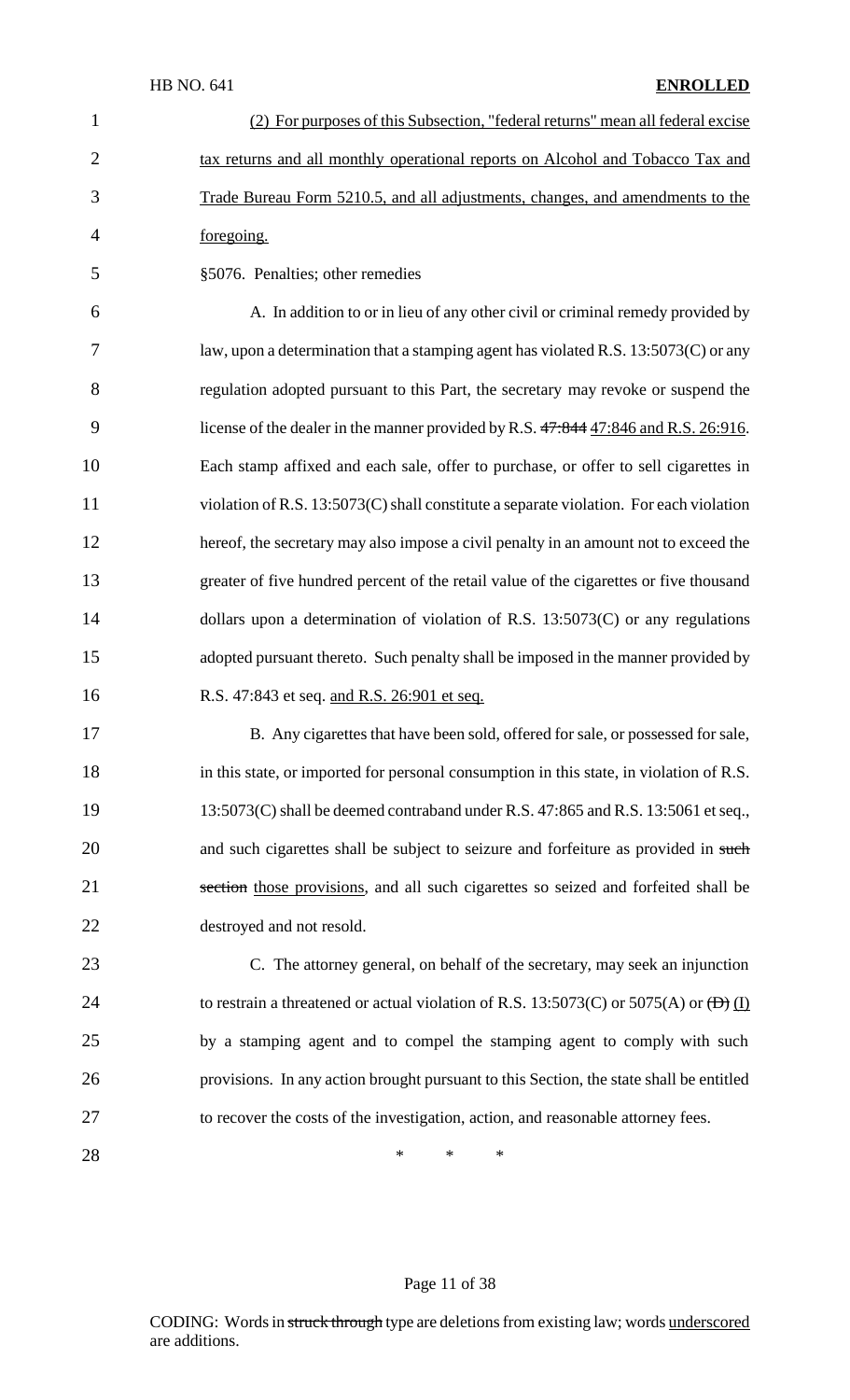| $\mathbf 1$    | §5077. Miscellaneous provisions                                                                 |
|----------------|-------------------------------------------------------------------------------------------------|
| $\overline{2}$ | The attorney general shall provide a notice of removal to any<br>A.                             |
| 3              | manufacturer that it determines should be removed or have any of its brand families             |
| 4              | removed from the state directory. The notice shall state the grounds for the removal            |
| 5              | and inform the manufacturer that it or its brand families will be removed from the              |
| 6              | state directory thirty days following the date of the notice. During the thirty days            |
| 7              | following the date of the notice, the manufacturer may (1) fully cure the failure or            |
| 8              | violation or (2) submit documentation to the attorney general demonstrating that its            |
| 9              | determination described in the notice was incorrect. Unless the attorney general                |
| 10             | determines that the manufacturer has satisfied either $(1)$ or $(2)$ , it or its brand families |
| 11             | will be removed from the state directory thirty days following the date of the notice.          |
| 12             | A determination of the attorney general to not include or to remove from the                    |
| 13             | directory a brand family or tobacco product manufacturer shall be subject to review             |
| 14             | in the manner prescribed by the Administrative Procedure Act. A manufacturer that               |
| 15             | unsuccessfully challenges a decision not to include or to remove from the directory             |
| 16             | a brand family or manufacturer shall pay the state's reasonable costs and attorney              |
| 17             | fees incurred in contesting the challenge.                                                      |
| 18             | <b>B.</b> Each person may provide a name and address to which notices issued                    |
| 19             | pursuant to this Section are to be sent. Notice periods under this Section run from             |
| 20             | the date of notice sent to such name and address or, in the case of a person that does          |
| 21             | not provide a name and address, the last known company address.                                 |
| 22             | <b>B.C.</b> No person shall be issued a license or granted a renewal of a license to            |
| 23             | act as a stamping agent unless such person has certified in writing, under penalty of           |
| 24             | perjury, that such person will comply fully with this Section.                                  |
| 25             | E.D. For the year 2004, because the effective date of this Part is later than                   |
| 26             | April 15, 2004, the first report of stamping agents required by R.S. 13:5075(A) shall           |
| 27             | be due thirty calendar days after June 25, 2004; the certifications by a tobacco                |
| 28             | product manufacturer described in R.S. 13:5073(A) shall be due forty-five calendar              |
| 29             | days after June 25, 2004; and the directory described in R.S. 13:5073(B) shall be               |
| 30             | published or made available within ninety calendar days after June 25, 2004.                    |
|                |                                                                                                 |

# Page 12 of 38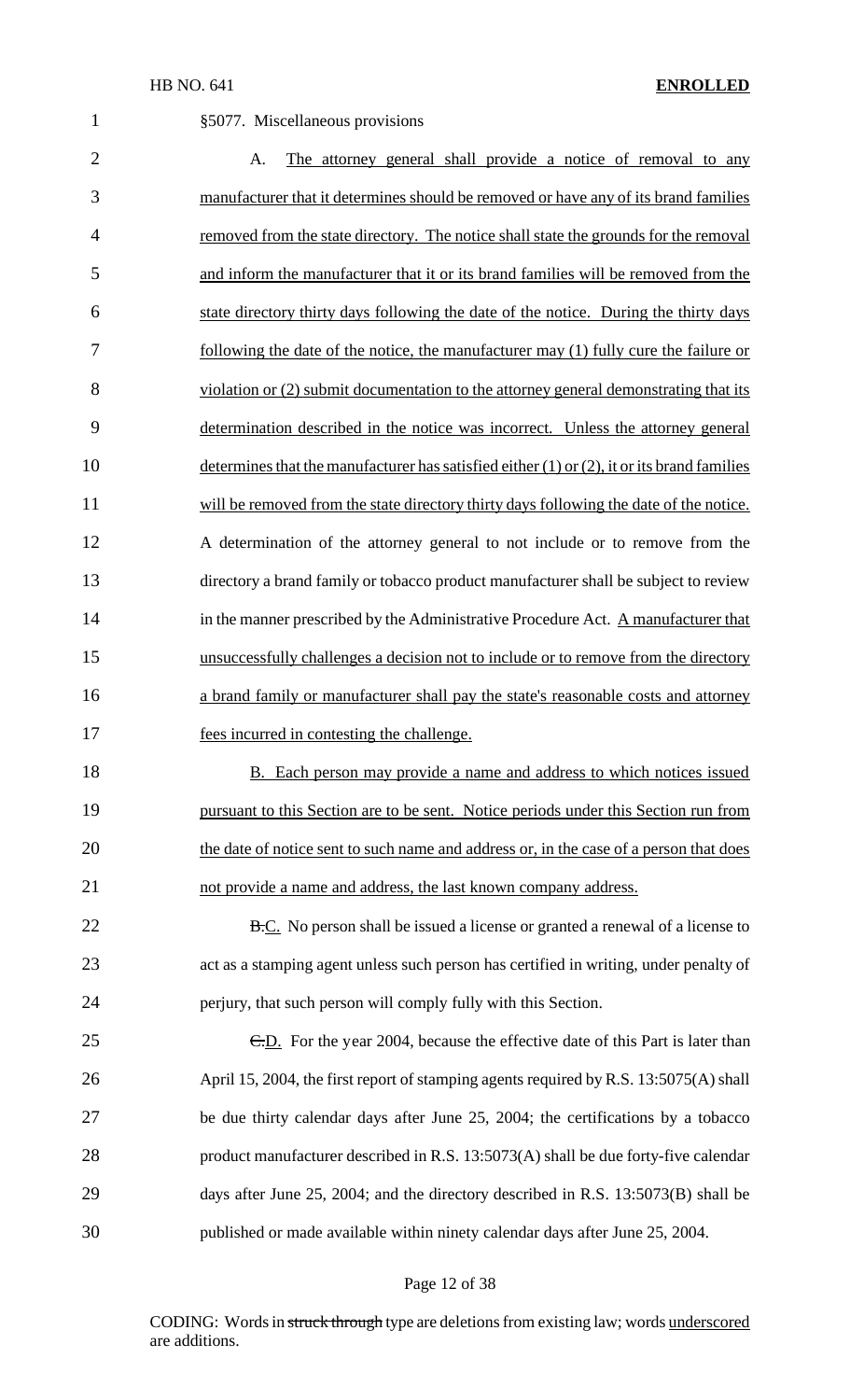| $\mathbf{1}$   | E. The secretary, commissioner, and attorney general shall each designate               |
|----------------|-----------------------------------------------------------------------------------------|
| $\overline{2}$ | employees who shall oversee the administration and enforcement of the laws and          |
| 3              | regulations regarding the tobacco Master Settlement Agreement for its office and        |
| 4              | who shall confer monthly to establish and monitor practices to promote ongoing          |
| 5              | compliance under the Master Settlement Agreement. A tri-agency summit shall be          |
| 6              | held on an annual basis for agency representatives and staff.                           |
| 7              | <b>D.F.</b> The secretary <u>or the commissioner</u> in conjunction with the attorney   |
| 8              | general may promulgate regulations necessary to effect the purpose of this Part.        |
| 9              | E.G. In any action brought by the state to enforce this Part, the attorney              |
| 10             | general, the commissioner, and secretary shall be entitled to recover the costs of the  |
| 11             | investigation, expert witness fees, the action, and reasonable attorney fees.           |
| 12             | F.H. If a court determines that a person has violated this Part, the court shall        |
| 13             | order any profits, gains, gross receipts, or other benefits from the violation to be    |
| 14             | disgorged and paid to the state treasurer for deposit in the tobacco control special    |
| 15             | fund, which is hereby created. The tobacco control special fund shall be used by the    |
| 16             | attorney general for tobacco enforcement and control matters. Unless otherwise          |
| 17             | expressly provided, the remedies or penalties provided by this Part are cumulative      |
| 18             | to each other and to the remedies or penalties available under all other laws of this   |
| 19             | state.                                                                                  |
| 20             | G.I. If a court of competent jurisdiction finds that the provisions of this Part        |
| 21             | and of R.S. 13:5061 et seq. conflict and cannot be harmonized, then the provisions      |
| 22             | in R.S. 13:5061 et seq. shall control. If any Section, Subsection, Paragraph,           |
| 23             | Subparagraph, Item, sentence, clause, phrase, or word of this Part causes R.S.          |
| 24             | 13:5061 et seq. to no longer constitute a qualifying or model statute, as those terms   |
| 25             | are defined in the Master Settlement Agreement, then that portion of this Part shall    |
| 26             | not be valid. If any Section, Subsection, Paragraph, Subparagraph, Item, sentence,      |
| 27             | clause, phrase, or word of this Part is for any reason held to be invalid, unlawful, or |
| 28             | unconstitutional, such decision shall not affect the validity of the remaining portions |
| 29             | of this Part.                                                                           |

# Page 13 of 38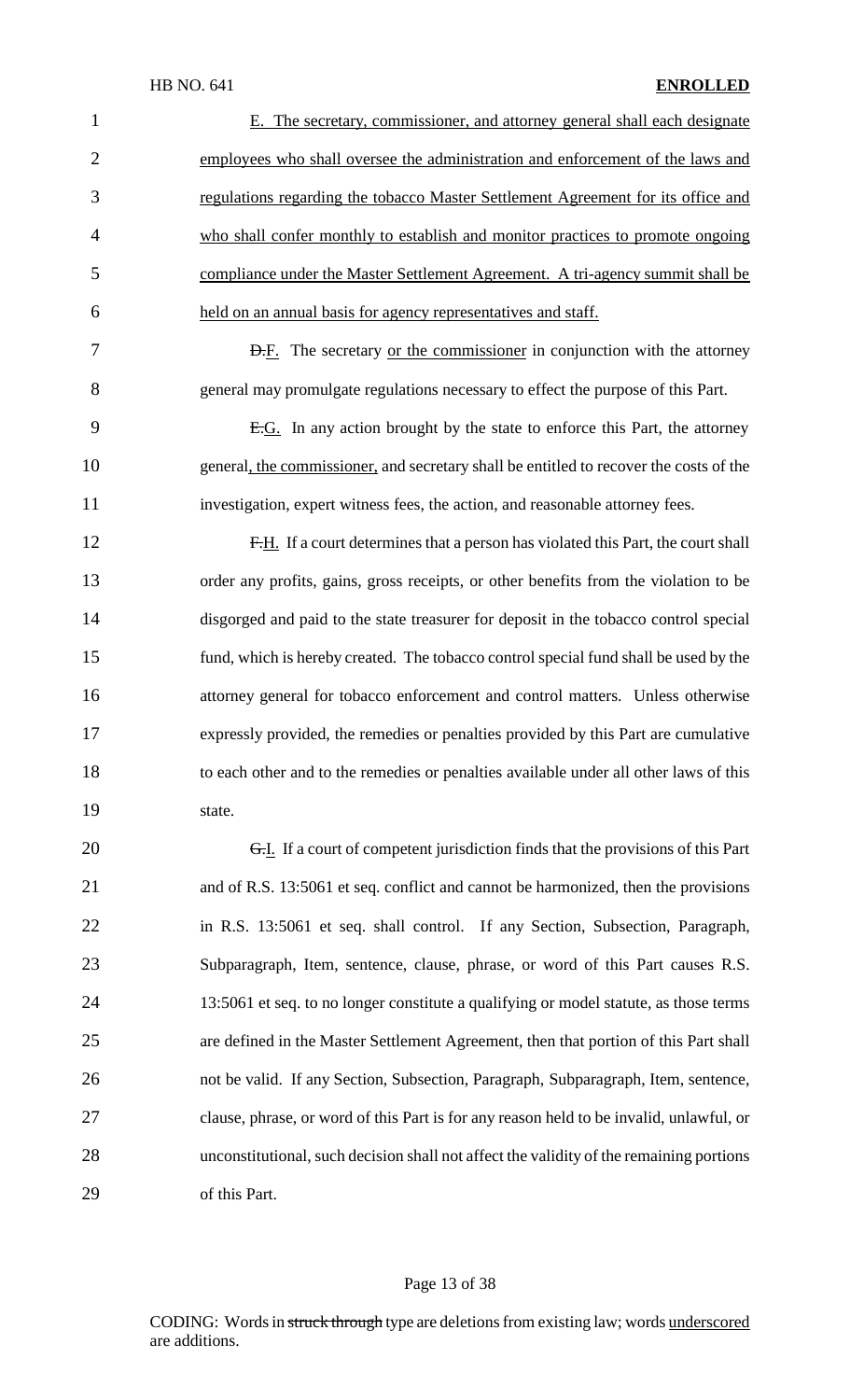| $\mathbf{1}$   | §5078. Bond                                                                            |
|----------------|----------------------------------------------------------------------------------------|
| $\overline{2}$ | All nonparticipating manufacturers shall post a bond or its cash<br>A.                 |
| 3              | equivalent for the benefit of the state that is subject to execution under Subsection  |
| 4              | $C$ of this Section. The bond shall be posted by corporate surety located within the   |
| 5              | United States or the cash equivalent of the bond shall be posted by the                |
| 6              | nonparticipating manufacturer in an account approved by the state. The bond or its     |
| 7              | cash equivalent shall be posted and evidence of such posting shall be provided to the  |
| 8              | attorney general at least ten days in advance of each calendar quarter as a condition  |
| 9              | to the nonparticipating manufacturer and its brand families being included in the      |
| 10             | directory for that quarter.                                                            |
| 11             | B. The amount of the bond shall be determined as follows:                              |
| 12             | Unless Paragraph (3) of this Subsection is applicable, for a<br>(1)                    |
| 13             | nonparticipating manufacturer that has been listed on Louisiana's state directory for  |
| 14             | at least three years, the amount of the bond required shall be fifty thousand dollars  |
| 15             | or the highest amount owed for any quarter over the past three years, whichever is     |
| 16             | greater;                                                                               |
| 17             | (2) Unless Paragraph (3) of this Subsection is applicable, for a                       |
| 18             | nonparticipating manufacturer that has not been listed on Louisiana's state directory  |
| 19             | for at least three years, the amount of the bond required shall be determined by the   |
| 20             | attorney general based on any prior history in any state, as well as any other         |
| 21             | considerations the attorney general deems relevant, but shall not be less than one     |
| 22             | hundred thousand dollars in any event; and                                             |
| 23             | (3) For a nonparticipating manufacturer that has failed, in the past three             |
| 24             | years, to make a full and timely escrow deposit due under R.S. 13:5063, unless the     |
| 25             | failure was not knowing or intentional and was promptly cured upon notice, or for      |
| 26             | any nonparticipating manufacturer that was involuntarily removed from any state's      |
| 27             | directory, unless the removal was determined to have been erroneous, the amount of     |
| 28             | the bond required shall be the greater of one hundred thousand dollars or the greatest |
| 29             | amount of escrow owed by the nonparticipating manufacturer or its predecessor in       |
| 30             | any calendar year in any state within the preceding five calendar years.               |

# Page 14 of 38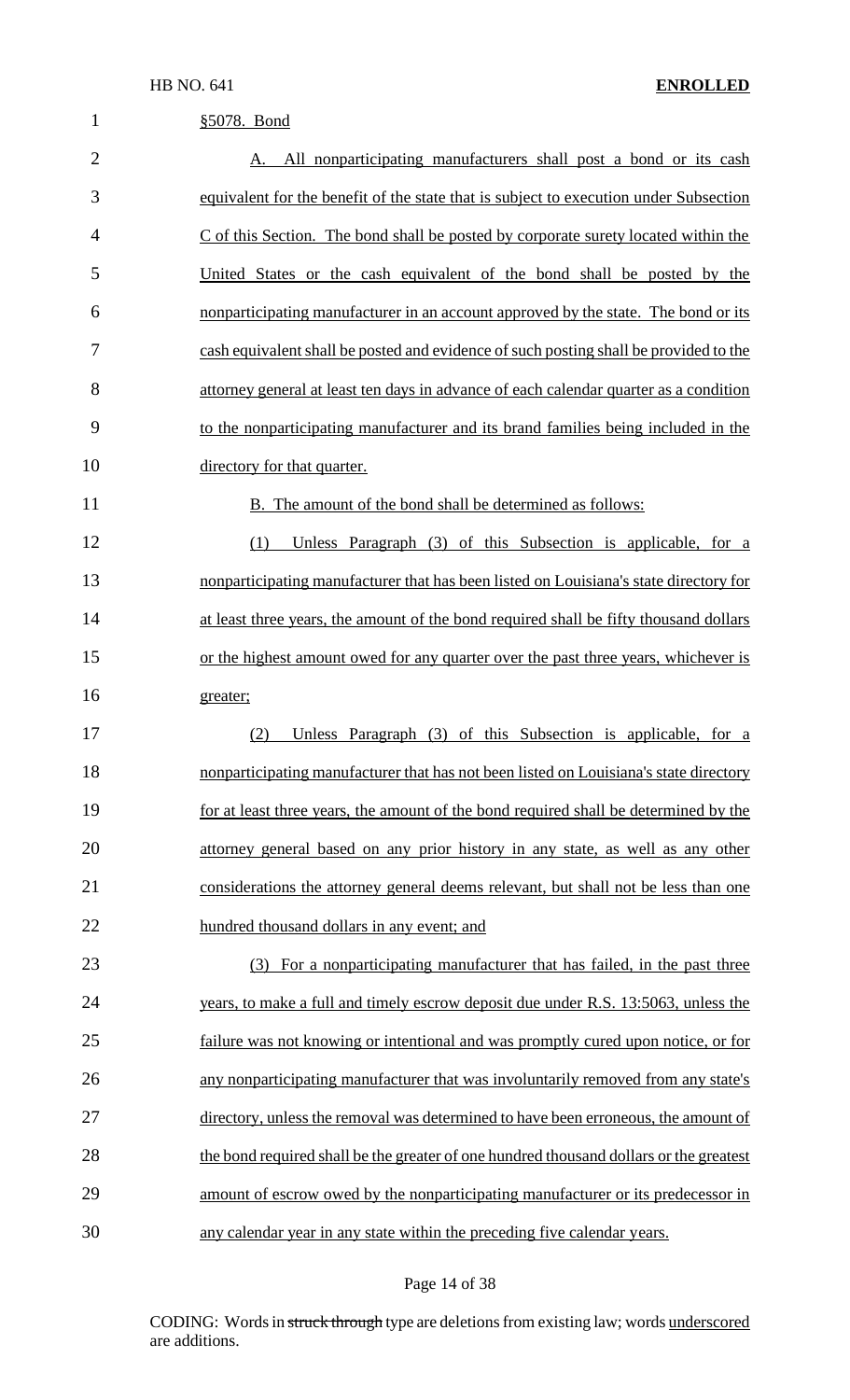| $\mathbf{1}$   | C. If a nonparticipating manufacturer that posted a bond has failed to make,              |
|----------------|-------------------------------------------------------------------------------------------|
| $\overline{2}$ | or have made on its behalf by an entity with joint and several liability, escrow          |
| 3              | deposits equal to the full amount owed for a quarter within fifteen days following the    |
| $\overline{4}$ | due date for the quarter under R.S. 13:5063, the state may execute upon the bond,         |
| 5              | first to recover delinquent escrow, which amount shall be deposited into a qualified      |
| 6              | escrow account under R.S. 13:5063, and then to recover civil penalties and costs          |
| 7              | authorized under such Section. Escrow obligations above the amount collected on           |
| 8              | the bond remain due from that nonparticipating manufacturer and from the importers        |
| 9              | that sold its cigarettes during that calender quarter.                                    |
| 10             | $\ast$<br>*<br>$\ast$                                                                     |
| 11             | Section 2. R.S. 26:901(7), 904(A), 916(H), 918(B), and 921 are hereby amended and         |
| 12             | reenacted and R.S. 26:901(19) through (27), 902(5), 904(D), 906(H), (I), and (J), 908(D), |
| 13             | 916(I) through (N), and 918(C) and (D) are hereby enacted to read as follows:             |
| 14             | §901. Definitions                                                                         |
| 15             | $\ast$<br>*<br>$\ast$                                                                     |
| 16             | "Place of business" means the place where the tobacco orders are<br>(7)                   |
| 17             | received, or where the taxable tobacco articles are sold, or if sold by a retail dealer   |
| 18             | upon a railroad train or on or from any other vehicle, the vehicle on which or from       |
| 19             | which the taxable articles are sold by the retail dealer. It also includes the            |
| 20             | establishment where vending machines are located.                                         |
| 21             | $\ast$<br>$\ast$<br>*                                                                     |
| 22             | (19) "Brand family" has the meaning as set forth in R.S. 13:5072(1).                      |
| 23             | (20) "Exporter license" means the stamping agent designation as set forth in              |
| 24             | <u>R.S. 26:902(5)(b).</u>                                                                 |
| 25             | (21) A "knowing violation or failure" is a knowing or intentional engaging                |
| 26             | in conduct without a good faith belief that the conduct was consistent with the           |
| 27             | provisions of this Chapter.                                                               |
| 28             | "Person" means any natural person, trustee, company, partnership,<br>(22)                 |
| 29             | corporation, or other legal entity.                                                       |

# Page 15 of 38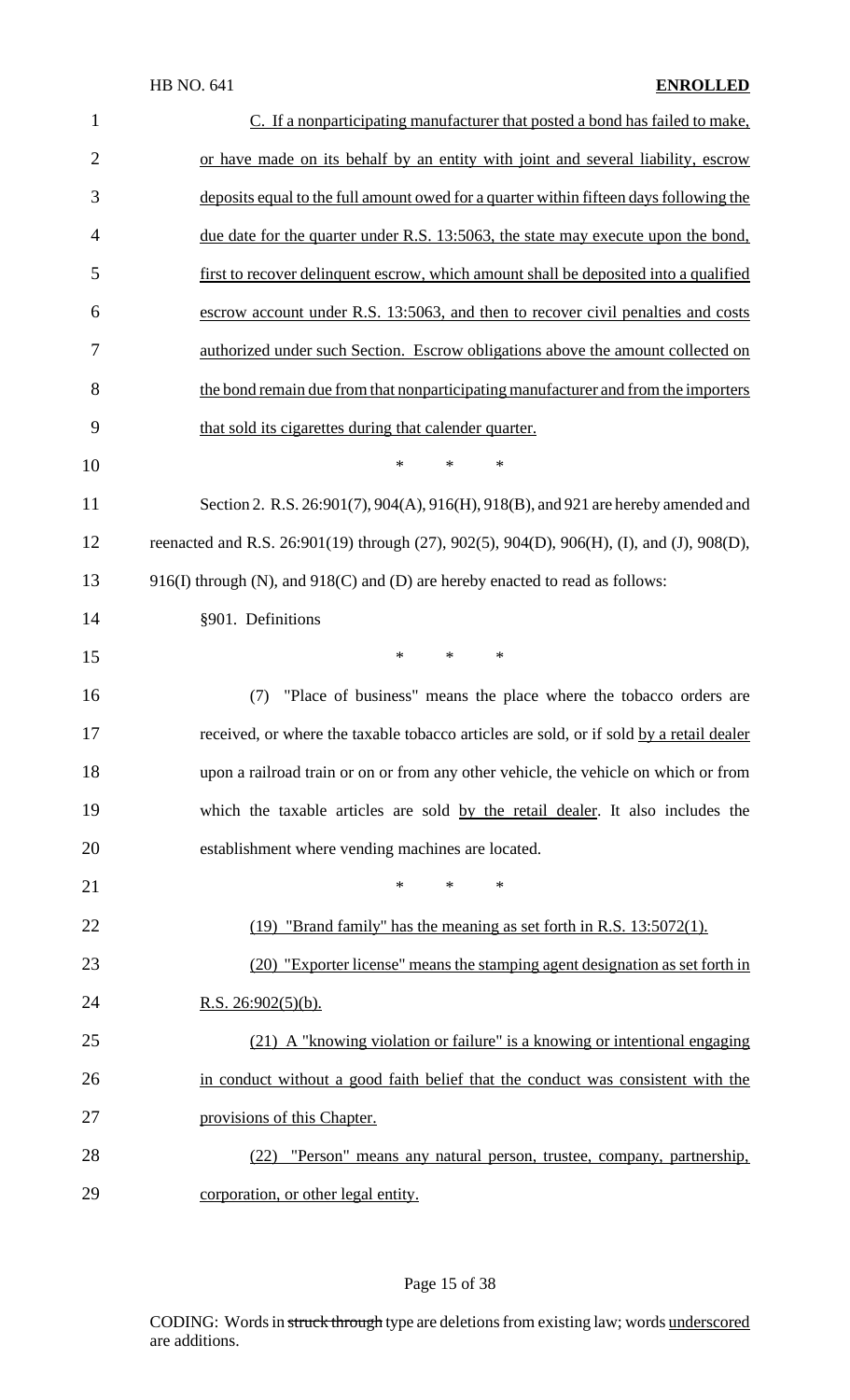| $\mathbf{1}$   | "Purchase" means acquisition in any manner, for any consideration.<br>(23)                |
|----------------|-------------------------------------------------------------------------------------------|
| $\overline{2}$ | The term shall include transporting or receiving product in connection with a             |
| 3              | purchase.                                                                                 |
| $\overline{4}$ | (24) "Sale" or "sell" means any transfer, exchange, or barter in any manner               |
| 5              | or by any means for any consideration. The term shall include distributing or             |
| 6              | shipping product in connection with a sale. References to a sale "in" or "into" a state   |
| 7              | refer to the state of the destination point of the product in the sale, without regard to |
| 8              | where title was transferred. References to sale "from" a state refer to the sale of       |
| 9              | cigarettes that are located in that state to the destination in question without regard   |
| 10             | to where title was transferred.                                                           |
| 11             | (25) "Sales entity affiliate" means an entity that (1) sells cigarettes that it           |
| 12             | acquires directly from a manufacturer or importer and (2) is affiliated with that         |
| 13             | manufacturer or importer as established by documentation received directly from           |
| 14             | that manufacturer or importer to the satisfaction of the attorney general. Entities are   |
| 15             | affiliated with each other if one, directly or indirectly through one or more             |
| 16             | intermediaries, controls or is controlled by or is under common control with the          |
| 17             | other.                                                                                    |
| 18             | (26) "Stamping agent" means a dealer that is authorized to affix tax stamps               |
| 19             | to packages or other containers of cigarettes under R.S. 47:843 et seq. or any dealer     |
| 20             | that is required to pay the excise tax or tobacco tax imposed pursuant to R.S. 47:841     |
| 21             | et seq. on cigarettes.                                                                    |
| 22             | (27) "State directory" or "directory" means the directory compiled by the                 |
| 23             | attorney general under R.S. 13:5073, or, in the case of reference to another state's      |
| 24             | directory, the directory compiled under the similar law in that other state.              |
| 25             | §902. Permits                                                                             |
| 26             | The commissioner shall issue as authorized by this Section the following                  |
| 27             | types of permits and shall adopt rules and regulations that specify the identifying       |
| 28             | information that is required to appear on the face of each type of permit:                |
| 29             | *<br>*<br>∗                                                                               |

# Page 16 of 38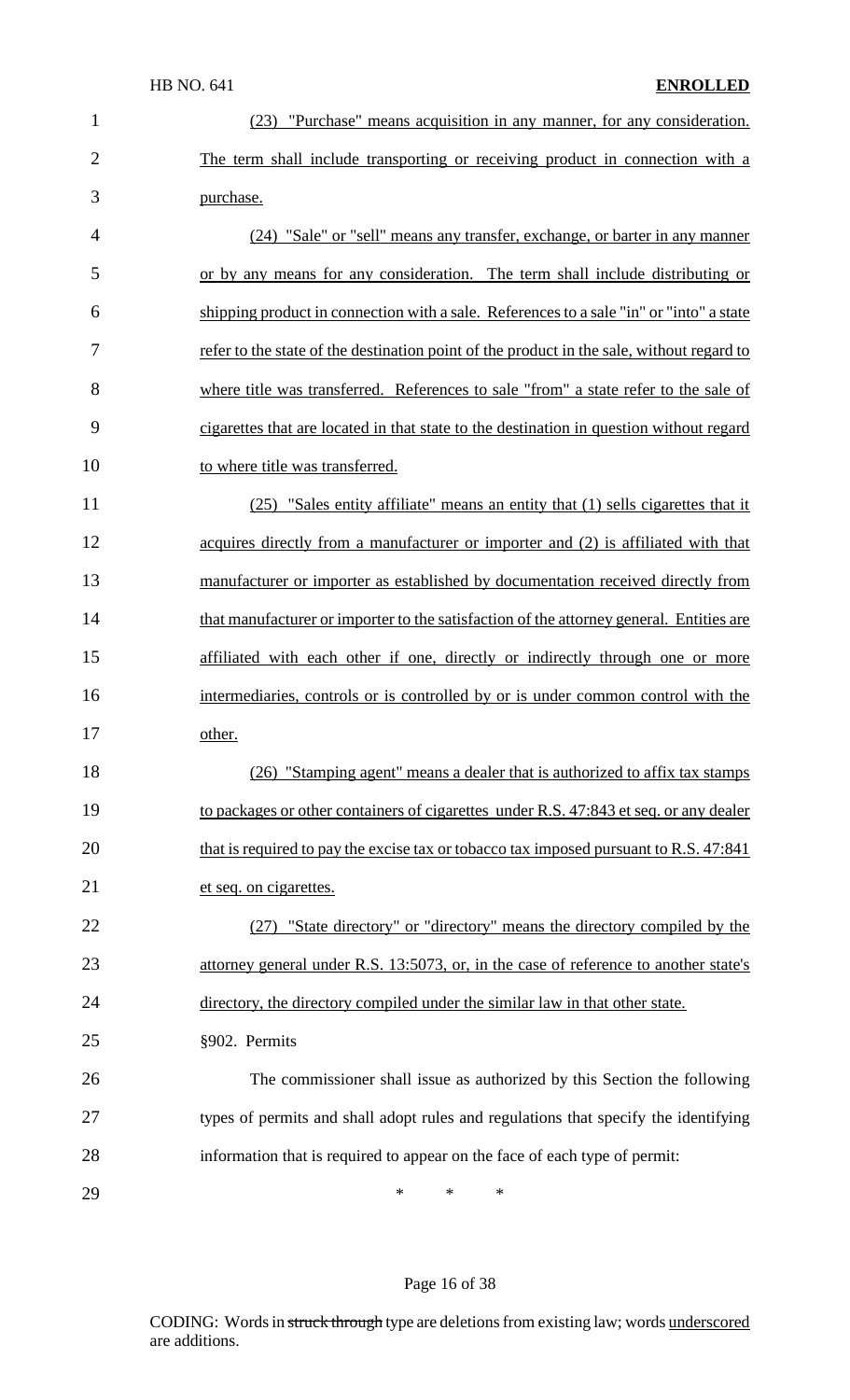| $\mathbf{1}$   | (5)(a) Stamping Agent Designation: A stamping agent designation shall be              |
|----------------|---------------------------------------------------------------------------------------|
| $\overline{2}$ | issued to a dealer that engages in the business of purchasing unstamped or non-tax    |
| 3              | paid cigarettes that meets all requirements of a wholesale dealer as defined by this  |
| 4              | Chapter, the provision of R.S. $26:906(H)$ , and any rules or regulations issued in   |
| 5              | connection therewith.                                                                 |
| 6              | The holder of a valid stamping agent designation that engages in<br>(b)               |
| 7              | interstate business or affixes tax stamps of another state shall first apply for an   |
| 8              | exporter license allowing it to purchase or possess unstamped or non-tax paid         |
| 9              | cigarettes.                                                                           |
| 10             | $\ast$<br>$\ast$<br>$\ast$                                                            |
| 11             | §904. Permit terms                                                                    |
| 12             | A. Except as otherwise provided in Subsection B of this Section, each permit          |
| 13             | shall be valid for the designated time period unless suspended or revoked. The        |
| 14             | commissioner may issue permits which are valid for two years to applicants in good    |
| 15             | standing with the office of alcohol and tobacco control.                              |
| 16             | $\ast$<br>$\ast$<br>∗                                                                 |
| 17             | D. An exporter license issued pursuant to R.S. $26:902(5)(b)$ shall remain in         |
| 18             | effect for a period of one year.                                                      |
| 19             | *<br>$\ast$<br>∗                                                                      |
| 20             | §906. General requirements                                                            |
| 21             | *<br>$\ast$<br>∗                                                                      |
| 22             | H. Applicants for a stamping agent designation shall certify on a form                |
| 23             | provided by the commissioner that they will do the following:                         |
| 24             | $(1)$ Affix stamps as set forth in R.S. 47:843(D).                                    |
| 25             | Pay to the state all taxes applicable under R.S. 47:841 et seq. on<br>(2)             |
| 26             | cigarettes it sells or present documentation demonstrating that such taxes were paid  |
| 27             | prior to the sale.                                                                    |
| 28             | (3) Provide complete and accurate reports as required by this Chapter, R.S.           |
| 29             | 13:5071 et seq., or R.S. 47:841 et seq. and certify monthly that it has complied with |
| 30             | all requirements therein.                                                             |

# Page 17 of 38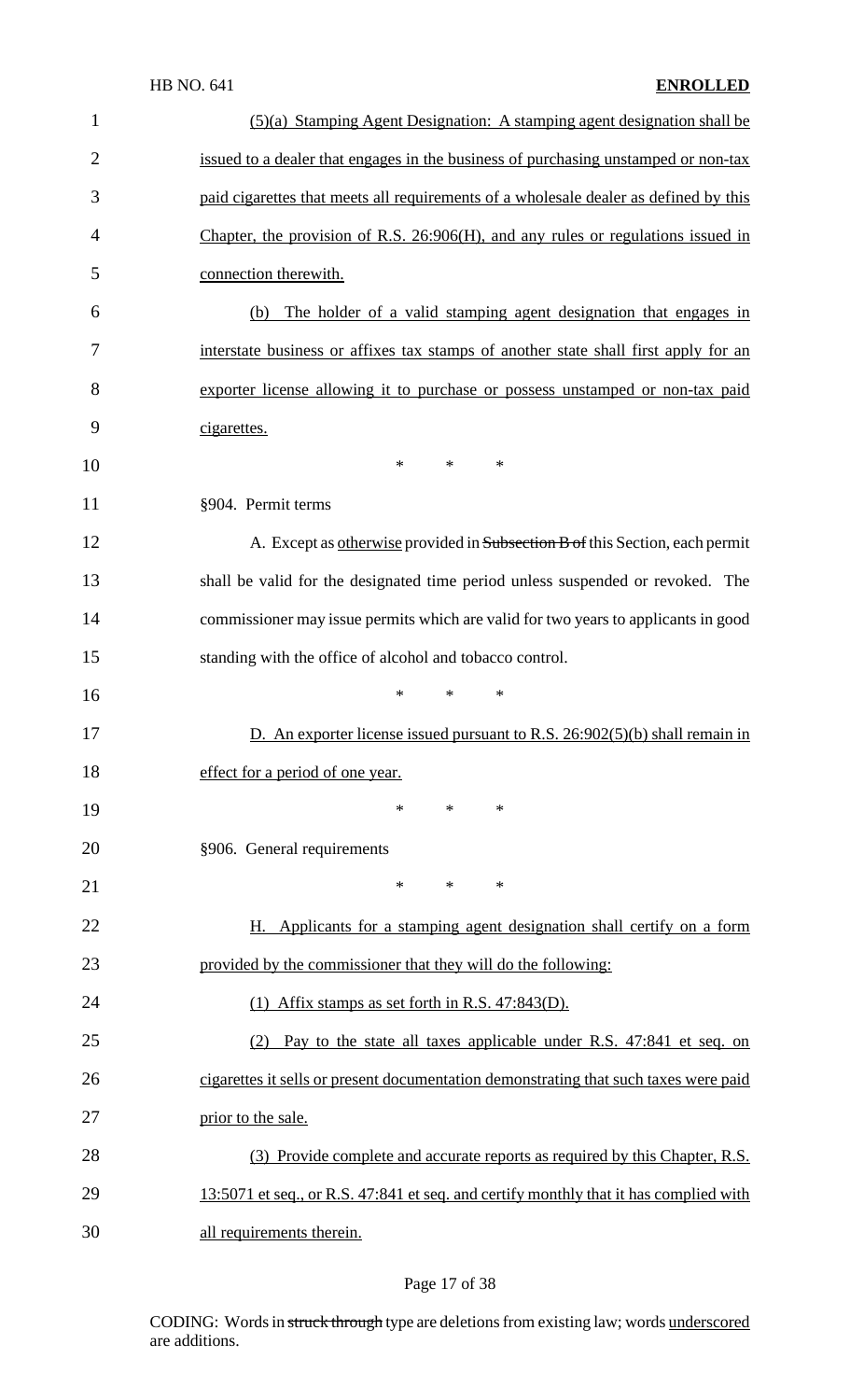| 1              | (4) Comply generally with all other provisions set forth in R.S. 47:841 et            |
|----------------|---------------------------------------------------------------------------------------|
| $\overline{2}$ | seq.                                                                                  |
| 3              | (5) Consent to the jurisdiction of the state to enforce the requirements of this      |
| 4              | Chapter and waive any claim of sovereign immunity to the contrary.                    |
| 5              | (6) Waive all confidentiality laws as necessary to permit the commissioner            |
| 6              | to create and make available the list described in R.S. 26:921(B) and to share        |
| 7              | information reported under this Chapter with the taxing or law enforcement            |
| 8              | authorities of other states.                                                          |
| 9              | I. Applicants for a stamping agent designation located outside of the state           |
| 10             | shall appoint an agent in the state for service of process in connection with         |
| 11             | enforcement of the provisions of this Chapter and the provisions of R.S. 13:5061 et   |
| 12             | seq., and R.S. 47:841 et seq.                                                         |
| 13             | J. An exporter license shall be issued upon the applicant's meeting the               |
| 14             | following requirements:                                                               |
| 15             | (1) Demonstrates that it holds a valid stamping agent designation.                    |
| 16             | (2) Certifies on a form provided by the commissioner that any cigarettes of           |
| 17             | a manufacturer or brand family not listed on the state directory will be purchased or |
| 18             | possessed solely for sale or transfer into another state as permitted by R.S. 47:849. |
| 19             | (3) Maintains such cigarette inventory pursuant to Paragraph (2) of this              |
| 20             | Subsection, in a separate and distinct area within its warehouse.                     |
| 21             | (4) Waives any confidentiality laws as necessary to permit the commissioner           |
| 22             | to create and make available a list as provided in R.S. 26:921(C).                    |
| 23             | $\ast$<br>*<br>$\ast$                                                                 |
| 24             | §908. Issuance of permit                                                              |
| 25             | $\ast$<br>*<br>∗                                                                      |
| 26             | D. No exporter license may be issued to a person that violated a certification        |
| 27             | it previously made under R.S. $26:906(J)(2)$ .                                        |
| 28             | $\ast$<br>*<br>∗                                                                      |
| 29             | §916. Suspensions or revocations                                                      |
| 30             | $\ast$<br>*<br>∗                                                                      |

# Page 18 of 38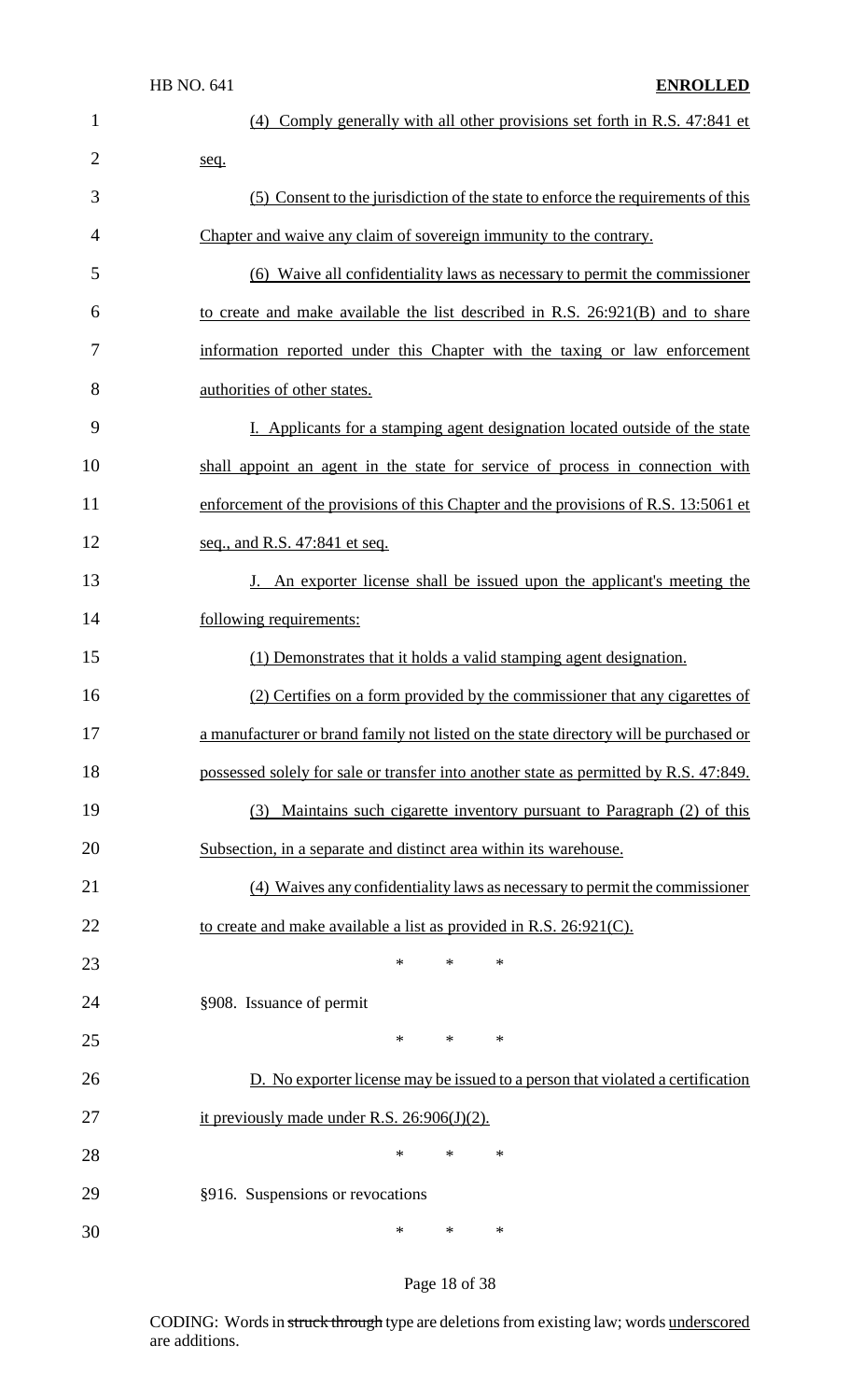| $\mathbf{1}$   | H. The designation of a stamping agent shall be subject to termination if a                  |
|----------------|----------------------------------------------------------------------------------------------|
| $\overline{2}$ | permittee does any of the following:                                                         |
| 3              | (1) Fails to provide a report or certification as required by this Chapter, R.S.             |
| $\overline{4}$ | 13:5061 et seq., or R.S. 47:841 et seq.                                                      |
| 5              | (2) Knowingly files an incomplete or inaccurate report or certification.                     |
| 6              | (3) Fails to pay taxes as provided in R.S. 47:841 et seq.                                    |
| 7              | (4) Fails to sell cigarettes in or into the state pursuant to R.S. 47:843 or sells           |
| 8              | unstamped cigarettes of a manufacturer or brand family that is not at the time listed        |
| 9              | on the state directory, or sells, offers or possesses for sale in this state, or imports for |
| 10             | personal consumption in this state, cigarettes received, imported, or stamped after          |
| 11             | receiving notice that the manufacturer or brand family is not on the state directory,        |
| 12             | except as expressly permitted in R.S. 47:841 et seq.                                         |
| 13             | (5) Purchases or sells cigarettes in violation of the provisions of this Chapter             |
| 14             | <u>or R.S. 47:841 et seq.</u>                                                                |
| 15             | I. In the case of a first violation under Paragraphs $(1)$ or $(3)$ of Subsection H          |
| 16             | of this Section that was not knowing or intentional, the stamping agent may be               |
| 17             | entitled to cure the failure within thirty days of being notified of the violation. The      |
| 18             | designation of a stamping agent that fully cures the failure during the prescribed           |
| 19             | period shall not be terminated on account of that failure.                                   |
| 20             | J. The designation of a stamping agent may be subject to termination if its                  |
| 21             | similar designation is terminated in any other state based on acts or omissions that         |
| 22             | would be grounds for designation termination under this Section, unless the stamping         |
| 23             | agent demonstrates that its designation termination in the other state was terminated        |
| 24             | without due process. A stamping agent whose designation is terminated under this             |
| 25             | Subsection shall be eligible for reinstatement upon the earlier date specified by            |
| 26             | Subsection M of this Section for the omission in question or reinstatement of its            |
| 27             | license by the other state.                                                                  |
| 28             | K. The commissioner shall promptly remove any stamping agent whose                           |
| 29             | designation is terminated from the list required by R.S. 26:921(B) and shall publish         |
| 30             | a notice of the termination on its website and send notice of the termination to all         |

# Page 19 of 38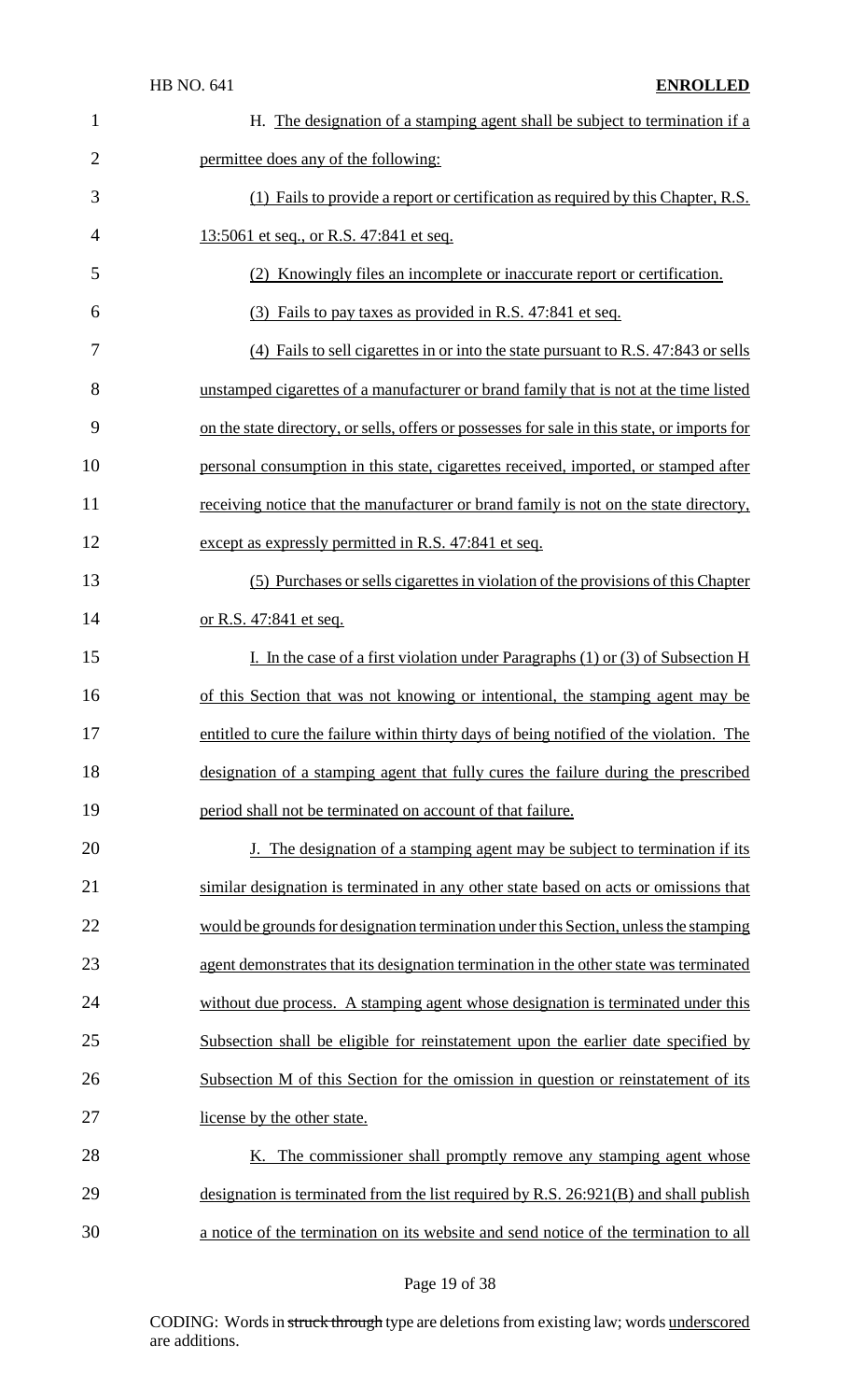| $\mathbf{1}$   | wholesale dealers, the attorney general, and the secretary. The attorney general shall  |
|----------------|-----------------------------------------------------------------------------------------|
| $\overline{2}$ | send notice of the termination to all persons listed on the state directory.            |
| 3              | (1) Beginning five days following the publication and sending of such                   |
| $\overline{4}$ | notice, no person may sell cigarettes nor purchase cigarettes from the stamping agent   |
| 5              | whose designation has been terminated.                                                  |
| 6              | (2) A stamping agent whose designation has been terminated may, within                  |
| 7              | thirty days from the date of the publication, return any unaffixed stamps to the        |
| 8              | secretary for a refund equal to the current value of each stamp returned. No refunds    |
| 9              | shall be issued after thirty days from the date of the publication of the termination.  |
| 10             | $L(1)$ A stamping agent whose designation is terminated shall be removed                |
| 11             | from the list required by R.S. $26:921(B)$ . (2) Any person that sells cigarettes to or |
| 12             | purchases cigarettes from a terminated stamping agent after the stamping agent has      |
| 13             | been removed from the directory by R.S. 26:921(B), shall be jointly and severally       |
| 14             | liable for any taxes applicable to such cigarettes under R.S. 47:841 and for any        |
| 15             | escrow due on such cigarettes under R.S. 13:5063 during the period of the               |
| 16             | termination.                                                                            |
| 17             | M. A stamping agent whose designation is terminated shall be eligible for               |
| 18             | reinstatement no less than ninety days and no more than three years following date      |
| 19             | of termination.                                                                         |
| 20             | In addition to any other causes enumerated in this Chapter, the<br>N.                   |
| 21             | commissioner shall suspend or revoke any permit of any dealer that fails to pay taxes   |
| 22             | due to the state.                                                                       |
| 23             | $\ast$<br>∗<br>*                                                                        |
| 24             | §918. Civil penalties                                                                   |
| 25             | *<br>$\ast$<br>∗                                                                        |
| 26             | B. In the case of a knowing or intentional first violation of R.S. $26:916(H)(1)$       |
| 27             | through (5), the stamping agent shall be subject to a civil penalty of up to one        |
| 28             | thousand dollars.                                                                       |
| 29             | C. In the case of a second or subsequent violation of R.S. $26:916(H)(1)$               |
| 30             | through (5), the stamping agent shall be subject to a civil penalty of up to five       |

Page 20 of 38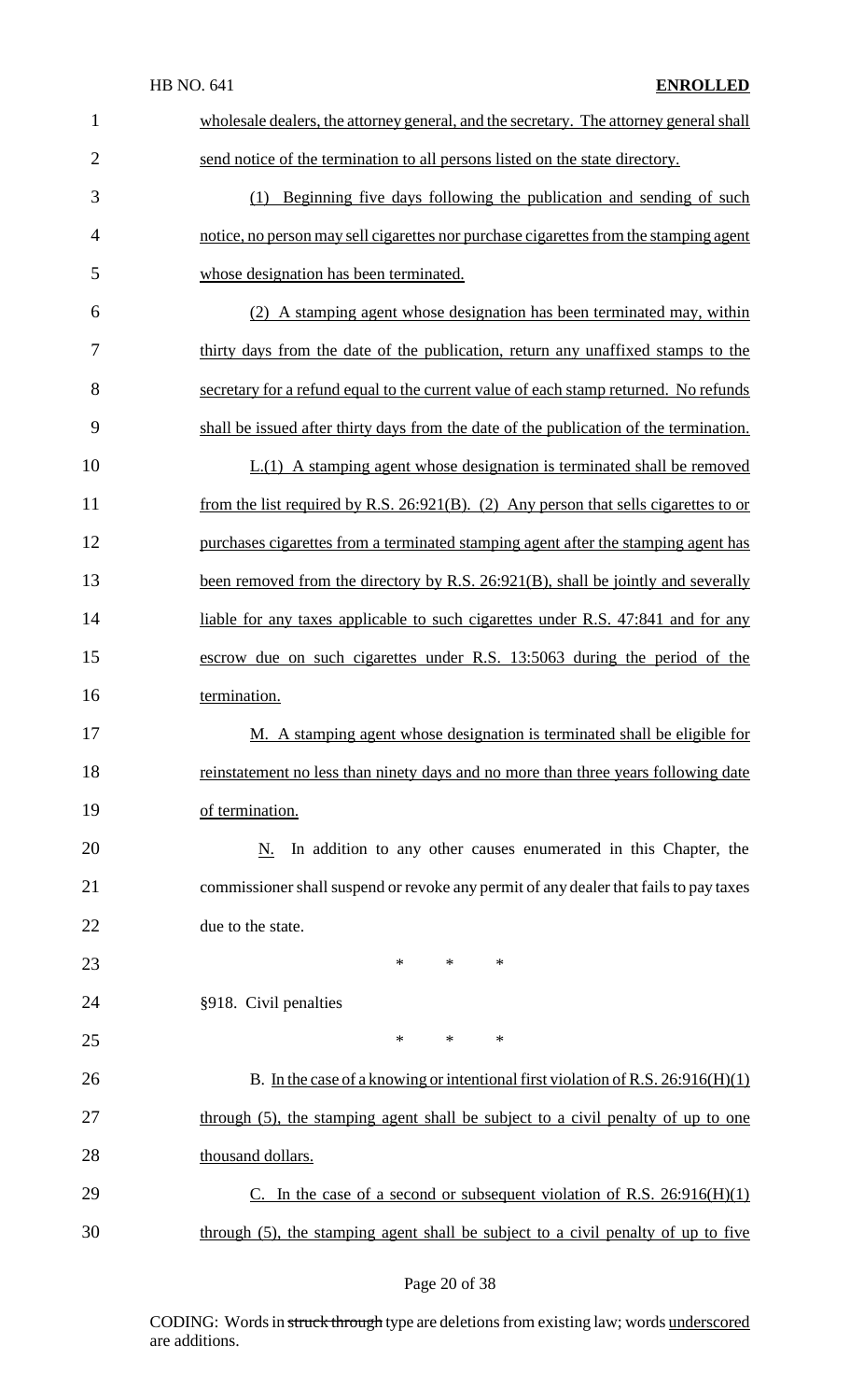|                | <b>HB NO. 641</b><br><b>ENROLLED</b>                                                          |
|----------------|-----------------------------------------------------------------------------------------------|
| $\mathbf{1}$   | thousand dollars per violation. In the case of a violation of R.S. $26:916(H)(4)$ or (5),     |
| $\overline{2}$ | each sale shall constitute a separate offense.                                                |
| 3              | $D$ . Any fine imposed upon any permittee or the revocation or suspension of                  |
| 4              | a permit is in addition to and is not in lieu of or a limitation upon any other penalty       |
| 5              | imposed by law and not contained in this Chapter.                                             |
| 6              | $\ast$<br>$\ast$<br>$\ast$                                                                    |
| 7              | §921. Public records                                                                          |
| 8              | A. The commissioner shall maintain a list of all wholesale and retail dealers                 |
| 9              | who hold a permit in this state. Nothing contained in this Chapter shall be construed         |
| 10             | to prevent the commissioner from disclosing to any person upon request the name               |
| 11             | and address of any dealer who holds a permit, but the commissioner shall not                  |
| 12             | disclose any tax information the disclosure of which is otherwise prohibited by law.          |
| 13             | <b>B.</b> The commissioner shall provide on its website the list of all persons               |
| 14             | licensed as stamping agents pursuant to R.S. 26:902(5)(a).                                    |
| 15             | C. The commissioner shall provide on its website the list of all persons                      |
| 16             | holding an exporter license pursuant to R.S. $26:902(5)(b)$ .                                 |
| 17             | $\ast$<br>∗<br>∗                                                                              |
| 18             | Section 3. R.S. 47:842(11), 843(A)(2), (C)(3) and (4), and (D), 847, 849, 851(B),             |
| 19             | 857, 862, 865(C)(3)(b), (c)(introductory paragraph) and (i), 871, 872, 876 through 878, and   |
| 20             | $1508(B)(11)$ are hereby amended and reenacted and R.S. $47:842(16)$ through $(22)$ ,         |
| 21             | $843(A)(3)$ , $851(E)$ and $(F)$ , and $1520(A)(1)(g)$ are hereby enacted to read as follows: |
| 22             | §842. Definitions                                                                             |
| 23             | As used in this Chapter, the following terms have the meaning ascribed to                     |
| 24             | them in this Section, unless the context clearly indicates otherwise:                         |
| 25             | $\ast$<br>$\ast$<br>∗                                                                         |
| 26             | (11) "Place of business" as used in this Chapter means the place where the                    |
| 27             | orders are received, or where the taxable articles are sold, or if sold upon a railroad       |
| 28             | train or on or from any other vehicle, the vehicle on which or from which the taxable         |

# Page 21 of 38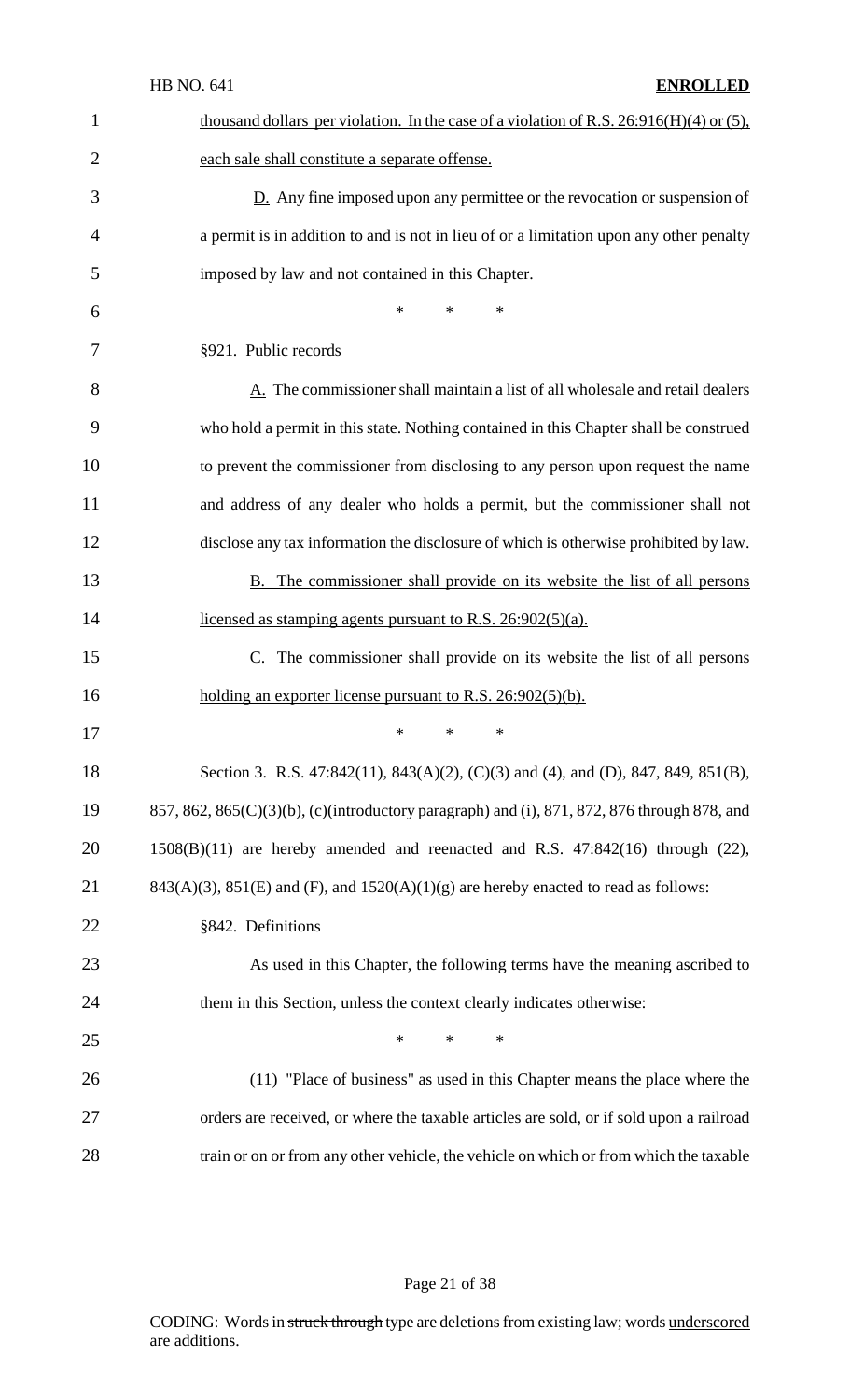| $\mathbf 1$    | articles are sold by the retail dealer. It also includes the establishment where vending |
|----------------|------------------------------------------------------------------------------------------|
| $\overline{2}$ | machines are located.                                                                    |
| 3              | $\ast$<br>$\ast$<br>∗                                                                    |
| 4              | $(16)$ "Brand family" has the meaning as set forth in R.S. $13:5072(1)$ .                |
| 5              | "Person" means any natural person, trustee, company, partnership,<br>(17)                |
| 6              | corporation or other legal entity.                                                       |
| 7              | (18) "Purchase" means acquisition in any manner, for any consideration.                  |
| 8              | The term includes transporting or receiving product in connection with a purchase.       |
| 9              | (19) "Sales" or "sell" means any transfer, exchange, or barter in any manner             |
| 10             | or by any means for any consideration. The term includes distributing or shipping        |
| 11             | product in connection with a sale. References to a sale "in" or "into" a state refer to  |
| 12             | the state of the destination point of the product in the sale, without regard to where   |
| 13             | title was transferred. References to sale "from" a state refer to the sale of cigarettes |
| 14             | that are located in that state to the destination in question without regard to where    |
| 15             | title was transferred.                                                                   |
| 16             | (20)<br>"Sales entity affiliate" means an entity that sells cigarettes that it           |
| 17             | acquires directly from a manufacturer or importer and is affiliated with that            |
| 18             | manufacturer or importer as established by documentation received directly from          |
| 19             | that manufacturer or importer to the satisfaction of the attorney general. Entities are  |
| 20             | affiliated with each other if one, directly or indirectly through one or more            |
| 21             | intermediaries, controls or is controlled by or is under common control with the         |
| 22             | other.                                                                                   |
| 23             | (21) "Stamping agent" means a dealer that is authorized to affix tax stamps              |
| 24             | to packages or other containers of cigarettes under R.S. 47:843 et seq. or any dealer    |
| 25             | that is required to pay the excise tax or tobacco tax imposed pursuant to R.S. 47:841    |
| 26             | et seq. on cigarettes.                                                                   |
| 27             | (22) "State directory" or "directory" means the directory compiled by the                |
| 28             | attorney general under R.S. 13:5073, or, in the case of reference to another state's     |
| 29             | directory, the directory compiled under the similar law in that other state.             |

# Page 22 of 38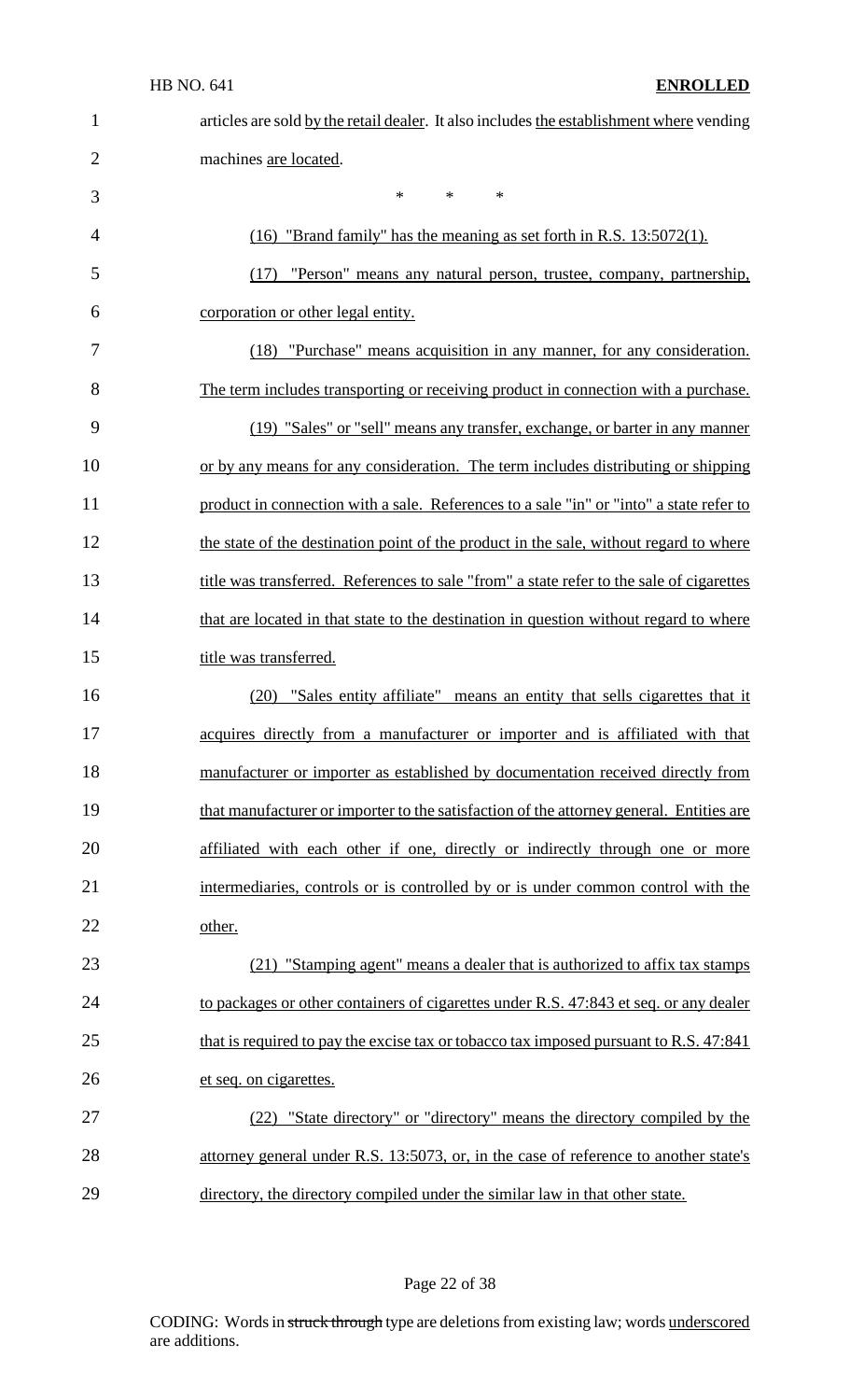| $\mathbf{1}$   | §843. Use of stamps or meter impression required and limitations                        |
|----------------|-----------------------------------------------------------------------------------------|
| $\overline{2}$ | A. Cigarette tax stamps.                                                                |
| 3              | *<br>$\ast$<br>∗                                                                        |
| 4              | (2) No individual package of cigarettes shall be sold or distributed in, into,          |
| 5              | or from the state in individual packages containing fewer than twenty cigarettes. No    |
| 6              | smoking tobacco intended for use as roll-your-own smoking tobacco for cigarettes        |
| 7              | shall be sold or distributed in individual packages containing less than six-tenths of  |
| 8              | one ounce of smoking tobacco.                                                           |
| 9              | (3) Except as otherwise provided in this Chapter, all packages of cigarettes            |
| 10             | sold in or into the state shall bear a stamp as required by this Chapter and no person  |
| 11             | may sell, transport, or cause to be transported unstamped cigarettes in, into, or from, |
| 12             | or possess unstamped cigarettes in the state.                                           |
| 13             | *<br>*<br>$\ast$                                                                        |
| 14             | C. Purchase of stamps.                                                                  |
| 15             | $\ast$<br>$\ast$<br>∗                                                                   |
| 16             | (3) Cigarette tax stamps shall be sold by the secretary of the Department of            |
| 17             | Revenue to bonded registered Louisiana tobacco dealers in the state of Louisiana        |
| 18             | who hold a valid stamping agent designation in accordance with R.S. $26:902(5)(a)$      |
| 19             | and who have a direct purchasing contract with a manufacturer at a discount of six      |
| 20             | percent from the face value, when purchased in quantities of not less than one          |
| 21             | hundred dollars face value, and the same provisions and discount shall apply where      |
| 22             | the metered stamping machine or device is used.                                         |
| 23             | (4) Except as otherwise provided in this Section, the stamps shall be sold by           |
| 24             | the secretary of the Department of Revenue in less quantity at face value to any and    |
| 25             | all persons, firms, partnerships, corporations, and associations of person who hold     |
| 26             | a valid stamping agent designation in accordance with R.S. $26:902(5)(a)$ and are       |
| 27             | qualified to purchase stamps hereunder.                                                 |
| 28             | *<br>*<br>∗                                                                             |
| 29             | D. Affixing Stamps. (1) No person other than a dealer holding a valid                   |
| 30             | stamping agent designation under R.S. 26:902(5) may affix a stamp to any package        |

# Page 23 of 38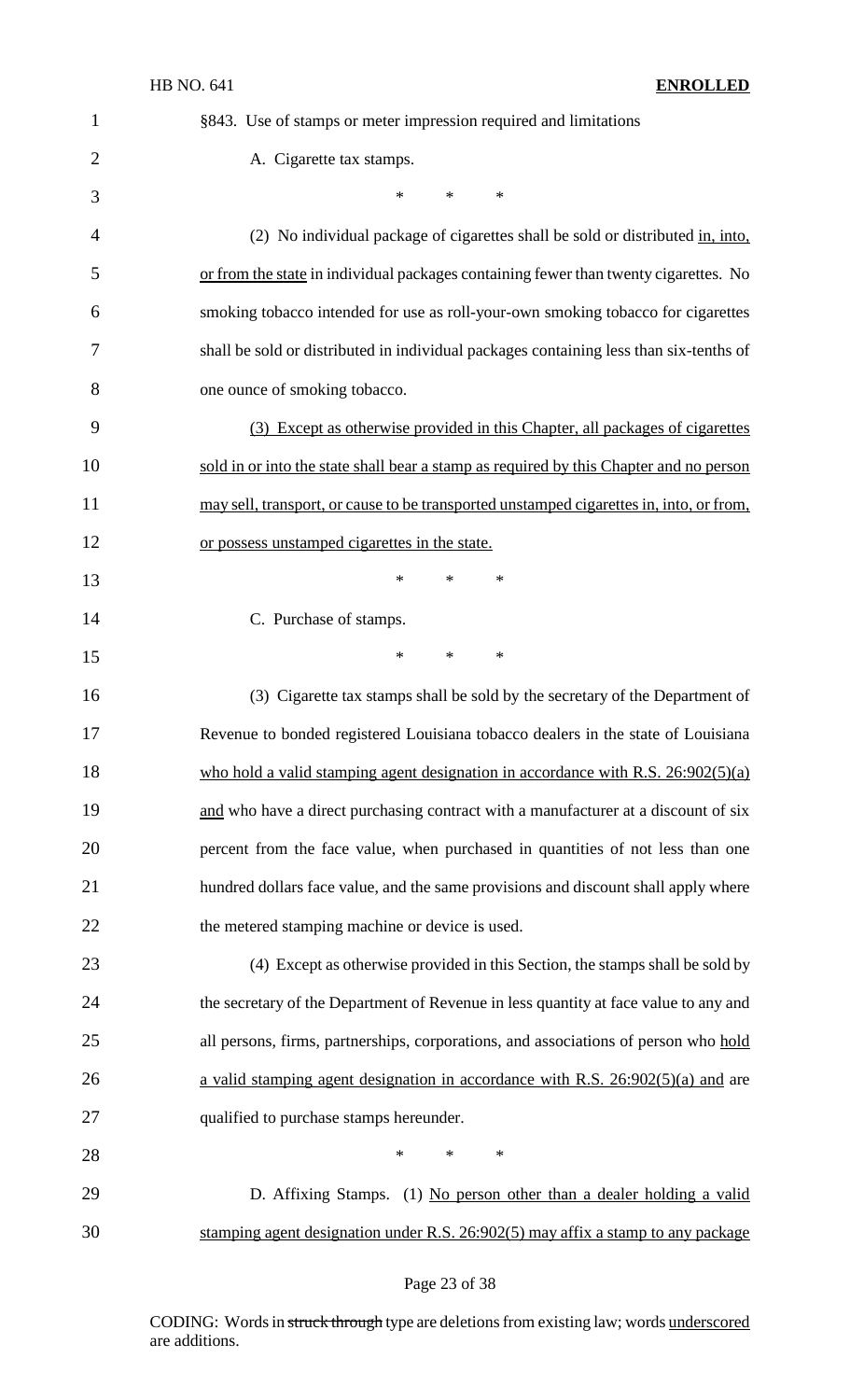of cigarettes. Stamps shall be affixed by the dealer, on the smallest container or 2 package of cigarettes that is subject to the tax, to permit the secretary to readily ascertain by an inspection of any dealer's stock on hand, whether or not the tax has been paid. The dealer shall cause to be affixed on every package of cigarettes on which a tax is due, stamps of an amount equaling the tax due thereon, before any 6 person, firm, partnership, corporation, or association of persons sells, offers for sale, handles, removes, or otherwise disturbs or distributes the same. The stamps shall be affixed in such a manner that their removal will require continued application of steam or water and shall be canceled by placing thereon the license number of the dealer.  $*$  \* \* \*

§847. Dealers required to affix stamps

13 A. General requirement. Every registered tobacco dealer holding a valid 14 stamping agent designation pursuant to R.S. 26:902(5)(a) shall immediately after 15 receipt of any unstamped cigarettes unless sooner offered for sale and prior to selling the cigarettes in or into the state, cause the same to have the requisite denominations and amount of stamp or stamps to represent the tax affixed as stated herein. The 18 stamping of the unstamped cigarettes shall actually begin as soon as practicable after receipt of the cigarettes in the premises of the tobacco dealer and shall be continued with reasonable diligence by the dealer until all of the unstamped cigarettes have been stamped as provided by law.

22 B. Stamping agents may sell cigarettes in or into the state, may purchase cigarettes for resale in or into the state and may affix a stamp required by this 24 Chapter only if the manufacturer and brand family of the cigarettes are listed on the 25 state directory at the time of stamping.

 C. Notwithstanding the provisions of Subsection A of this Section, unless prior written approval is obtained from the attorney general in accordance with regulations promulgated by the secretary pursuant to the Administrative Procedure Act, stamping agents may sell cigarettes in or into the state, may purchase cigarettes for resale in or into the state, and may affix a stamp required by this Chapter only if

#### Page 24 of 38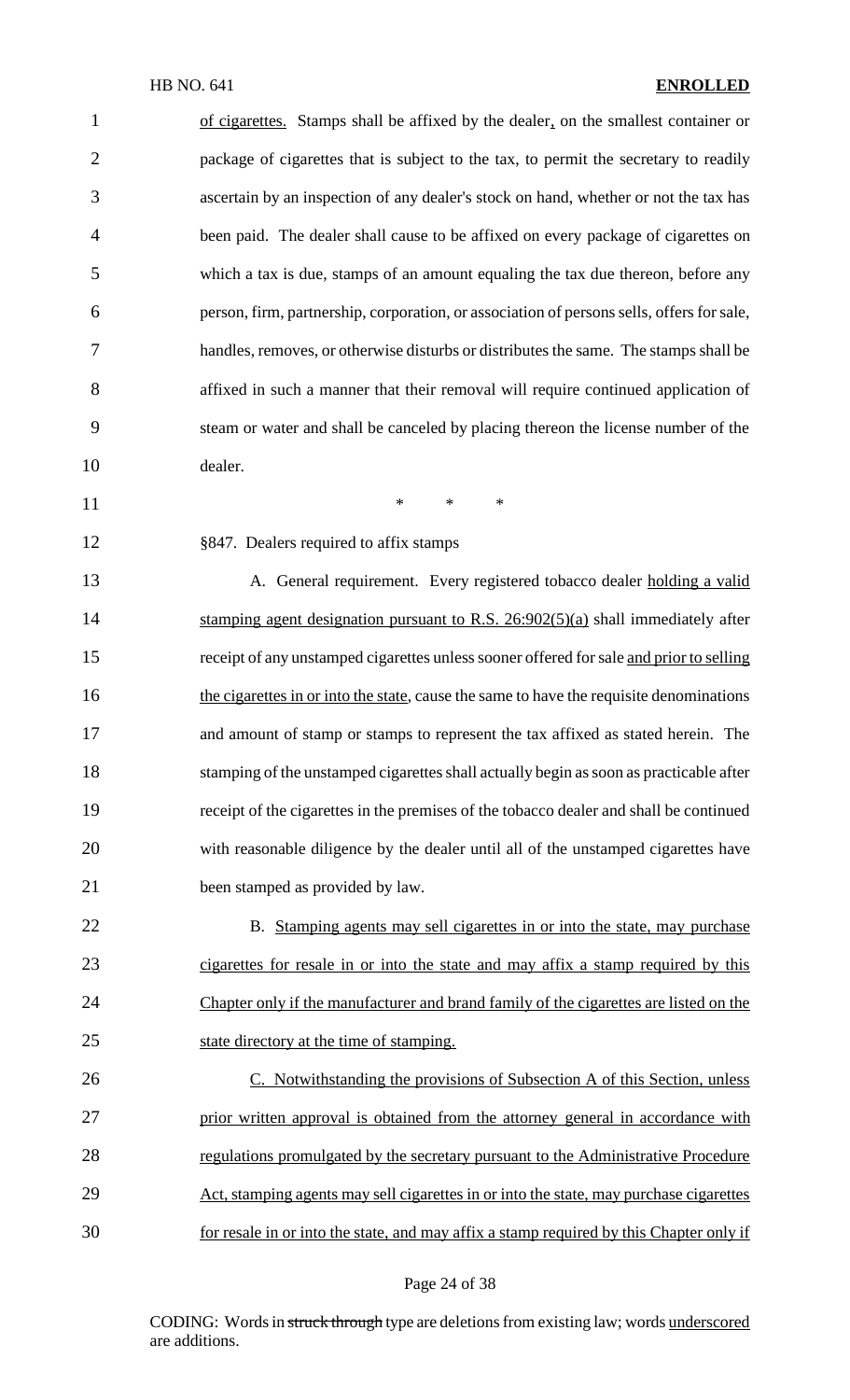| 1              | the stamping agent purchased the cigarettes directly from the manufacturer or          |
|----------------|----------------------------------------------------------------------------------------|
| $\overline{2}$ | importer of the cigarettes, who holds a valid permit issued pursuant to 26 USC 5713,   |
| 3              | or from a sales entity affiliate whose name and address has been provided to the       |
| 4              | attorney general pursuant to R.S. $13:5073(A)(7)$ .                                    |
| 5              | $D(1)$ Unstamped cigarettes. If and whenever any of the cigarettes taxed in            |
| 6              | this Chapter are found in the place of business of any tobacco dealer or any other     |
| 7              | person, except bonded interstate tobacco dealers, without the stamps affixed as        |
| 8              | herein provided, the prima facie presumption shall arise that such cigarettes are kept |
| 9              | therein in violation of the provisions of this Chapter.                                |
| 10             | (2) A manufacturer or importer may, in accordance with R.S. 47:862,                    |
| 11             | possess, transport, or cause to be transported unstamped cigarettes in or into the     |
| 12             | state to a stamping agent under either of the following circumstances:                 |
| 13             | (a) The manufacturer and brand family of the cigarettes are at the time of             |
| 14             | sale listed on the state directory.                                                    |
| 15             | (b) The manufacturer and brand family of cigarettes are not at the time of             |
| 16             | sales listed on the state directory, but all of following conditions apply:            |
| 17             | (i) The stamping agent is authorized to affix the stamp or, when permitted             |
| 18             | by R.S. 47:849, pays the taxes imposed by another state on whose directory the         |
| 19             | manufacturer and brand family of the cigarettes are listed at the time of the sales.   |
| 20             | (ii) The stamping agent would be permitted to resell the cigarettes from this          |
| 21             | state into that other state as provided in R.S. 47:849.                                |
| 22             | (iii) The stamping agent receiving the cigarettes holds an exporter license            |
| 23             | pursuant to R.S. $26:902(5)(b)$ and submits a report pursuant to R.S. $47:851(E)$ .    |
| 24             | (3) A manufacturer or importer may sell unstamped cigarettes as permitted              |
| 25             | under Paragraph (2) of this Subsection through its sales entity affiliate whose status |
| 26             | as a sales entity affiliate has been provided by the manufacturer or importer to the   |
| 27             | satisfaction of the attorney general in accordance with R.S. $13:5073(A)(7)$ and prior |
| 28             | to the sales entity affiliate selling any cigarettes in or into the state. If the      |
| 29             | manufacturer or importer does so:                                                      |

# Page 25 of 38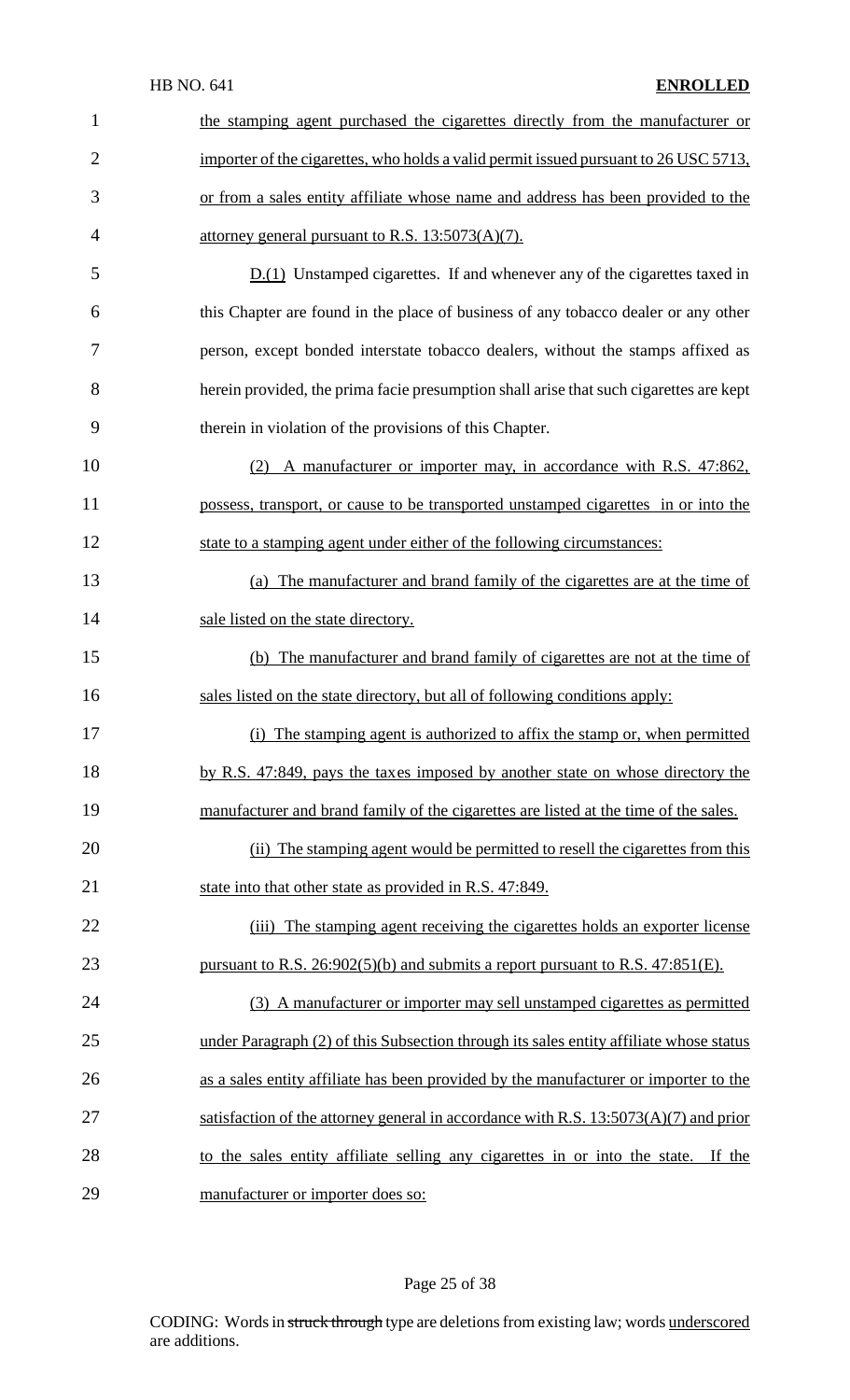| $\mathbf{1}$   | (a) It may sell or otherwise transfer the unstamped cigarettes to its sales              |
|----------------|------------------------------------------------------------------------------------------|
| $\overline{2}$ | entity affiliate in connection with the sale.                                            |
| 3              | The sales entity affiliate may possess, transport, or cause to be<br>(b)                 |
| $\overline{4}$ | transported the unstamped cigarettes in connection with the sale to the same extent      |
| 5              | the manufacturer or importer could under this Section if it were making the sale         |
| 6              | directly.                                                                                |
| 7              | (c) In the case of sales permitted under Paragraph (2) of this Subsection, the           |
| 8              | stamping agent will be deemed to have purchased the cigarettes directly from the         |
| 9              | manufacturer or importer.                                                                |
| 10             | $\ast$<br>*<br>*                                                                         |
| 11             | §849. Interstate business of tobacco dealers                                             |
| 12             | A. A registered tobacco dealer holding a valid stamping agent designation                |
| 13             | as provided in R.S. $26:902(5)(a)$ may sell its cigarettes from this state into another  |
| 14             | state only if it first affixes the stamp required by the other state to the package      |
| 15             | containing the cigarettes. If the law of the other state permits the sale of the         |
| 16             | cigarettes to consumers in a package not bearing a stamp, the dealer may sell            |
| 17             | cigarettes into the other state without a stamp only if it first pays an excise, use, or |
| 18             | similar tax imposed on the cigarettes by the other state.                                |
| 19             | B. A dealer may not purchase or possess unstamped cigarettes in this state               |
| 20             | for sale into another state where the manufacturer and brand family of the cigarettes    |
| 21             | are not at the time of sale listed on this state's directory unless it holds an exporter |
| 22             | license pursuant to R.S. $26:902(5)(b)$ .                                                |
| 23             | $Cz$ . Any registered tobacco dealer desiring to engage in interstate business           |
| 24             | shall furnish a bond for that purpose. This bond shall be in addition to the bond        |
| 25             | provided for in R.S. 47:848, in an amount and of tenor and solvency satisfactory to      |
| 26             | the collector. He shall then be permitted to set aside such part of his stock as may     |
| 27             | be absolutely necessary for the conduct of such interstate business, without affixing    |
| 28             | the stamps required by this Chapter. Such interstate stock shall be kept in an entirely  |
| 29             | separate part of the building, separate and apart from stamped stock, and the            |

# Page 26 of 38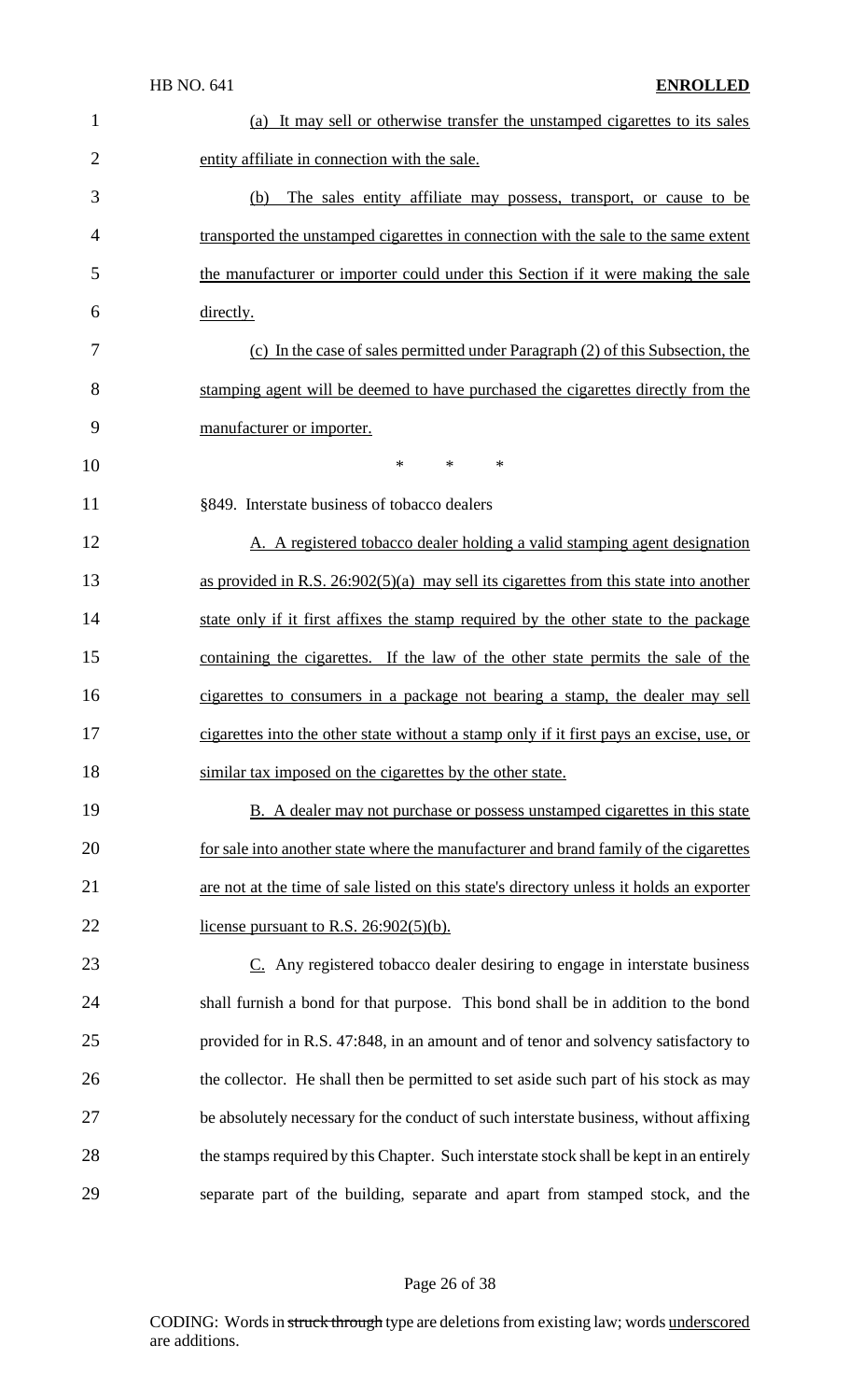| 1              | interstate business shall be conducted by the dealer in accordance with rules and        |
|----------------|------------------------------------------------------------------------------------------|
| $\overline{2}$ | regulations to be promulgated by the collector.                                          |
| 3              | D. Notwithstanding Subsections A, B, or C of this Section, a person may not              |
| 4              | sell cigarettes from this state into another state if the sale would violate the law of  |
| 5              | the other state, or affix the stamp required by the other state or pay the excise, use,  |
| 6              | or similar tax imposed by the other state if doing so would violate the law of the       |
| 7              | other state.                                                                             |
| 8              | $\ast$<br>*<br>∗                                                                         |
| 9              | Dealers receiving unstamped and/or nontax paid cigarettes, cigars, and<br>§851.          |
| 10             | smoking tobaccos required to file monthly reports and maintain records;                  |
| 11             | vending machine restrictions                                                             |
| 12             | $\ast$<br>$\ast$<br>∗                                                                    |
| 13             | B. Registered tobacco dealers and stamping agents.                                       |
| 14             | (1) Each and every registered to bacco dealer designated stamping agent in               |
| 15             | accordance with R.S. 26:902(5)(a) receiving unstamped cigarettes shall file a report     |
| 16             | with the secretary of the Department of Revenue on forms prescribed and furnished        |
| 17             | by the secretary showing the purchase, receipt and sale of unstamped taxable             |
| 18             | cigarettes, and the purchase and use of cigarette tax stamps. The report shall be        |
| 19             | submitted to cover the calendar month and shall be filed with the secretary not later    |
| 20             | than the 20th twentieth day of the month following the end of the previous calendar      |
| 21             | month. The report shall certify that the report is complete and accurate and shall       |
| 22             | contain, in addition to any further information that the secretary or the attorney       |
| 23             | general may reasonably require, the following:                                           |
| 24             | (a) The total number of cigarettes acquired by the stamping agent during that            |
| 25             | month for sale into the state or for sale from this state into another state, sold in or |
| 26             | into the state by the stamping agent during that month, and held in inventory in the     |
| 27             | state or for the sale into the state by the stamping agent pursuant to this Chapter and  |
| 28             | R.S. 13:5075, in each case identifying by name and number of cigarettes the              |
| 29             | manufacturer and brand families of those cigarettes.                                     |

# Page 27 of 38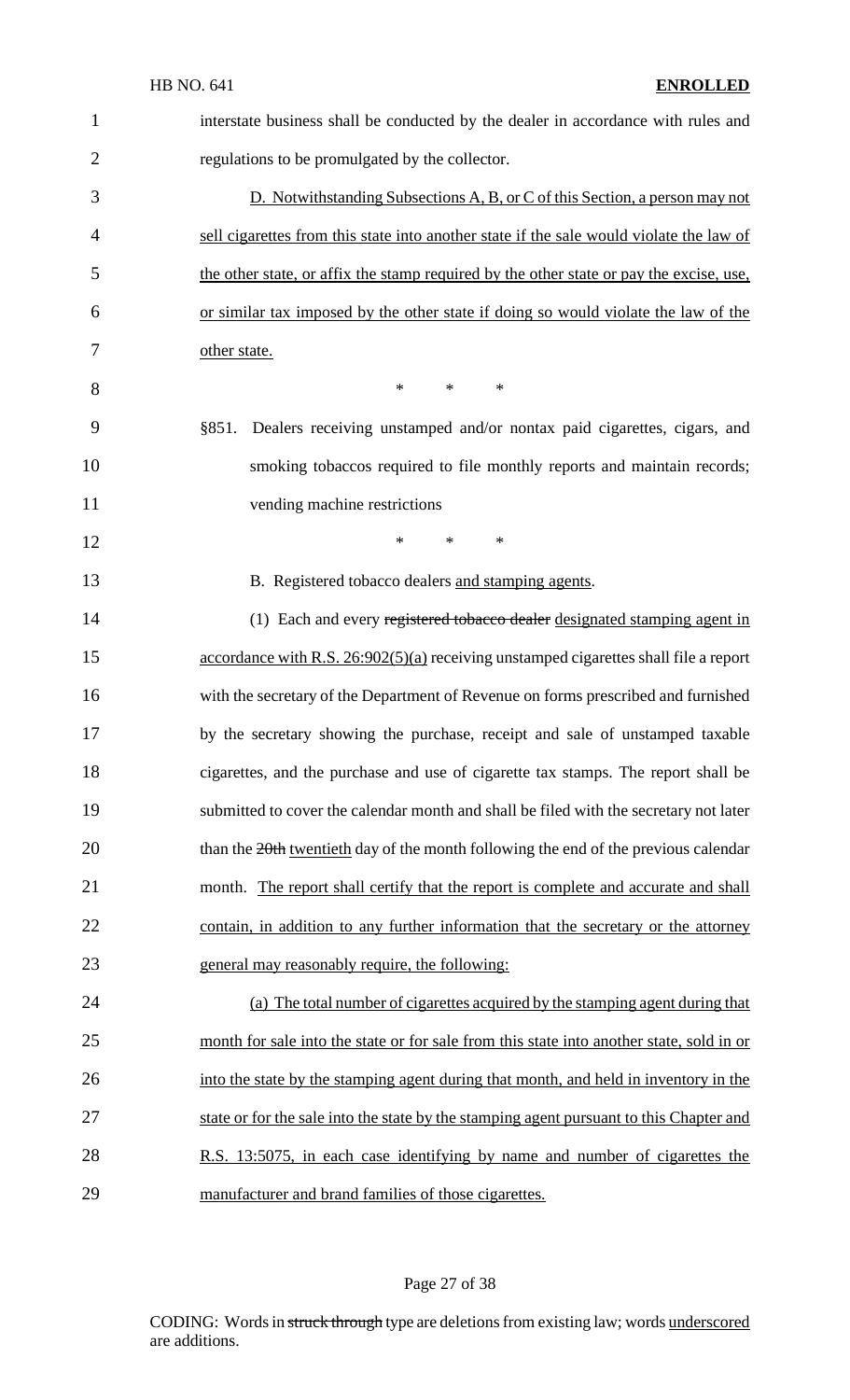| $\mathbf{1}$   | (b) The total number of stamps it affixed during that month, and identifying                  |
|----------------|-----------------------------------------------------------------------------------------------|
| $\overline{2}$ | (i) how many of each type of stamp it affixed by number and dollar amount of tax              |
| 3              | paid; (ii) the total number of cigarettes contained in the packages to which it affixed       |
| $\overline{4}$ | each respective type of tax stamp; and (iii) by name and number of cigarettes, the            |
| 5              | manufacturers and brand families of the packages to which it affixed each respective          |
| 6              | type of tax stamp.                                                                            |
| 7              | In the case of a stamping agent that is an importer, reports under<br>(c)                     |
| 8              | Subparagraph (a) of this Paragraph shall not include cigarettes it sold to a stamping         |
| 9              | agent as permitted under R.S. $26:902(5)(a)$ and that it separately reports pursuant to       |
| 10             | R.S. 13:5075.                                                                                 |
| 11             | Any person that during a month acquired, purchased, sold, possessed,                          |
| 12             | transferred, transported, or caused to be transported in or into the state cigarettes of      |
| 13             | a manufacturer or brand family that were not on the state directory at the time shall         |
| 14             | file, not later than the twentieth day of the month following the end of the previous         |
| 15             | calendar month, a report on a form provided by the secretary and certify that the             |
| 16             | report is complete and accurate. The report shall contain, in addition to any further         |
| 17             | information that the secretary or the attorney general may reasonably require, the            |
| 18             | following information:                                                                        |
| 19             | (a) The total number of those cigarettes, in each case identifying by name                    |
| 20             | and number of cigarettes (i) the manufacturer of those cigarettes, (ii) the brand             |
| 21             | families of those cigarettes, (iii) in the case of a sale or transfer, the state in which     |
| 22             | the recipient of those cigarettes is located, and (iv) in the case of an acquisition or       |
| 23             | purchase, the state of the seller or sender of those cigarettes.                              |
| 24             | (b) The following shall be provided to the attorney general or secretary upon                 |
| 25             | request: in the case of acquisition, purchase, or possession, the detail of the person's      |
| 26             | subsequent sale or transfer of those cigarettes, identifying by name and number of            |
| 27             | cigarettes (i) the brand families of those cigarettes, (ii) the date of the sale or transfer, |
| 28             | (iii) the name and address of the recipient, (iv) the number of stamps of each other          |
| 29             | state that the person affixed to the packages containing those cigarettes during that         |
| 30             | month, (v) the total number of cigarettes contained in the packages to which it               |

# Page 28 of 38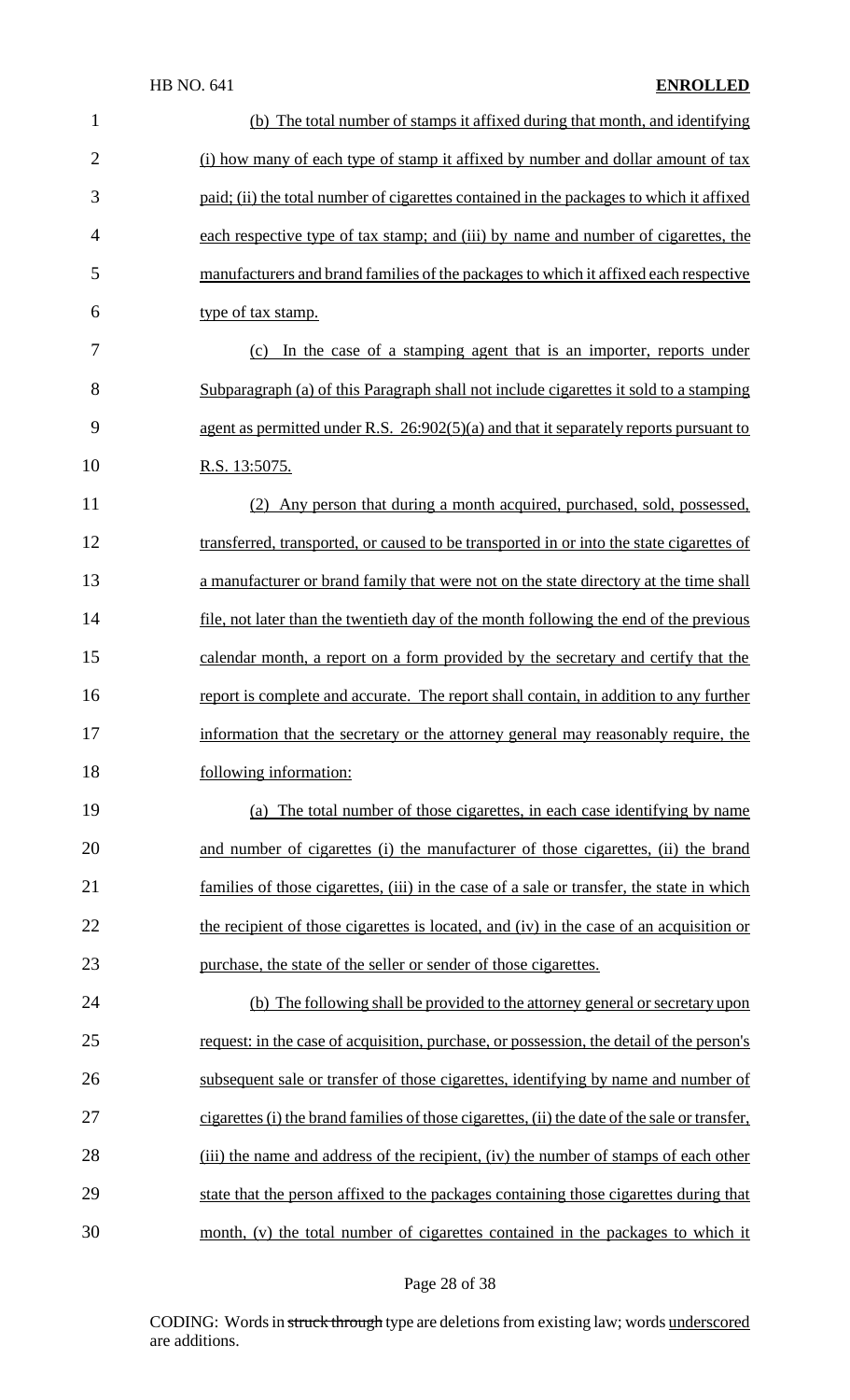|   | affixed respective other state's stamp, (vi) by name and number of cigarettes that          |
|---|---------------------------------------------------------------------------------------------|
| 2 | manufacturers and brand families of the packages to which it affixed each respective        |
| 3 | other state's stamp and (vii) a certification that it reported each sale or transfer to the |
| 4 | taxing authority of the other state not later than the twentieth day of the month           |
| 5 | following the end of the previous calendar month.                                           |
|   |                                                                                             |

 (3) The secretary may share the information reported under this Section with any federal, state, or local taxing agency or law enforcement authorities of this state or other states.

 $\left(\frac{2}{(4)}\right)$  Every registered tobacco dealer receiving and handling cigars and smoking tobaccos in Louisiana upon which the tax has not been previously paid shall, within twenty days after the expiration of each calendar month, file with the secretary a report, under oath, of the total amount of such cigars and smoking tobaccos received and handled during the preceding month, and shall pay the taxes 14 due thereon, and all out of state out-of-state Louisiana registered tobacco dealers shall file a report, under oath, disclosing all sales of cigars and smoking tobaccos in Louisiana during the preceding calendar month, and shall pay the taxes due thereon. This report shall be made on forms prescribed and furnished by the secretary and shall show such other information as the secretary may require so that the taxes levied in R.S. 47:841 can be reported and computed.

 (b) A six percent discount is allowable for timely and accurately filing such report only on those purchases made by registered tobacco dealers in Louisiana who have a direct purchasing contract with a manufacturer. The secretary shall allow wholesale tobacco dealers of other states serving a trade area of retail dealers in this state who have a direct purchasing contract with a manufacturer to sell in this state with the benefit of the discount provided, however, in no instance shall the discount 26 be greater than that which is received by such wholesale tobacco dealers in their state of domicile and further provided that regardless of the discount extended by other states, such discount shall not exceed six percent, provided said dealers meet the requirements of a wholesale dealer as set forth in R.S. 47:842(5). The transfer or

#### Page 29 of 38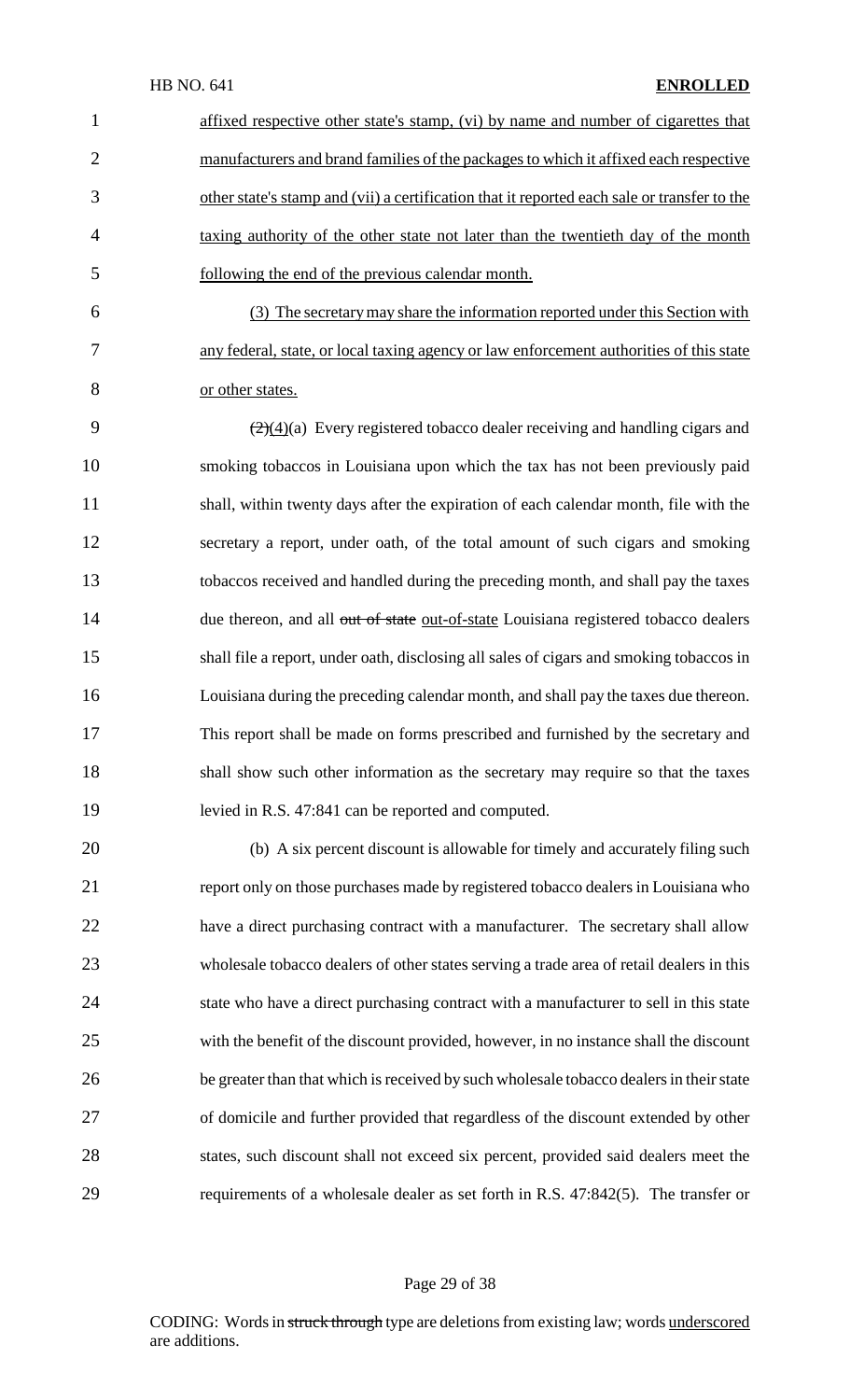| 1              | disposal by a qualified dealer of any benefit herein conferred is prohibited except in            |
|----------------|---------------------------------------------------------------------------------------------------|
| $\overline{2}$ | the case of the original recipient.                                                               |
| 3              | $\left(\frac{3}{5}\right)$ Failure to file the monthly report on or before the 20th twentieth day |
| 4              | of the following month will subject the dealer to forfeiture of the discounts as                  |
| 5              | authorized in R.S. 47:843, R.S. 47:851 and 851 and all other penalties as provided                |
| 6              | in the administrative provisions in Chapter 18, Title 47, however, the collector can              |
| 7              | upon timely application extend this date in his discretion upon cause shown.                      |
| 8              | $\ast$<br>$\ast$<br>$\ast$                                                                        |
| 9              | E. Out-of-state sales reports. Any person that sells cigarettes from this state                   |
| 10             | into another state shall, by the twentieth day of the month following the month in                |
| 11             | which the sales were made, file a report on a form to be prescribed by the secretary              |
| 12             | and shall provide a duplicate report to the attorney general and certify that the report          |
| 13             | is complete and accurate.                                                                         |
| 14             | The report shall contain the following information:<br>(1)                                        |
| 15             | (a) The total number of cigarettes sold from this state into another state by                     |
| 16             | the dealer during that month, identifying by name and number of cigarettes; (i) the               |
| 17             | manufacturer of those cigarettes; (ii) the brand families of those cigarettes; and, (iii)         |
| 18             | the name and address of each recipient of those cigarettes.                                       |
| 19             | The number of stamps of each other state the dealer affixed to the<br>(b)                         |
| 20             | packages containing those cigarettes during that month, the total number of                       |
| 21             | cigarettes contained in packages to which it affixed each respective other state's                |
| 22             | stamp and, by name and number of cigarettes, the manufacturers and brand families                 |
| 23             | of the packages to which it affixed each respective other state's stamp.                          |
| 24             | (c) If the dealer sold cigarettes during that month from this state into another                  |
| 25             | state in packages not bearing a stamp of the other state, (i) the total number of                 |
| 26             | cigarettes contained in such packages, identifying by names and number of                         |
| 27             | cigarettes, the manufacturers of those cigarettes, the brand families of those                    |
| 28             | cigarettes, and the name and address of each recipient of those cigarettes; (ii) the              |
| 29             | dealer's basis for belief that such state permits the sale of the cigarettes to consumers         |

# Page 30 of 38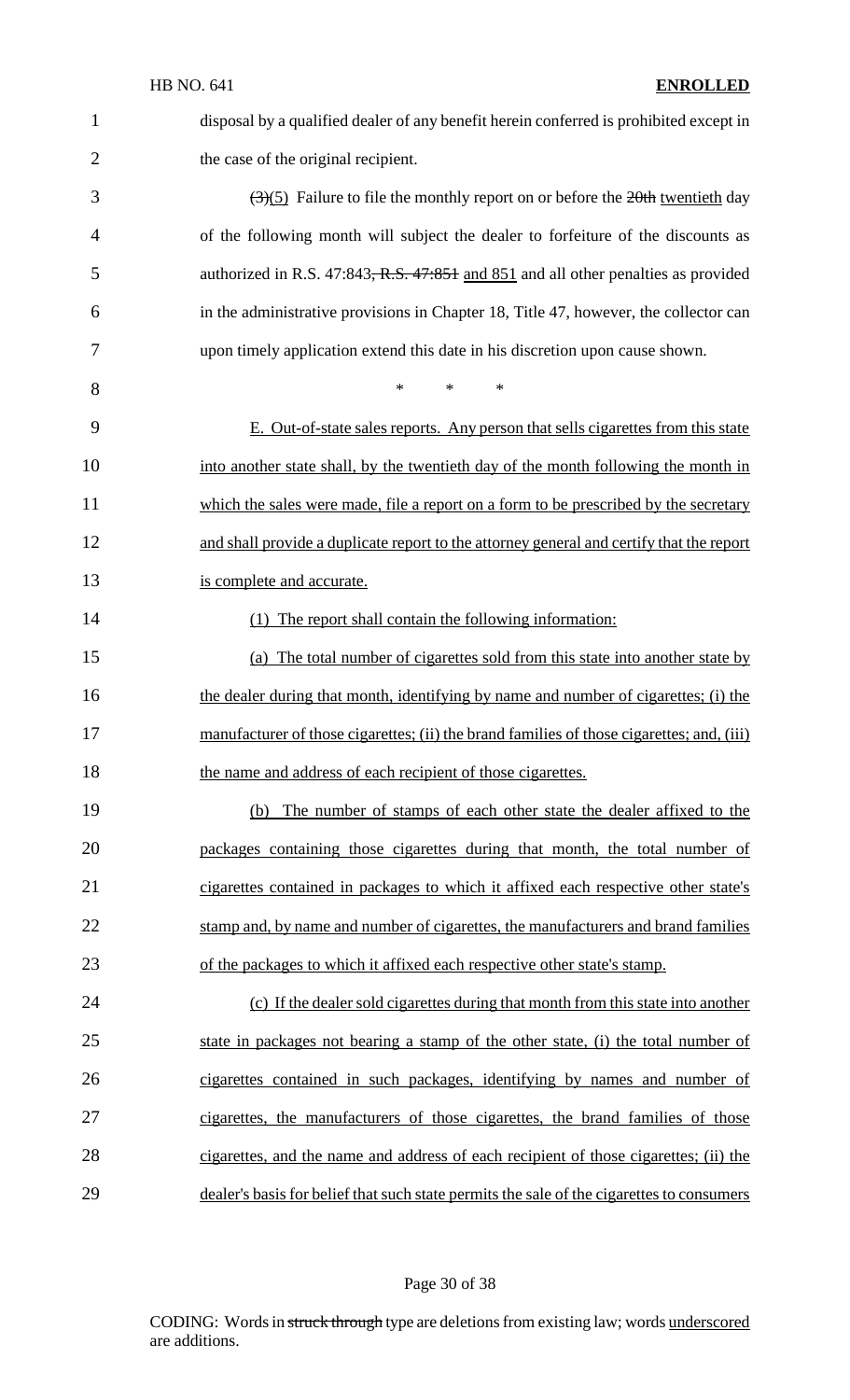|                | <b>HB NO. 641</b><br><b>ENROLLED</b>                                                          |
|----------------|-----------------------------------------------------------------------------------------------|
| $\mathbf{1}$   | in a package not bearing a stamp; and, (iii) the amount of excise, use or similar tax         |
| $\overline{2}$ | imposed on the cigarettes and paid by the dealer to such state.                               |
| 3              | F. The secretary may share the information provided in Subsection E of this                   |
| $\overline{4}$ | Section, upon request, with any federal, state, or local taxing agency or law                 |
| 5              | enforcement authorities of this state or other states.                                        |
| 6              | $\ast$<br>$\ast$<br>∗                                                                         |
| 7              | §857. Refunds                                                                                 |
| 8              | A. The collector may promulgate rules and regulations providing for the                       |
| 9              | refund to dealer for the cost of stamps affixed to goods which by reason of damage            |
| 10             | become unfit for sale and are destroyed by dealer or returned to manufacturer or              |
| 11             | jobber.                                                                                       |
| 12             | B. The collector may refund a dealer for the cost of stamps affixed to goods,                 |
| 13             | that were listed on the state directory at the time the stamps were affixed but have          |
| 14             | been subsequently removed from the state directory, upon proof that the goods have            |
| 15             | been destroyed, the date and location of the destruction, and a verification must be          |
| 16             | signed by the individuals who witnessed the destruction. The collector may                    |
| 17             | promulgate rules and regulations related to the destruction of the goods and the              |
| 18             | procedures for refund.                                                                        |
| 19             | $*$<br>$*$<br>$\ast$                                                                          |
| 20             | §862. Importation of unstamped articles, except by common carrier, without permit             |
| 21             | prohibited                                                                                    |
| 22             | $\underline{A.(1)}$ It is unlawful for any person to ship or transport or cause to be shipped |
| 23             | or transported into this state by any automobile, truck, boat, conveyance, vehicle, or        |
| 24             | any means of transportation other than a common carrier of any article or articles on         |
| 25             | which the tax is levied by this Chapter upon which article or articles the tax as levied      |
| 26             | by this Chapter has not been paid, without first obtaining a permit from the collector,       |
| 27             | authorizing the transportation, carriage or movement in this state of the article or          |
| 28             | articles taxed under this Chapter.                                                            |
| 29             | (2) A common carrier may possess and transport unstamped cigarettes in                        |
| 30             | connection with a sale or other transfer permitted under this Chapter if the common           |

Page 31 of 38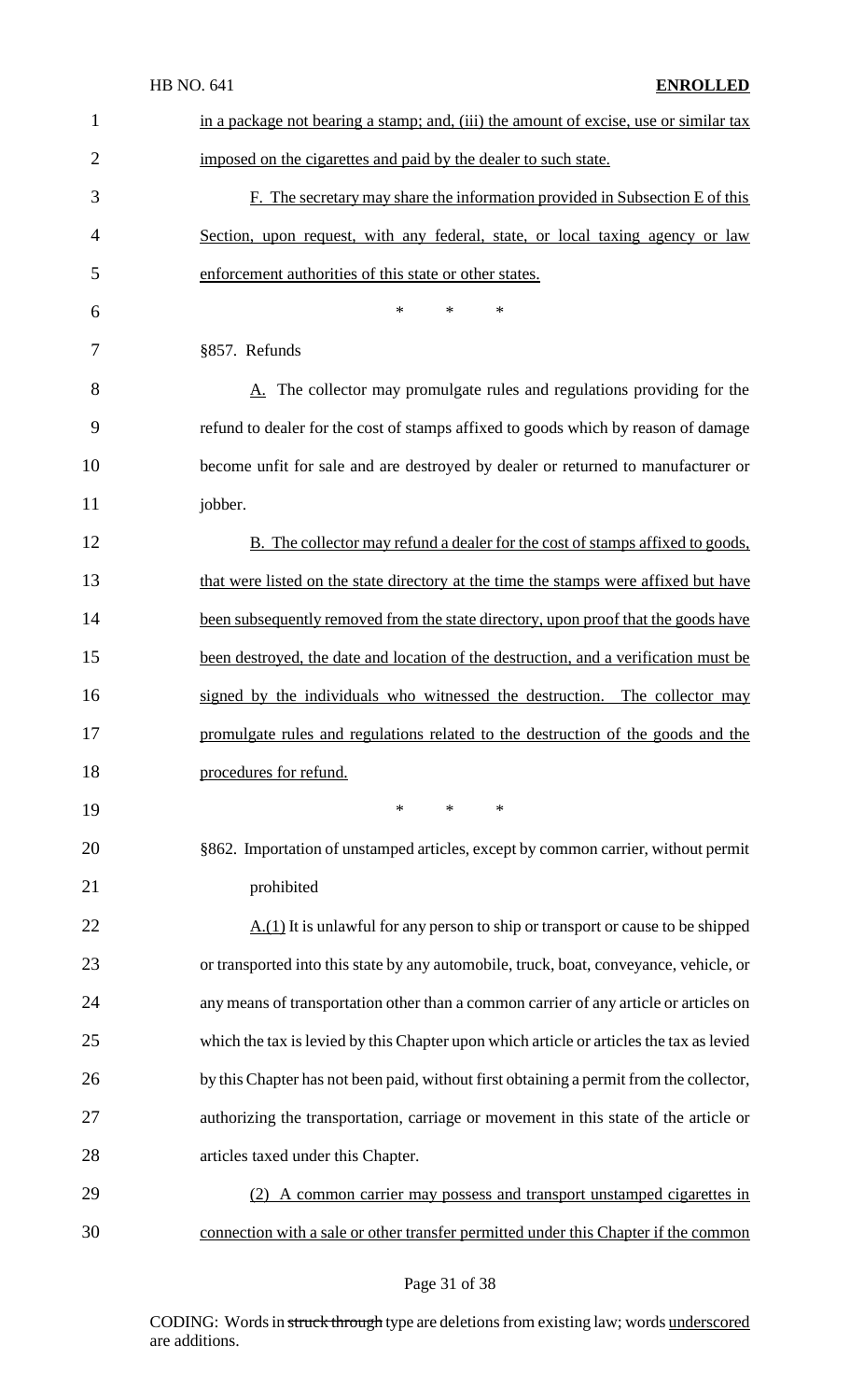| $\mathbf{1}$   | carrier has in its possession documents establishing that title to the unstamped             |
|----------------|----------------------------------------------------------------------------------------------|
| $\overline{2}$ | cigarettes remains with the manufacturer, importer, or stamping agent or bills of            |
| 3              | lading or other shipping documents establishing that it is delivering the cigarettes on      |
| $\overline{4}$ | behalf of a person authorized by this Chapter to sell or transfer the unstamped              |
| 5              | cigarettes and, in each case, such documents shall list the name and address of the          |
| 6              | person to whom the cigarettes are being delivered.                                           |
| 7              | $\underline{B.(1)}$ The person or dealer who desires to import tobacco into this state, upon |
| 8              | which a tax has not been paid, by vehicles other than a common carrier, must apply           |
| 9              | to the collector for a permit, stating the name of the driver, the make and number of        |
| 10             | the vehicle, the date, name, and address of the consignee, and any other information         |
| 11             | the collector may deem necessary; provided that, failure to obtain a permit as               |
| 12             | provided in this Section shall render the automobile, truck, boat, conveyance,               |
| 13             | vehicle, or other means of transportation so transporting any said article or articles       |
| 14             | subject to seizure and forfeiture and sale in the manner hereinafter provided.               |
| 15             | (2) Any person or dealer transporting tobacco pursuant to this Subsection                    |
| 16             | shall report the quantity and brand of the cigarettes to the collector and to the            |
| 17             | attorney general and the taxing authority of the other state by the twentieth day of the     |
| 18             | month following the month in which the transfer was made.                                    |
| 19             | ∗<br>*<br>∗                                                                                  |
| 20             | §865. Seizure and forfeiture of unstamped taxable articles                                   |
| 21             | ∗<br>*<br>∗                                                                                  |
| 22             | C.                                                                                           |
| 23             | $\ast$<br>*<br>∗                                                                             |
| 24             | (3)                                                                                          |
| 25             | $\ast$<br>*<br>∗                                                                             |
| 26             | (b) If cigarettes are seized and such cigarettes are in packages described in                |
| 27             | R.S. $47:843(D)(2)$ or are stamped in violation of R.S. $47:843(D)(2)$ , the secretary       |
| 28             | may not sell the cigarettes, but shall destroy such cigarettes or dedicate them to be        |
| 29             | used for law enforcement purposes and then destroyed.                                        |

# Page 32 of 38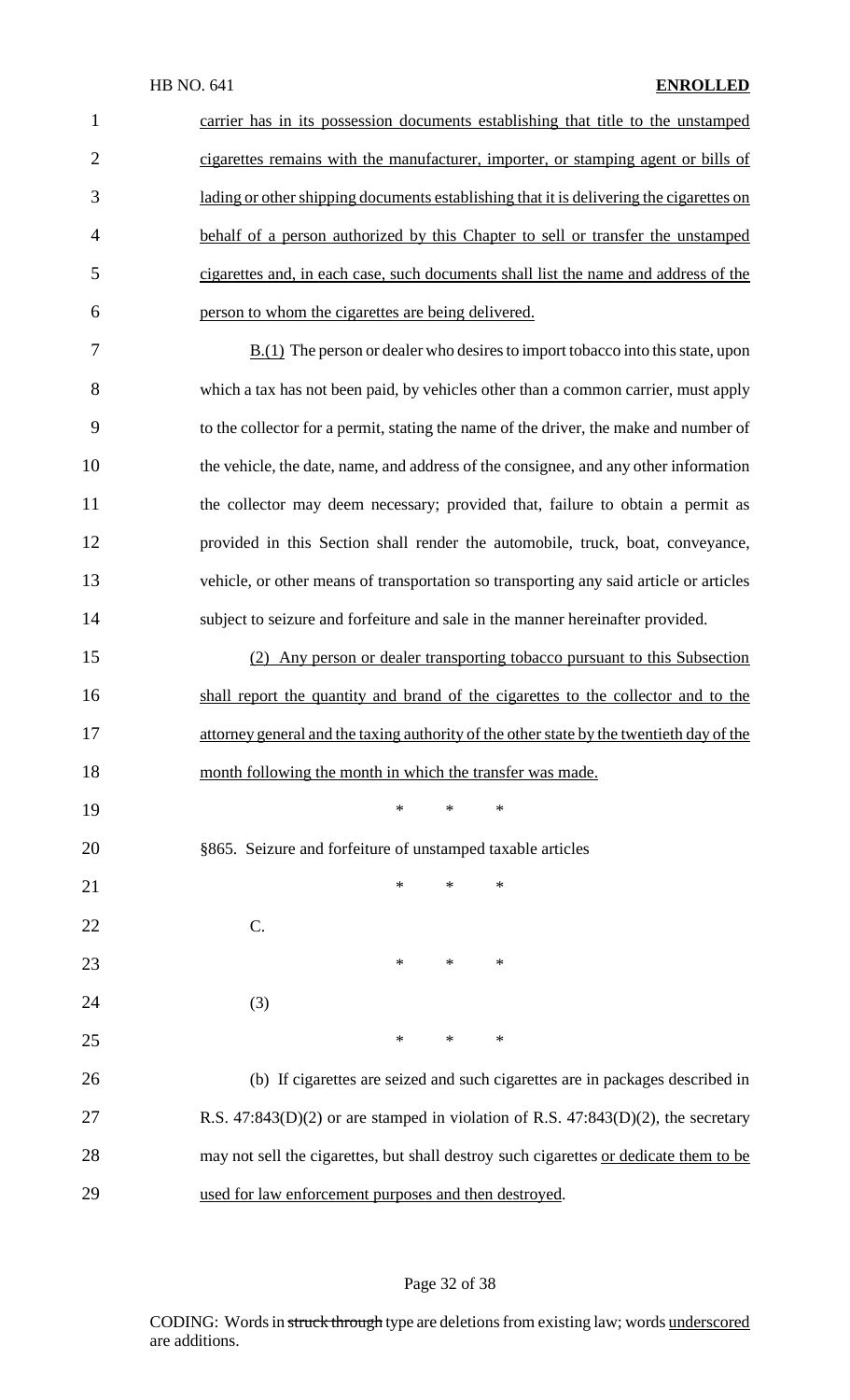| $\mathbf{1}$   | (c) <del>Cigarettes</del> Any cigarettes that are acquired, held, owned, possessed,      |
|----------------|------------------------------------------------------------------------------------------|
| $\mathfrak{2}$ | transported in, imported into, or sold or distributed in this state in violation of      |
| 3              | R.S.47:843(D)(4) this Chapter or R.S. 13:5061 et seq. shall be deemed contraband         |
| 4              | and are subject to seizure and forfeiture as provided in this Chapter.                   |
| 5              | (i) Any cigarettes so seized and forfeited shall be destroyed or used by law             |
| 6              | enforcement and then destroyed. Such cigarettes shall be deemed contraband               |
| 7              | whether the violations of R.S. $47.843(D)(4)$ is this Chapter or R.S. 13:5061 et seq.    |
| 8              | are knowing or otherwise.                                                                |
| 9              | $\ast$<br>$\ast$<br>$\ast$                                                               |
| 10             | §871. Definitions                                                                        |
| 11             | For purposes of this Chapter:                                                            |
| 12             | $(1)$ "Adult" means a person who is at least the legal minimum purchase age.             |
| 13             | (1) "Cigarettes" shall have the meaning as set forth in R.S. $13:5062(4)(a)$             |
| 14             | through (d).                                                                             |
| 15             | (2) "Consumer" means an individual who is not licensed as a cigarette                    |
| 16             | wholesale dealer or cigarette retail dealer as defined in R.S. 47:842.                   |
| 17             | (3) "Delivery sale" means any sale of cigarettes to a consumer in this state             |
| 18             | where either (a) the purchaser submits the order for such sale by means of a             |
| 19             | telephonic or other method of voice transmission, the mails or any other delivery        |
| 20             | service, or the Internet or other online service, or (b) the cigarettes are delivered by |
| 21             | use of the mails or of a delivery service. A sale of cigarettes shall be a delivery sale |
| 22             | regardless of whether the seller is located within or without this state. A sale of      |
| 23             | cigarettes not for personal consumption to a person who is a cigarette wholesale         |
| 24             | dealer or a cigarette retail dealer shall not be a delivery sale.                        |
| 25             | (4) "Delivery service" means any person who is engaged in the commercial                 |
| 26             | delivery of letters, packages, or other containers.                                      |
| 27             | (5) "Secretary" means the secretary of the Department of Revenue for the                 |
| 28             | state of Louisiana or his duly authorized representatives.                               |

Page 33 of 38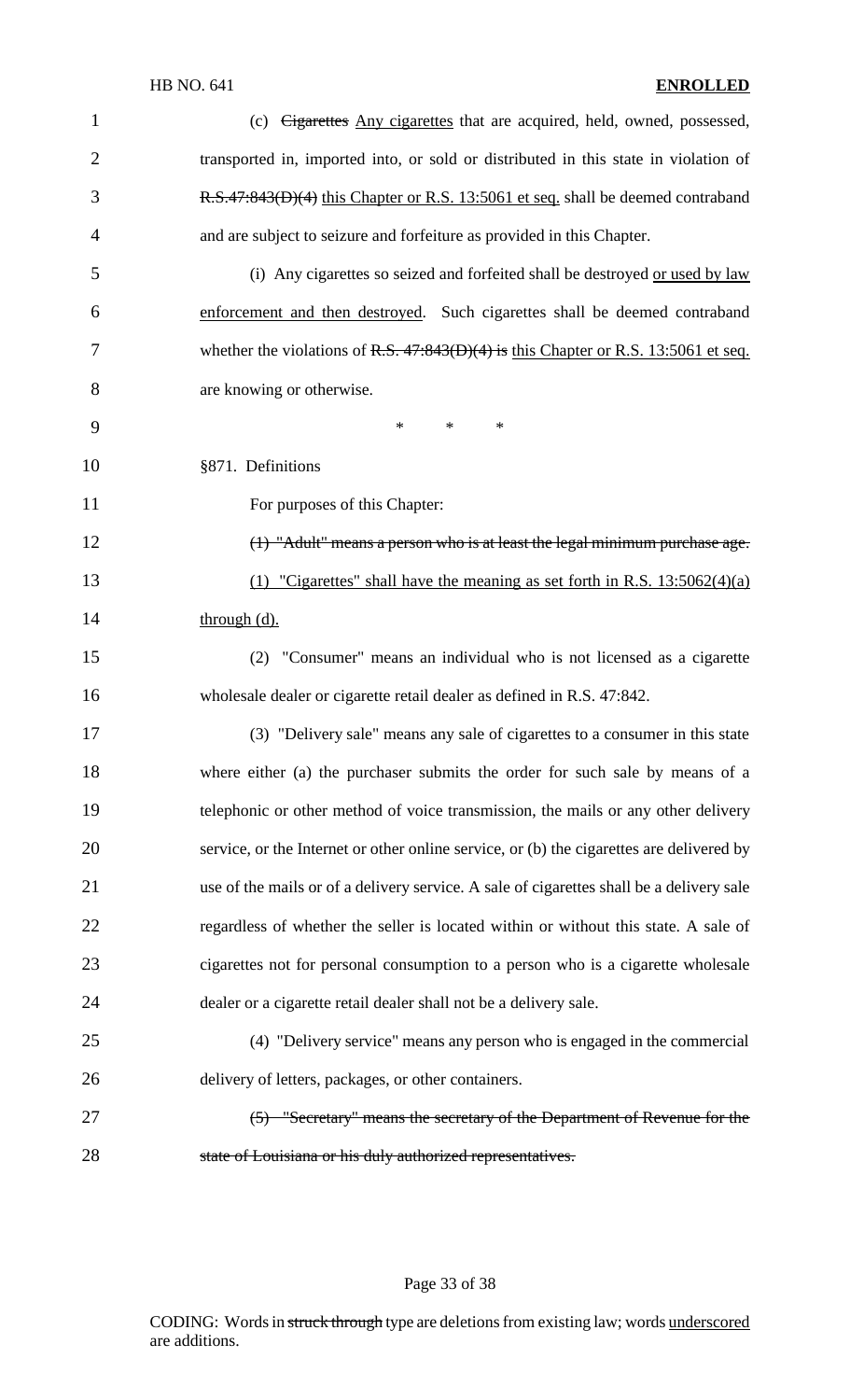| 1              | $(6)$ "Legal minimum purchase age" is the minimum age at which an                            |
|----------------|----------------------------------------------------------------------------------------------|
| 2              | individual may legally purchase cigarettes in this state as provided in R.S.                 |
| 3              | $26:911(A)(1)$ .                                                                             |
| $\overline{4}$ | $\left(\frac{7}{5}\right)$ "Mails" or "mailing" means the shipment of cigarettes through the |
| 5              | United States Postal Office.                                                                 |
| 6              | $(8)(6)$ "Person" means the same as that term is defined in R.S. 1:10, except                |
| 7              | that a delivery service that is a motor carrier of property registered with the U.S.         |
| 8              | <b>Department of Transportation and/or an air carrier certified by the U.S. Department</b>   |
| 9              | of Transportation to provide all-cargo air transportation, when engaged in the               |
| 10             | business of the commercial delivery of letters, packages, or other containers, is not        |
| 11             | a person for purposes of this Chapter. any natural person, trustee, company,                 |
| 12             | partnership, corporation, or other legal entity.                                             |
| 13             | (9) "Shipping container" means a container in which cigarettes are shipped                   |
| 14             | in connection with a delivery sale.                                                          |
| 15             | (10) "Shipping documents" means bills of lading, airbills, or any other                      |
| 16             | documents used to evidence the undertaking by a delivery service to deliver letters,         |
| 17             | packages, or other containers.                                                               |
| 18             | (5)(7) "Secretary" means the secretary of the Department of Revenue for the                  |
| 19             | state of Louisiana or his duly authorized representatives.                                   |
| 20             | §872. Requirements for delivery sales Prohibition against delivery sales                     |
| 21             | A. No person shall make a delivery sale of cigarettes to any individual who                  |
| 22             | is under the legal minimum purchase age in this state.                                       |
| 23             | B. Each person accepting a purchase order for a delivery sale shall comply                   |
| 24             | with:                                                                                        |
| 25             | (1) The age verification requirements set forth in R.S. 47:873.                              |
| 26             | $(2)$ The disclosure requirements set forth in R.S. 47:874.                                  |
| 27             | (3) The shipping requirements set forth in R.S. 47:874.                                      |
| 28             | $(4)$ The registration and reporting requirements set forth in R.S. 47:875.                  |
| 29             | $(5)$ The tax collection requirements set forth in R.S. 47:876.                              |

Page 34 of 38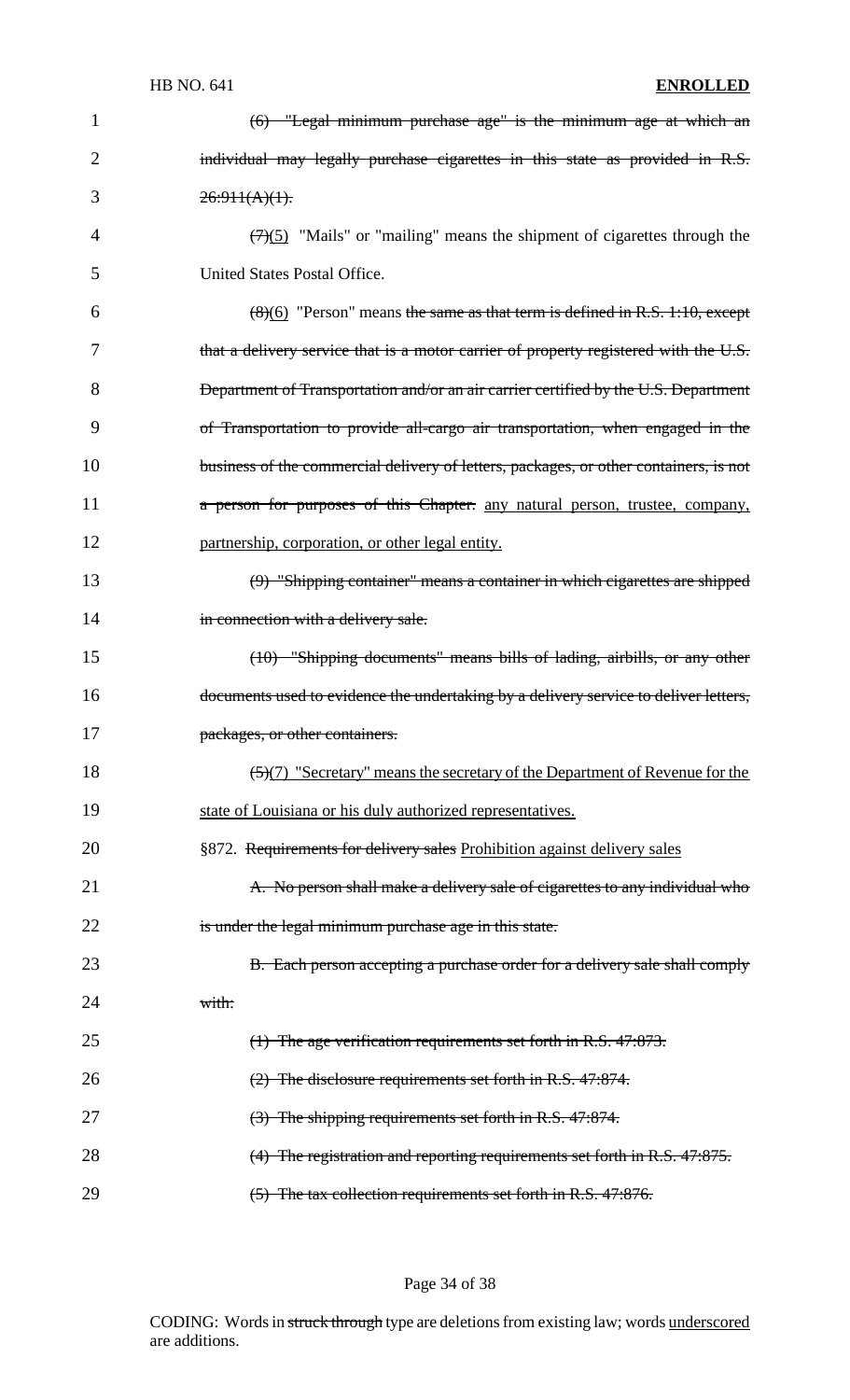| $\mathbf{1}$   | (6) All other laws of this state generally applicable to sales of cigarettes that          |
|----------------|--------------------------------------------------------------------------------------------|
| $\overline{2}$ | occur entirely within this state, including but not limited to those laws imposing: (a)    |
| 3              | excise taxes, (b) sales taxes, (c) permit and revenue-stamping requirement, and (d)        |
| 4              | escrow payment obligations as set forth in R.S. 13:5063.                                   |
| 5              | No person who is engaged in the business of selling or distributing cigarettes             |
| 6              | may ship or transport, or cause to be shipped or transported, cigarettes to any            |
| 7              | consumer in the state. The provisions of this Section shall apply regardless of            |
| 8              | whether the person engaged in the business of selling or distributing cigarettes is        |
| 9              | located within or without the state.                                                       |
| 10             | $\ast$<br>$\ast$<br>*                                                                      |
| 11             | §876. Collection of Taxes                                                                  |
| 12             | A. Each person accepting placing a purchase order for a delivery sale shall                |
| 13             | collect and remit to the secretary all cigarette taxes imposed by this state with respect  |
| 14             | to such delivery sale, except that such collection and remission shall not be required     |
| 15             | to the extent such person has obtained proof, in the form of the presence of               |
| 16             | applicable tax stamps or otherwise, that such taxes already have been paid to the          |
| 17             | state.                                                                                     |
| 18             | B. In addition to the obligations to pay any taxes, as provided in Subsection              |
| 19             | A of this Section, the person placing a purchase order for delivery sale shall also be     |
| 20             | obligated to pay any interest, costs, and attorney fees incurred in obtaining payment      |
| 21             | of the taxes imposed by this state as well as any penalties assessed under this            |
| 22             | Chapter.                                                                                   |
| 23             | §877. Penalties                                                                            |
| 24             | A. Except as otherwise provided in this Section, a first violation of any                  |
| 25             | provision of this Chapter R.S. 47:872 shall be punishable by a fine of one thousand        |
| 26             | dollars or five times the retail value of the cigarettes involved, whichever is greater.   |
| 27             | A second or subsequent violation of this Chapter R.S. 47:872 shall be punishable by        |
| 28             | a fine of five thousand dollars or five times the retail value of the cigarettes involved, |
| 29             | whichever is greater.                                                                      |
|                |                                                                                            |

# Page 35 of 38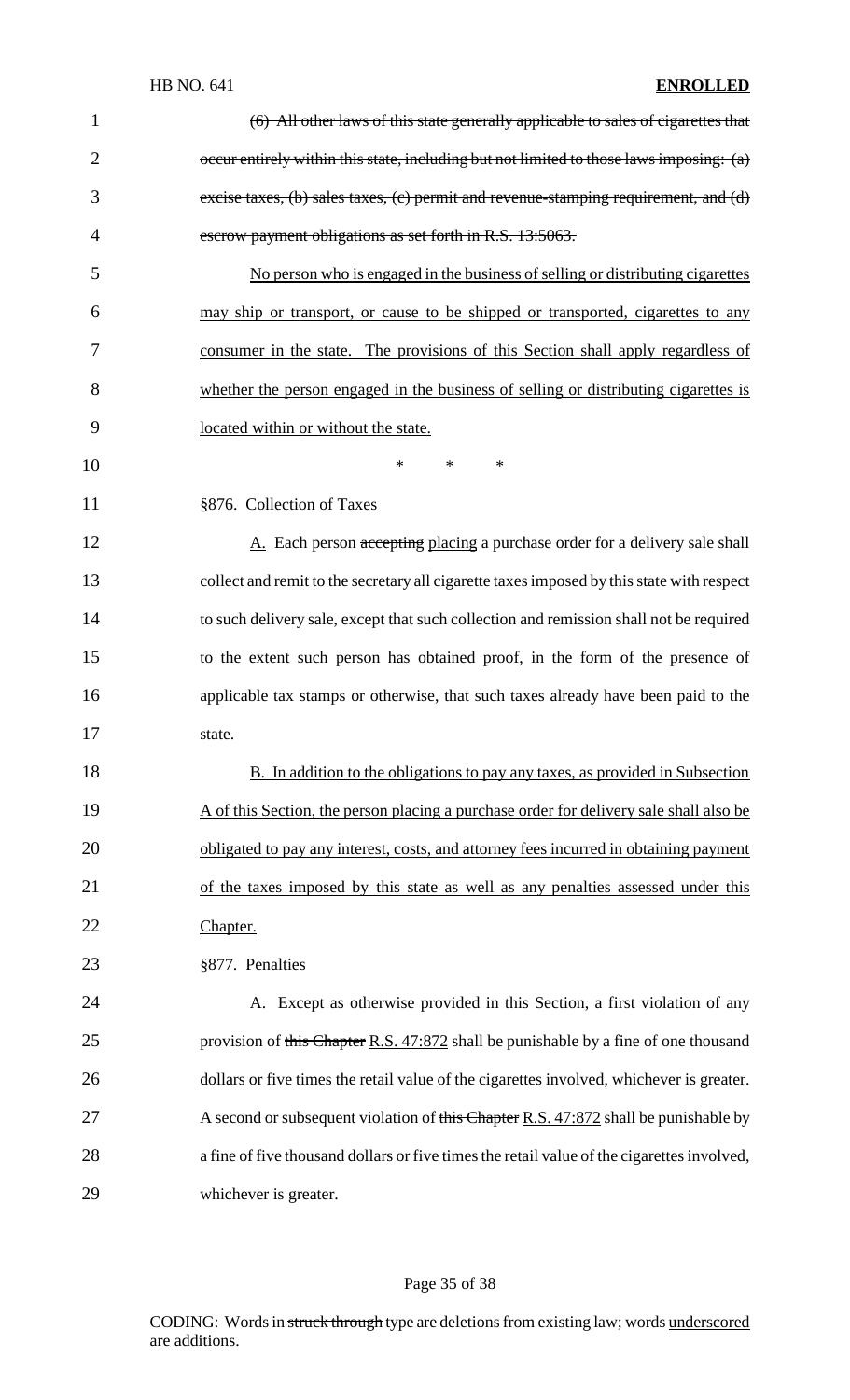| $\mathbf{1}$   | B. Any person who knowingly violates any provision of this Chapter R.S.                 |
|----------------|-----------------------------------------------------------------------------------------|
| $\overline{2}$ | 47:872, shall for each such offense be fined ten thousand dollars or five times the     |
| 3              | retail value of the cigarettes involved, whichever is greater, or imprisoned not more   |
| $\overline{4}$ | than five years, or both.                                                               |
| 5              | C. Any person failing to collect or remit to the secretary any tax required in          |
| 6              | connection with a delivery sale shall be assessed, in addition to any other penalty, a  |
| 7              | penalty of five times the retail value of the cigarettes involved.                      |
| 8              | <b>D.C.</b> Forfeiture                                                                  |
| 9              | (1) Any cigarettes sold or attempted to be sold in a delivery sale that do not          |
| 10             | meet requirements of this Chapter shall be forfeited to the state and destroyed.        |
| 11             | (2) All fixtures, equipment, and all other materials and personal property on           |
| 12             | the premises of any person who, with the intent to defraud the state, violates any of   |
| 13             | the requirements of this Chapter, shall be forfeited to the state.                      |
| 14             | §878. Enforcement                                                                       |
| 15             | The attorney general or the commissioner of the Louisiana Office of Alcohol             |
| 16             | and Tobacco Control, or his either agency's designee, or any person who holds a         |
| 17             | valid permit under 26 USC 5712, may bring an action in the appropriate court in this    |
| 18             | state to prevent or restrain violations of this Chapter by any person or any person     |
| 19             | controlling such person.                                                                |
| 20             | $*$ and $*$<br>$*$ and $*$<br>∗                                                         |
| 21             | §1508. Confidential character of tax records                                            |
| 22             | $\ast$<br>$\ast$<br>∗                                                                   |
| 23             | B. Nothing herein contained shall be construed to prevent:                              |
| 24             | $\ast$<br>$\ast$<br>$\ast$                                                              |
| 25             | (11) The secretary from disclosing to any person upon request the name and              |
| 26             | address of any registered wholesale tobacco dealer who holds a license or permit to     |
| 27             | operate within this state, but the secretary shall not disclose any tax data whatsoever |
| 28             | with respect to the wholesaler, except for information provided to the tobacco          |
| 29             | settlement enforcement unit of the Louisiana Department of Justice for the              |
| 30             | enforcement of Part Parts XIII and XIII-A of Chapter 32 and of Title 13 of the          |

# Page 36 of 38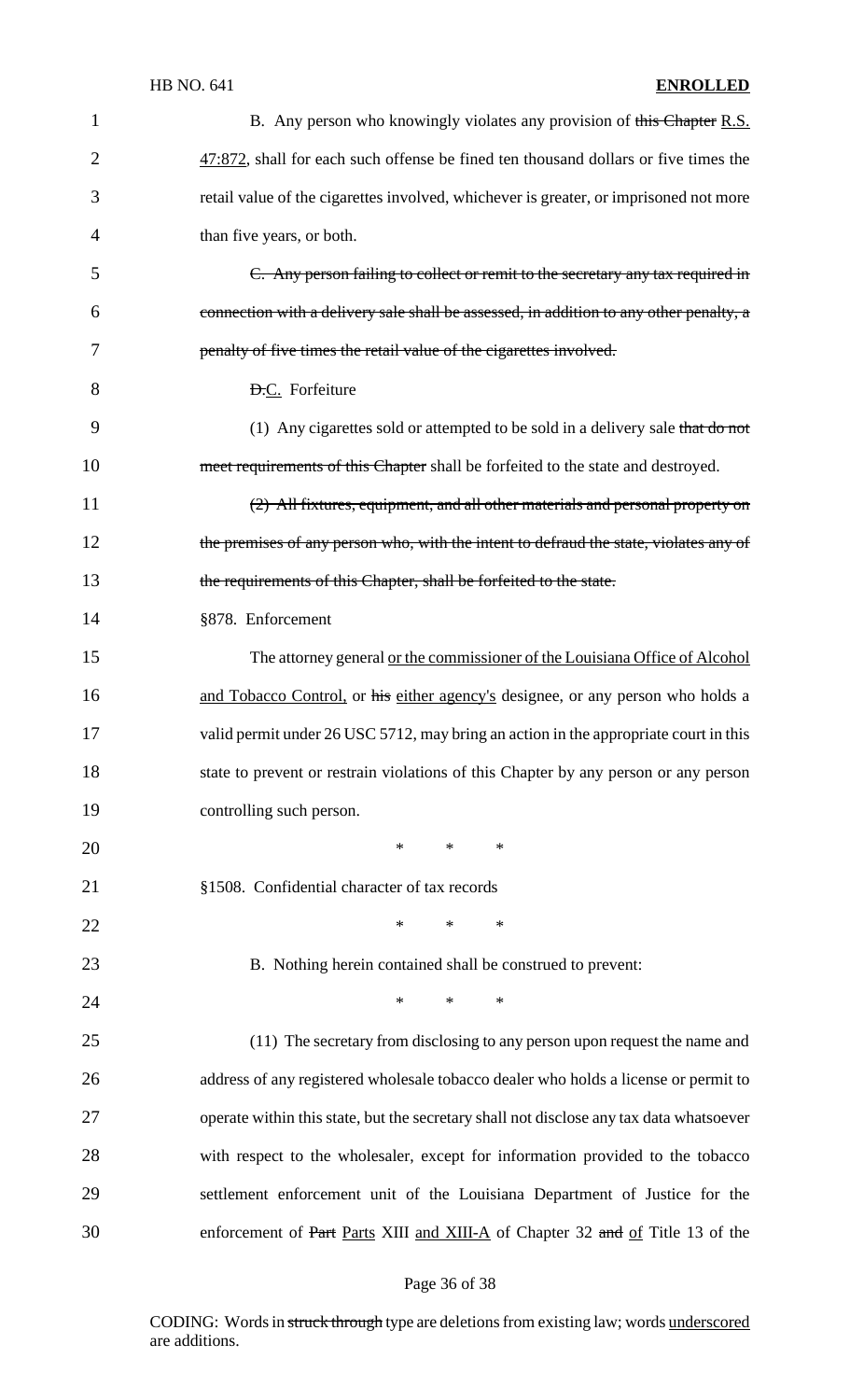| $\mathbf{1}$   | Louisiana Revised Statutes of 1950 or to the Louisiana Office Alcohol and Tobacco       |
|----------------|-----------------------------------------------------------------------------------------|
| $\overline{2}$ | Control for the enforcement of Chapter 7 of Title 26 of the Louisiana Revised           |
| 3              | Statutes of 1950. Such disclosure shall include any and all data with respect to        |
| 4              | dealers, including but not limited to any wholesaler or retailer, as well as            |
| 5              | manufacturer, sales entity affiliate, or importer. the Louisiana Department of Justice  |
| 6              | shall disclose or be required to disclose any information obtained under this           |
| 7              | Paragraph unless the disclosure is ordered by a court of competent jurisdiction or      |
| 8              | agreed upon in writing by the registered wholesale or tobacco dealer The secretary,     |
| 9              | attorney general, and commissioner shall share with each other the information          |
| 10             | received under the provisions of R.S. 13:5061 et seq., 13:5071 et seq., 26:901 et       |
| 11             | seq., and R.S. 47:841 et seq. and may share such information with other federal,        |
| 12             | state, or local taxing agencies or law enforcement authorities only for purposes of     |
| 13             | enforcement of those Sections and the corresponding laws of other states. The           |
| 14             | attorney general, commissioner, or secretary may also disclose any information          |
| 15             | obtained under this Paragraph pursuant to an order by a court of competent              |
| 16             | jurisdiction or if agreed upon in writing by the registered wholesale or retail tobacco |
| 17             | dealer, sales entity affiliate, importer, or manufacturer.                              |
| 18             | $\ast$<br>$\ast$<br>$\ast$                                                              |
| 19             | §1520. Electronically filed returns; signatures                                         |
| 20             | A.(1) The secretary may require electronic filing of tax returns or reports             |
| 21             | under any of the following circumstances:                                               |
| 22             | $\ast$<br>$\ast$<br>$\ast$                                                              |
| 23             | $(g)$ Persons required to file a report pursuant to R.S. 47:843 et seq.                 |
|                |                                                                                         |

**\*** \* \* \*

Page 37 of 38